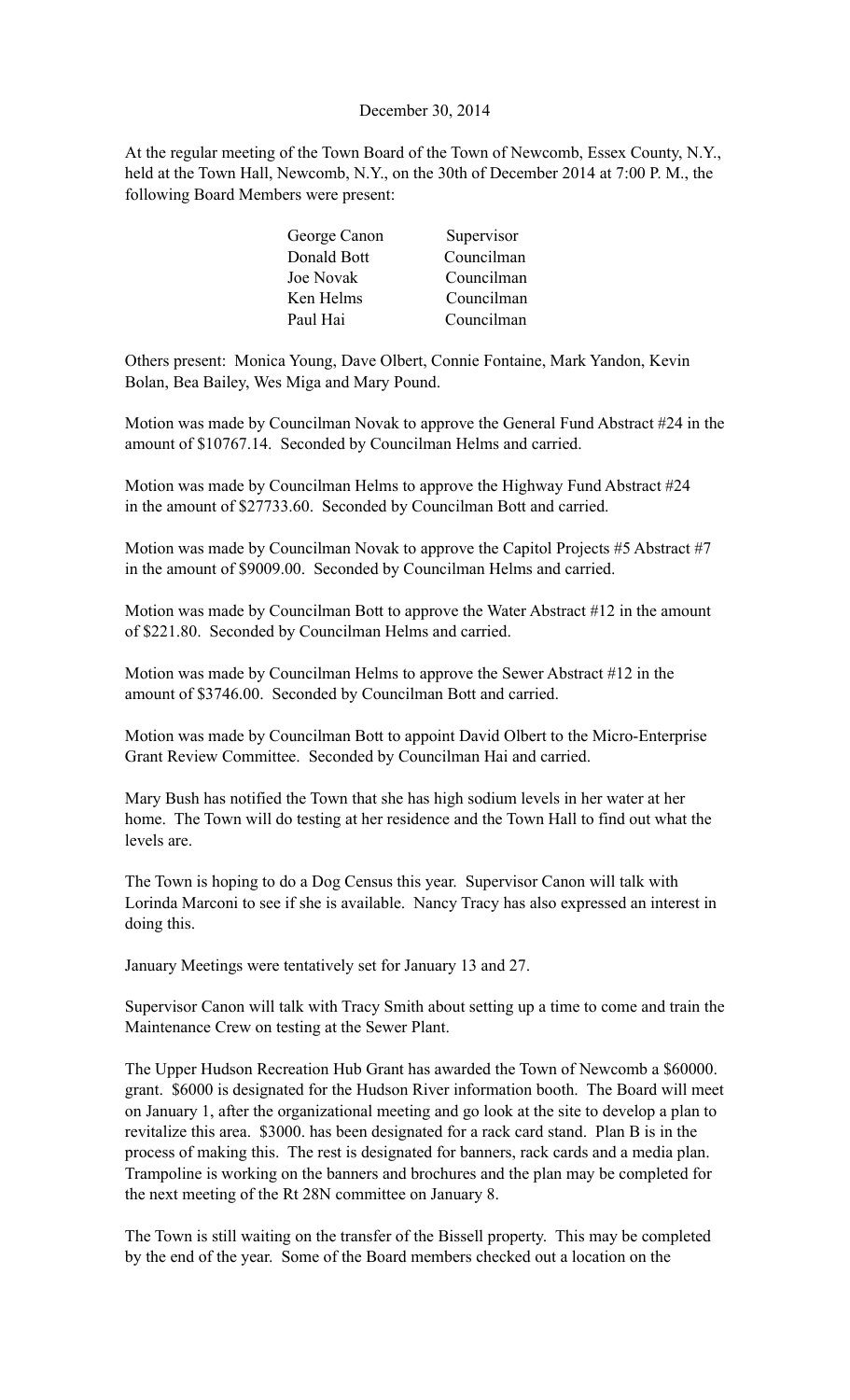property near the campsite for an Equestrian site. They felt it would be a perfect location for this.

The Town would like to adopt Local Law #1 of 2015, Best Value Procurement Law, to allow the Town, in some circumstances, to not always take the low bid. The Public Hearing is set for January 13, 2015 for this law.

Dave Olbert would like to start an introduction to hockey class at the skating rink. He also expressed an interest in building a shooting range on town property. A location needs to be determined and also the cost of insuring this needs to be checked out.

Motion was made by Councilman Novak to adjourn. Seconded by Councilman Bott and carried at 8:15 pm.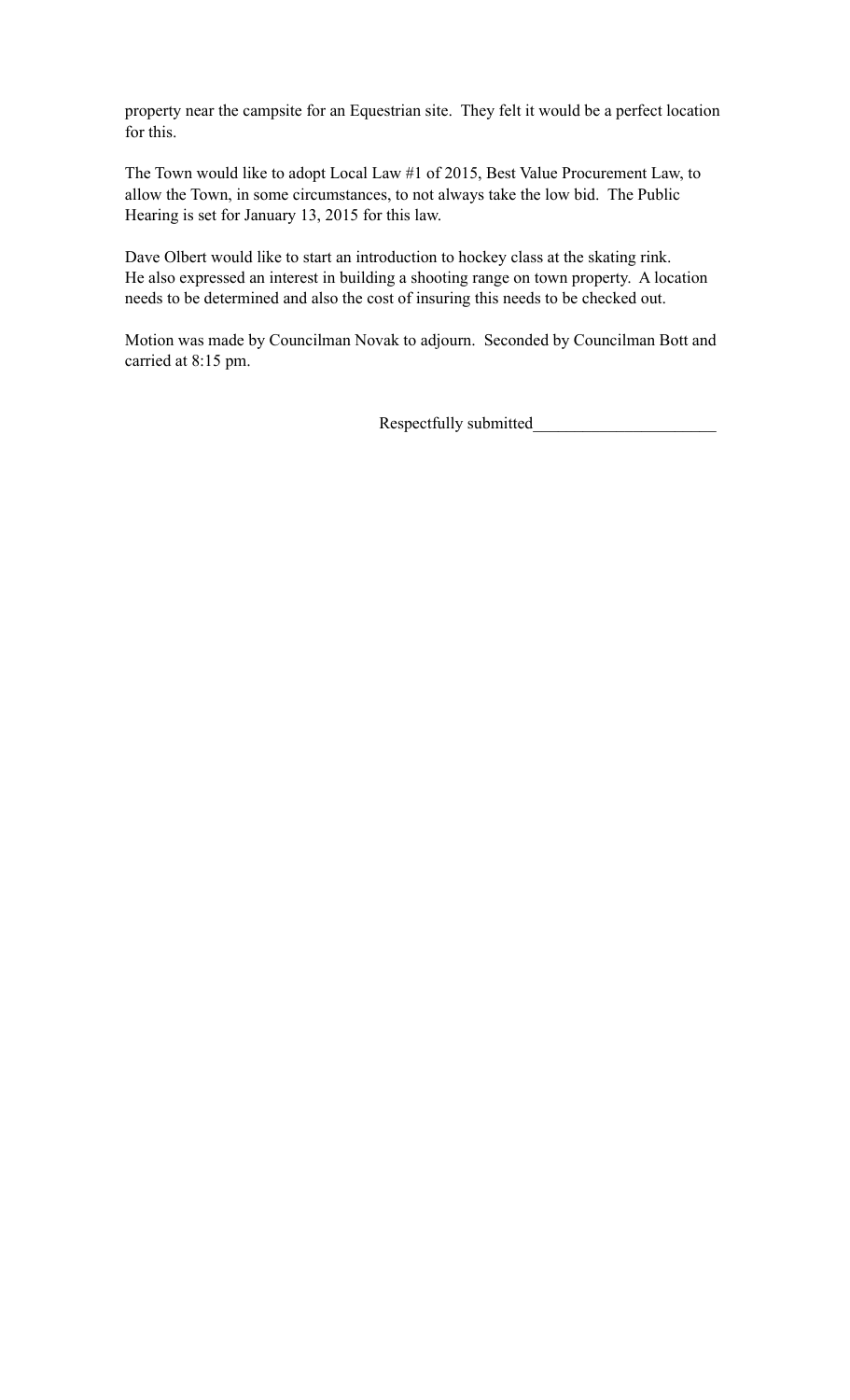### December 16, 2014

At the regular meeting of the Town Board of the Town of Newcomb, Essex County, N.Y., held at the Town Hall, Newcomb, N.Y., on the 16<sup>th</sup> of December 2014 at 7:00 P.M., the following Board Members were present:

| George Canon  | Supervisor |
|---------------|------------|
| Ken Helms Jr. | Councilman |
| Paul Hai      | Councilman |
| Donald Bott   | Councilman |
| Joe Novak     | Councilman |

Others present: Eugene Bush, David Olbert, Ruth Olbert, Bob Lilly, Wes Miga and Mary Pound.

Supervisor Canon called the meeting to order at 7:00 pm. Motion was made by Councilman Helms to approve the minutes of the November 25, 2014 meeting with one correction. Seconded by Councilman Novak and carried.

Motion was made by Councilman Helms to approve the General Fund Abstract #23 in the amount of \$191934.81. Seconded by Councilman Bott and carried.

Motion was made by Councilman Bott to approve the Highway Fund Abstract #23 in the amount of \$121519.49. Seconded by Councilman Novak and carried.

Motion was made by Councilman Novak to approve the Capital Projects #10 Water Abstract in the amount of \$479.55. Seconded by Councilman Helms and carried.

Wes Miga updated the Board on the meeting with the 5 Towns. Businesses can apply for grant money from remaining funds from DEC and the Nature Conservancy through a Microenterprise Grant. There is \$100000. available. The committee is looking for candidates for the committee from each of the five towns to review grant applications. Each grant review member must submit a resume to Essex County for review and approval. The committee will be made up of no less than five and no more than seven members. They will also be holding a Microenterprise Training class conducted by the Small Business Development Center, at the Newcomb Fire Hall on January 24. There is a \$60 fee for the class that may be reimbursable.

The DEC has \$50000 grant available for each of the five towns for an Equestrian Staging Area. A company called Riverstreet will coordinate engineering for these facilities. Board members and others available will be meeting on December 22 at 1:30 pm to tour the site near the campsite.

There will be a meeting on Friday, December 19, at 10 am on the DOS Grant money with the Chazen Company and DOS to discuss what we have to do and how we can trim expenses for the Welcome Center.

The Board received employment applications from Richard Bailey and Morgan Winslow.

Motion was made by Councilman Hai to approve a Resolution to apply the 2015 hourly rates to the December 29-31 payroll. Seconded by Councilman Novak and carried.

Jason Richards Logging has permission to use the Town industrial site to store logs. He has provided the Town with a Certificate of Insurance.

Dave Olbert of Newcomb Guide Service, LLC has provided van specs for bidding.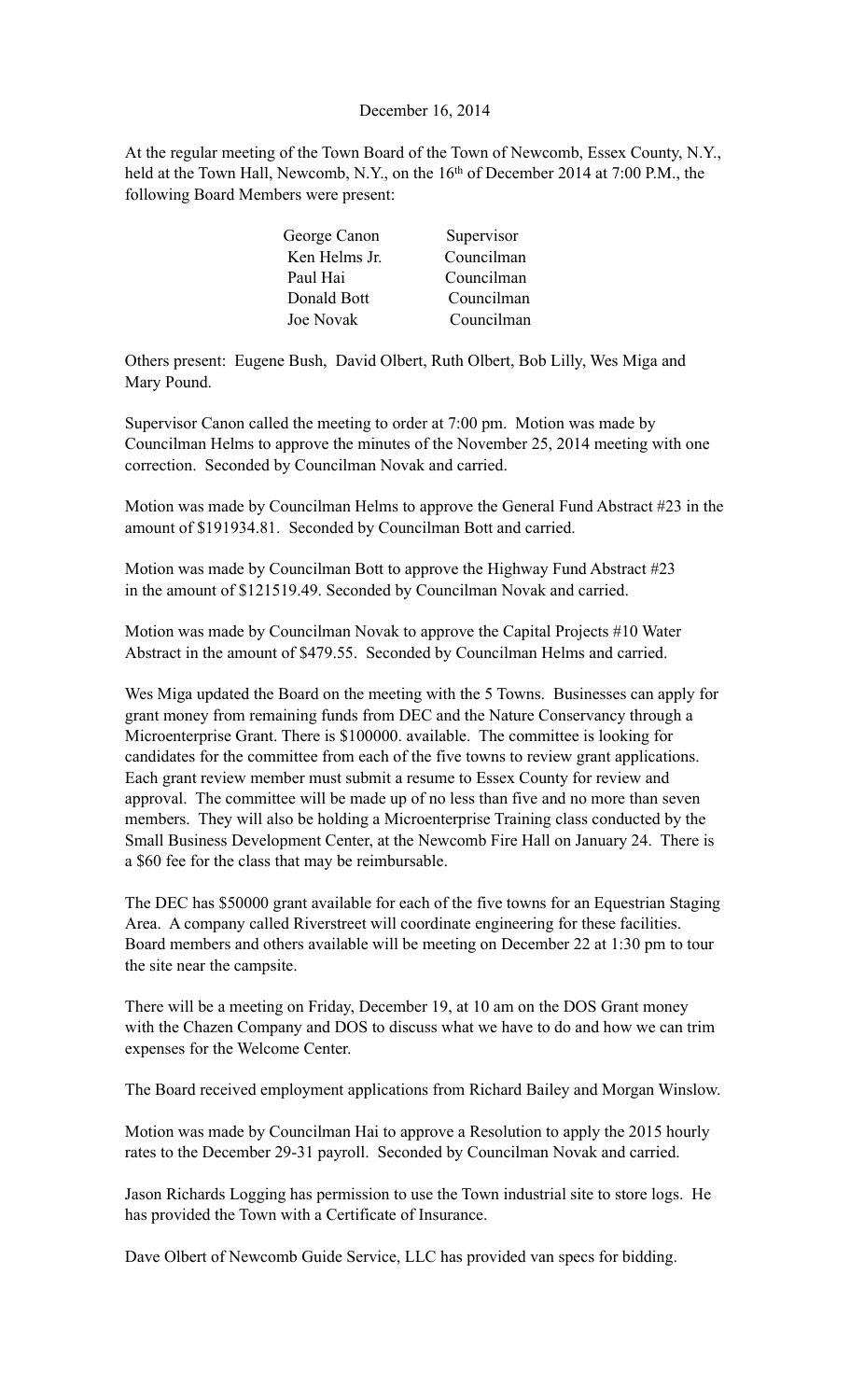The Water and Sewer billing for the fourth quarter is as follows: Water - \$8366.90 Sewer - \$6996.50 Total - \$15363.40

There was discussion on the possibility of buying a new skate sharpener for the skating rink. Supervisor Canon will look into the cost of one.

There was discussion on the hours at the landfill. Workers have said that there is very little traffic after 4 pm and if we remain open after dark, we need to get some lights installed there. It was decided to change the landfill hours to winter hours. We will open at 9 am and close at 4:30pm. This change will be effective January 1, 2015.

Councilman Hai provided the Board with the annual report from Northern Forest Institute.

Motion was made by Councilman Novak to adjourn. Seconded by Councilman Hai and carried at 8:10 pm.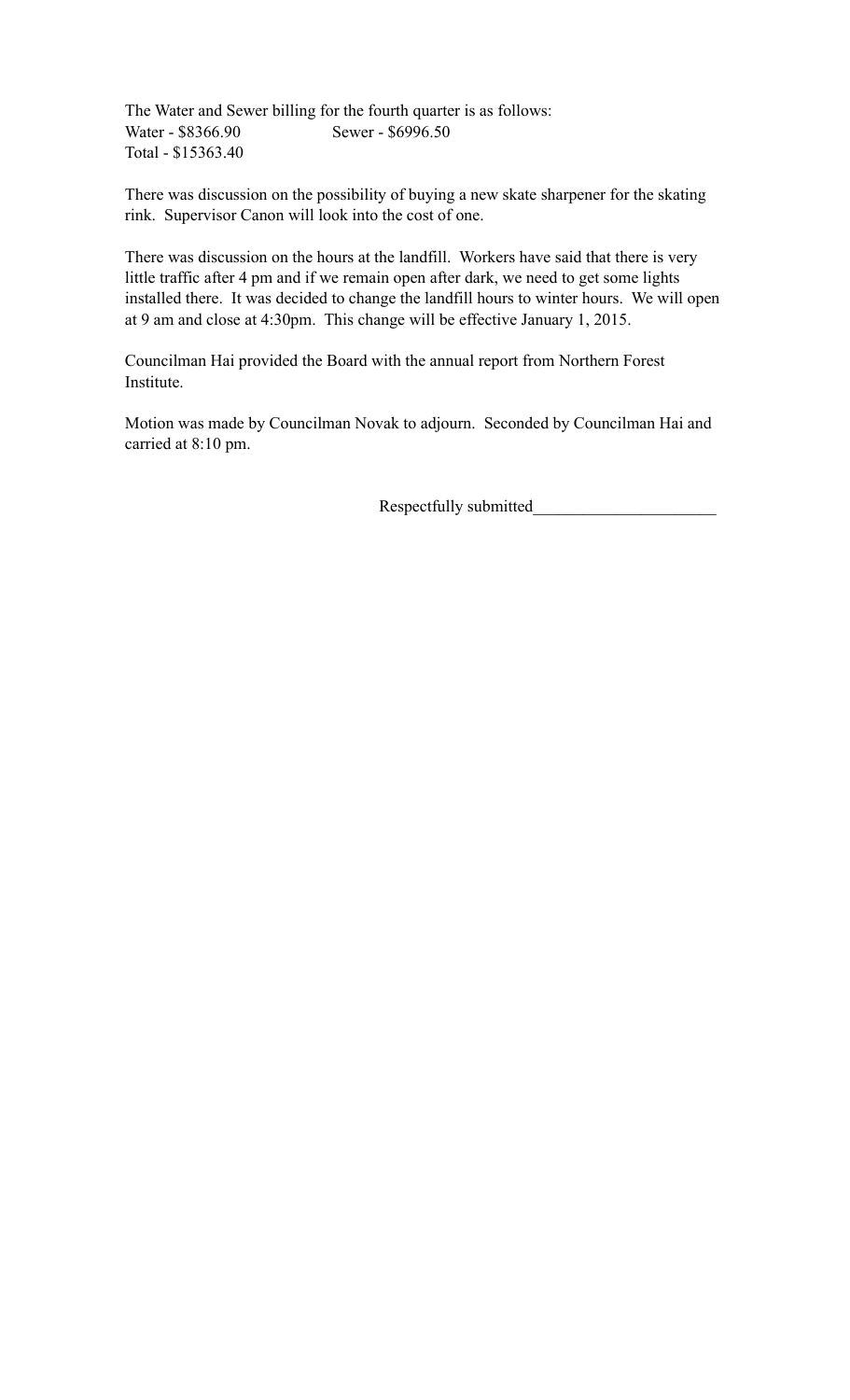### November 25, 2014

At the regular meeting of the Town Board of the Town of Newcomb, Essex County, N.Y., held at the Town Hall, Newcomb, N.Y., on the 25th of November 2014 at 7:00 P. M., the following Board Members were present:

| George Canon | Supervisor |
|--------------|------------|
| Donald Bott  | Councilman |
| Joe Novak    | Councilman |
| Ken Helms    | Councilman |
| Paul Hai     | Councilman |

Others present: Monica Young, Mark Yandon, Kevin Bolan, David Olbert, Ruth Olbert, Wes Miga, Tony Audino and Mary Pound.

Motion was made by Councilman Bott to approve the minutes of the November 13, 2014 meeting. Seconded by Councilman Novak and carried.

Motion was made by Councilman Helms to approve the General Fund Abstract #22 in the amount of \$38838.91. Seconded by Councilman Novak and carried.

Motion was made by Councilman Bott to approve the Highway Fund Abstract #22 in the amount of \$30900.11. Seconded by Councilman Novak and carried.

Motion was made by Councilman Bott to approve the Capitol Projects #3 Abstract #5 in the amount of \$2200.00. Seconded by Councilman Novak and carried.

Motion was made by Councilman Helms to approve the Capitol Projects #10 Water Abstract #7 in the amount of \$490.00. Seconded by Councilman Bott and carried.

Motion was made by Councilman Novak to approve the Water Abstract #11 in the amount of \$1916.17. Seconded by Councilman Bott and carried.

Motion was made by Councilman Novak to approve the Sewer Abstract #11 in the amount of \$258.99. Seconded by Councilman Bott and carried.

The Town received a proposal from Northeast Water Production, Inc. to cover the development of up to two wells using Packer Zone Isolation Hydro-Frac. Motion was made by Councilman Bott to approve the proposal. Seconded by Councilman Novak and carried.

The Town Attorneys have discovered that the Bond Resolution adopted by the Town Board on June 24, 2014 contained an error. A new amended Bond Resolution needs to be approved by the Board. Motion was made by Councilman Helms to approve the Amended Bond Resolution. Seconded by Councilman Novak and approved by roll call vote. Councilman Bott – Aye, Supervisor Canon – Aye, Councilman Helms – Aye, Councilman Novak – Aye.

A brochure rack was made for the Chamber by Plan B with pockets for business cards. This will be set up at the Santanoni entrance. Dave Olbert updated the Board on the Chamber meeting. They increased the membership dues to \$45 for Businesses and \$10 for individuals.

Mark Yandon will work with Corrie O'Dea of DEC on the Essex Chain Road maintenance contract proposal.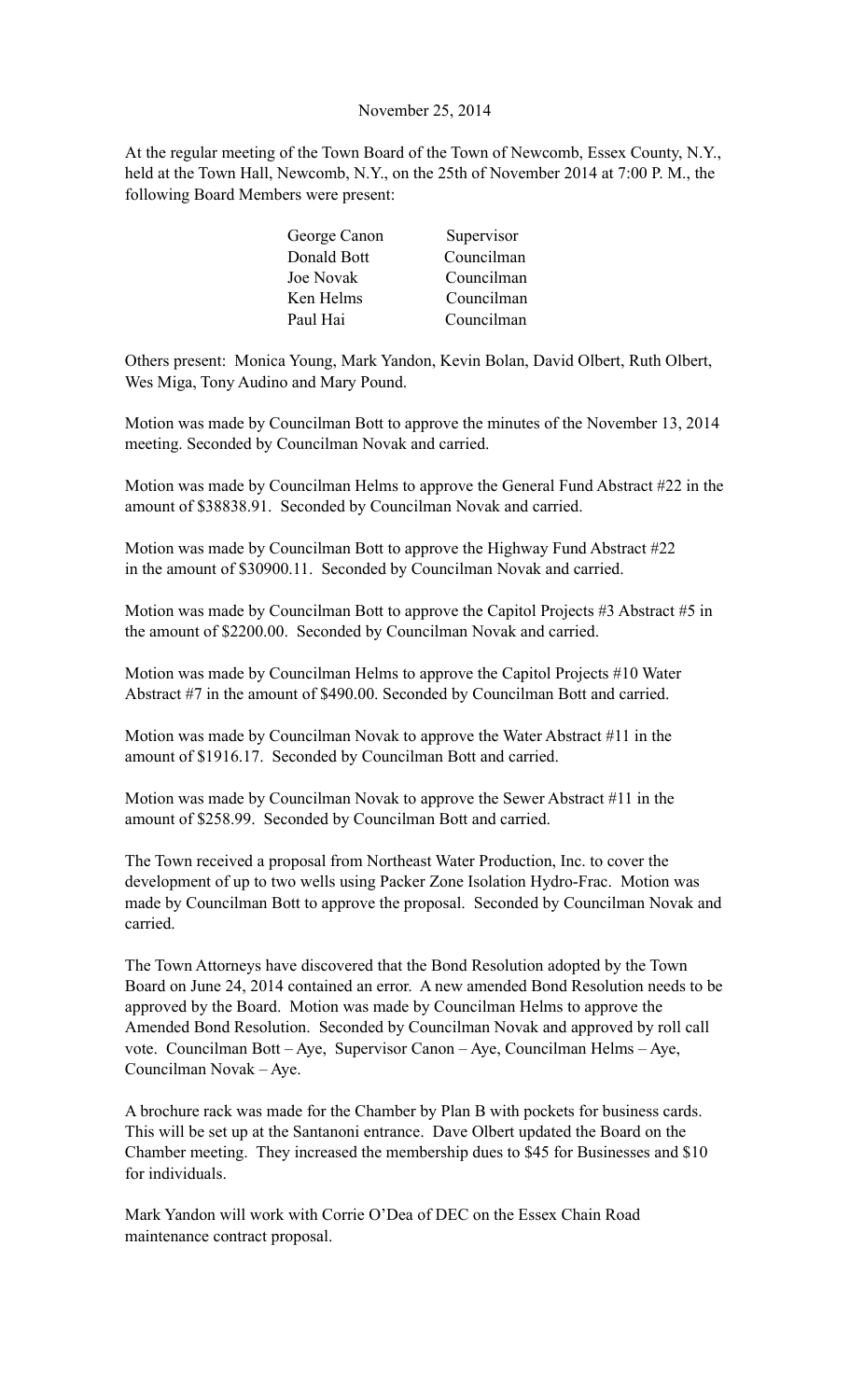There is a proposal for making the Camp Santanoni Historic Area a State Historic Site under the auspices of the NYS Office of Parks, Recreation and Historic Preservation.

Town Attorney, Mark Schachner is researching the travel on the Cedar River Bridge, in order to be prepared for any issues that may come up on the construction.

The Budget for the Department of State grant contract is \$75000. The Town of Newcomb has met the \$37500 spending obligation. The Chazen Company has provided an estimate for the design process for the new Welcome Center at a cost of \$80000. The Board needs to set up a meeting with DOS and Chazen to determine what needs to be done and try to lower the expenses.

The December meetings were tentatively set for December 16<sup>th</sup> and 30<sup>th</sup>. The 2015 Organizational meeting is set for January 1, 2015 at 10:00 am.

Supervisor Canon requested that the Board go into Executive Session at 8:05 pm. At 8:15 pm the Board left Executive Session and resumed the meeting.

Motion was made by Councilman Bott to adjourn. Seconded by Councilman Novak and carried at 8:20 pm.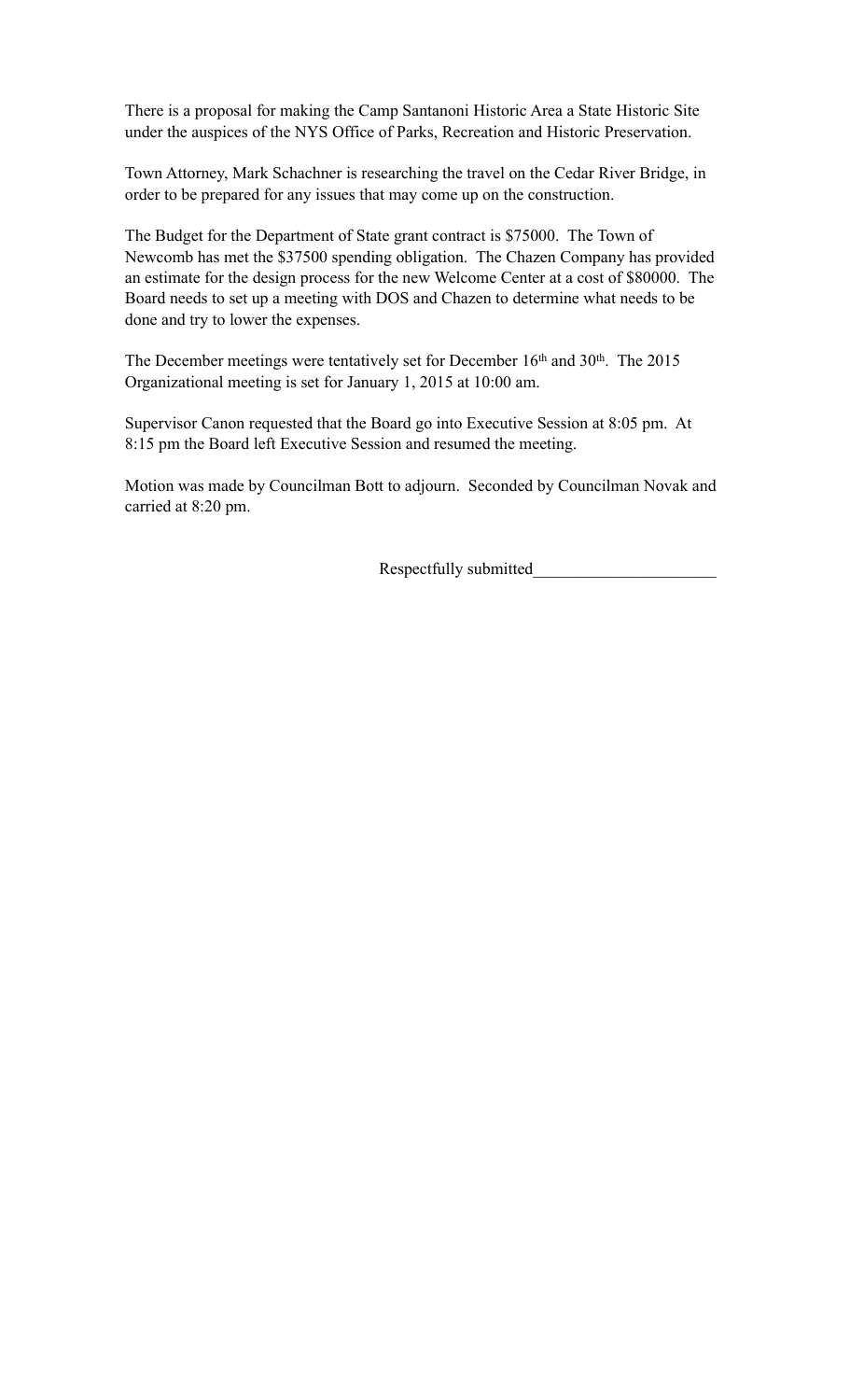# November 5, 2014

At the Public Hearing on Local Law #1 and the Town Budget for 2015 of the Town Board of the Town of Newcomb, Essex County, N.Y., held at the Town Hall, Newcomb, N.Y., on the 5th of November 2014 at 6:30 P.M., the following Board Members were present:

| George Canon  | Supervisor |
|---------------|------------|
| Ken Helms Jr. | Councilman |
| Donald Bott   | Councilman |
| Joe Novak     | Councilman |

Others present: Mark Yandon and Wes Miga. Absent: Paul Hai.

Supervisor Canon opened the Public Hearing on Local Law #1 to override tax levy limit established in General Municipal Law 3-c for the fiscal year 2015 at 6:30 pm.

There was no public attendance.

Motion was made by Councilman Bott to approve the Local Law #1 to override the tax levy limit. Seconded by Councilman Novak and approved by roll call vote: Councilman Bott – Aye Supervisor Canon – Aye Councilman Helms – Aye Councilman Novak - Aye

Supervisor Canon closed the Public Hearing on the Local Law at 6:45 pm.

Supervisor Canon opened the Public Hearing on the 2015 Town Budget.

There was no public attendance.

Motion was made by Councilman Bott to approve the 2015 Elected Official salaries. Town Councilman (4) \$8820. Town Justice \$8820. Town Supervisor \$41600.

| Assessors (3)                             | \$12336. |  |
|-------------------------------------------|----------|--|
| Town Clerk                                | \$16080. |  |
| <b>Tax Collector</b>                      | \$10244. |  |
| Highway Superintendent                    | \$72852. |  |
| Seconded by Councilman Novak and carried. |          |  |

Supervisor Canon reviewed the Preliminary Budget for 2015. The Budget will be discussed further at the Town Board meeting on November 13, 2014.

Supervisor Canon closed the Public Hearing on the 2015 Budget at 7:00 pm. Motion was made by Councilman Helms to adjourn. Seconded by Councilman Bott and carried at 7:00 pm.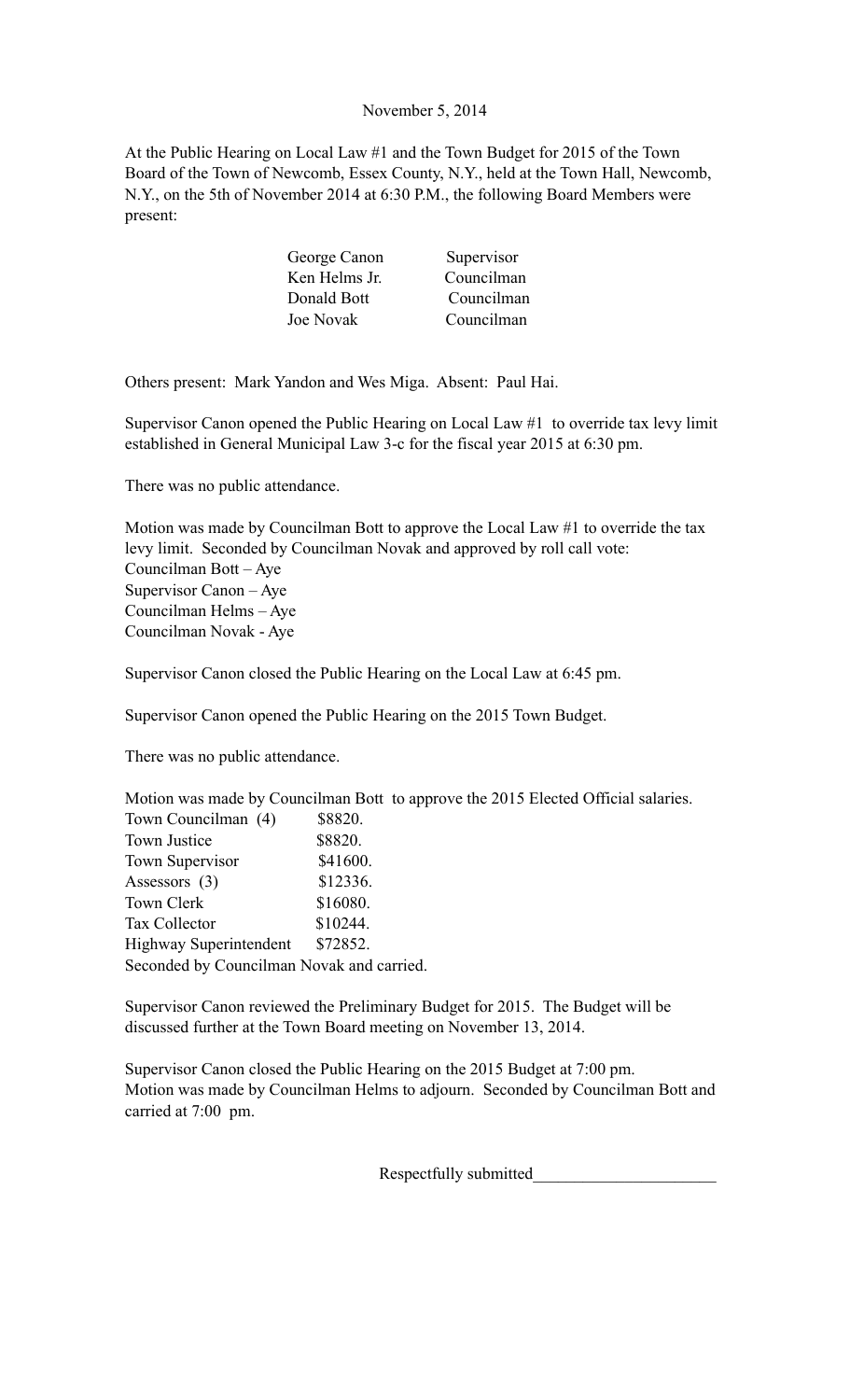# October 21, 2014

At the Regular Meeting of the Town Board of the Town of Newcomb, Essex County, N.Y., held at the Town Hall, Newcomb, N.Y., on the 21st of October 2014 at 7:00 P. M., the following Board Members were present:

| Supervisor |
|------------|
| Councilman |
| Councilman |
| Councilman |
|            |

Others present: Mark Yandon, Eugene Bush, Kevin Bolan, Charlotte Demers, Bob Lilly, Monica Young, Lowell Stringer, Linda Stringer, Pat Bean, Wes Miga and Mary Pound. Absent: Ken Helms.

Motion was made by Councilman Bott to approve the minutes of the October 7, 2014 meeting. Seconded by Councilman Novak and carried.

Motion was made by Councilman Novak to approve the General Fund Abstract #20 in the amount of \$30481.75. Seconded by Councilman Hai and carried.

Motion was made by Councilman Bott to approve the Highway Fund Abstract #20 in the amount of \$26322.43. Seconded by Councilman Novak and carried.

Motion was made by Councilman Novak to approve the Water Abstract #10 in the amount of \$801.85. Seconded by Councilman Bott and carried.

Motion was made by Councilman Hai to approve the Sewer Abstract #10 in the amount of \$463.64. Seconded by Councilman Novak and carried.

November Public Hearing on the Budget and Tax Cap set for Wednesday November 5, at 6:30 and 7:00 pm. Regular meetings set for November 13th and 25, 2014.

There was no update on the AT&T contract. Research for fencing at the tower was a cost of \$2200. for 70 feet regardless of the material used.

Supervisor Canon reviewed the 2015 budget. The Preliminary Budget includes a 2.8% raise for all full and part time employees. Supervisor Canon will review the budget line by line at the Public Hearing on November 5.

The Deputy Supervisor salary will remain at \$1000. for the month of October.

Supervisor Canon discussed a labor issue at the Sewer Plant.

There was discussion on a vacancy at the landfill. Chris Schmid has resigned from the position. Motion was made by Councilman Bott to change the current position from full time to a part time job. No High School education will be required and no water superintendant training will be required. Two part time employees, Joe Darrah and David O'Donnell will be offered the job. Seconded by Councilman Novak and carried.

Supervisor Canon talked about the State Land Master Plan. There will be a meeting on Wednesday with the AATV and APLGRB to review the plan and discuss what changes they would like made to the plan. Thursday there will be a meeting with DEC and AATV for the Essex Chain Lakes plan.

The rock is in place for the TR monument. We need to have a new sign made with some possible changes to the wording on the sign.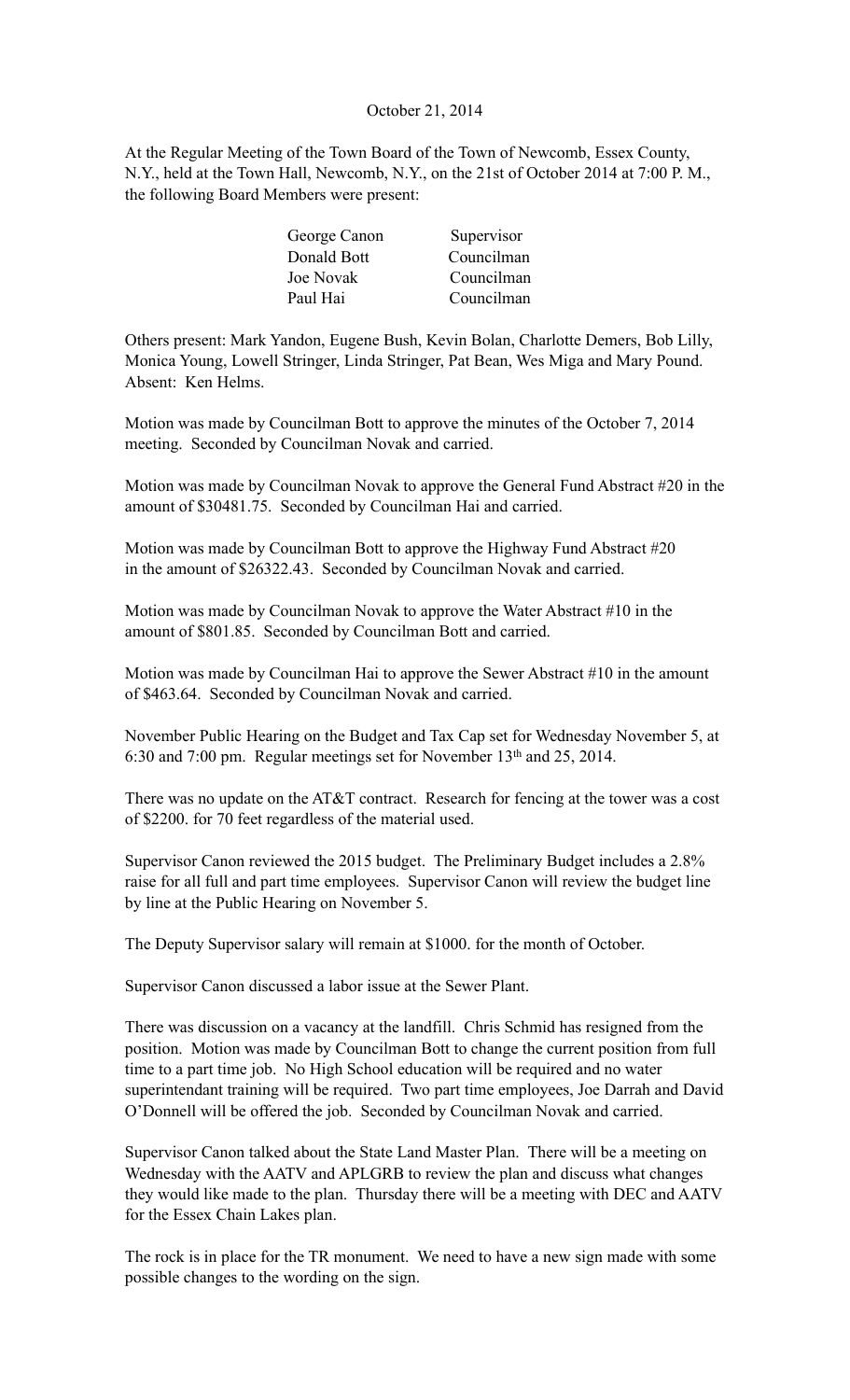Charlotte Demers from ESF has requested that the Town of Newcomb provide \$950. for a web cam for Goodnow Mountain. The college does not have the funds at this time. Motion was made by Councilman Helms to approve the request. Seconded by Councilman Novak and carried. Councilman Hai abstained.

There are currently two people interested in the substitute job at the medical center. Kevin would like the Town Board to help with the interviews.

ESF has created a new position for Huntington. This will be for Guest Services Manager for reservations at Huntington. The new job will be advertised this week.

Bob Lilly is still working on the website. Trampoline was awarded an American Graphic Design Award for the Town of Newcomb Brand identity.

Motion was made by Councilman Hai to adjourn. Seconded by Councilman Novak and carried at 8:05 pm.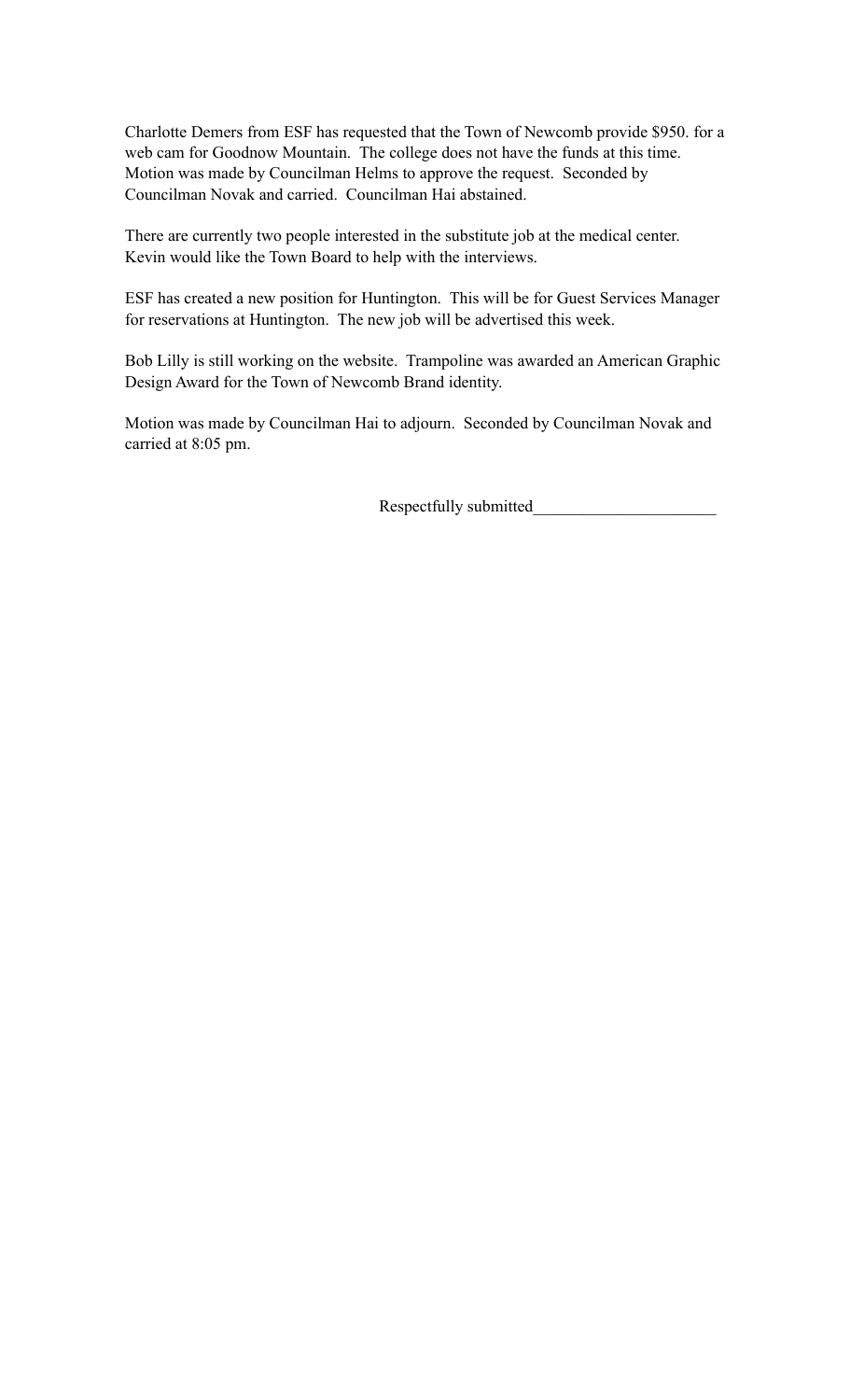# October 7, 2014

At the regular meeting of the Town Board of the Town of Newcomb, Essex County, N.Y., held at the Town Hall, Newcomb, N.Y., on the 7th of October 2014 at 7:00 P.M., the following Board Members were present:

| George Canon | Supervisor |
|--------------|------------|
| Paul Hai     | Councilman |
| Donald Bott  | Councilman |
| Ken Helms    | Councilman |
| Joe Novak    | Councilman |

Others present: Mark Yandon, Bob Lilly, Kevin Bolan, Wester Miga and Mary Pound.

Motion was made by Councilman Bott to approve the minutes of the September 23, 2014 meeting. Seconded by Councilman Novak and carried.

Motion was made by Councilman Helms to approve the General Fund Abstract #19 in the amount of \$16500.60. Seconded by Councilman Novak and carried.

Motion was made by Councilman Bott to approve the Highway Fund Abstract #19 in the amount of \$59402.08. Seconded by Councilman Novak and carried.

Motion was made by Councilman Bott for a Resolution of Acknowledgement for an audit of the Town Justice Court records. Seconded by Councilman Helms and carried.

In order for the Budget to stay under the 2% cap, the total budget cannot be increased more than \$31538. Supervisor Canon presented the Board with several different options for the 2015 budget. They will review these and discuss at the next meeting.

The AT&T contract is still under review at the Attorneys.

The well drillers hit water at 135 feet. They will continue to 500 feet and let the board know how many gallons per minute they have.

Motion was made by Councilman Bott to authorize Supervisor Canon to sign the DOS contract. Seconded by Councilman Novak and carried.

The Town Board and DEC looked at an area in Goodnow near where Freimans live for a possible parking area for horse trailers. The DEC felt that we could grade out the area and put down material to make the ground stable as long as we do not cut down any trees. Councilman Helms has volunteered his time to build the parking lot for the Chain Lakes parking. There is on going discussion on a location for the Equestrian Staging area. The Bissell property is one possibility but we will have to wait until the Bissell Estate is settled.

Supervisor Canon has a contact name of the new owner of the cable company. He is waiting for a return call.

The Bunting Property has given the Town permission to go on their land and move the rock for the TR monument. They would like us to landscape the area if possible. The Town Board would like to extend their thanks to the Bunting family.

Bob Lilly continues to work on the Town website.

Kevin Bolan would like to advertise for a medical assistant and subs for the medical center. He will write up the information and a Newcomb News will be sent out.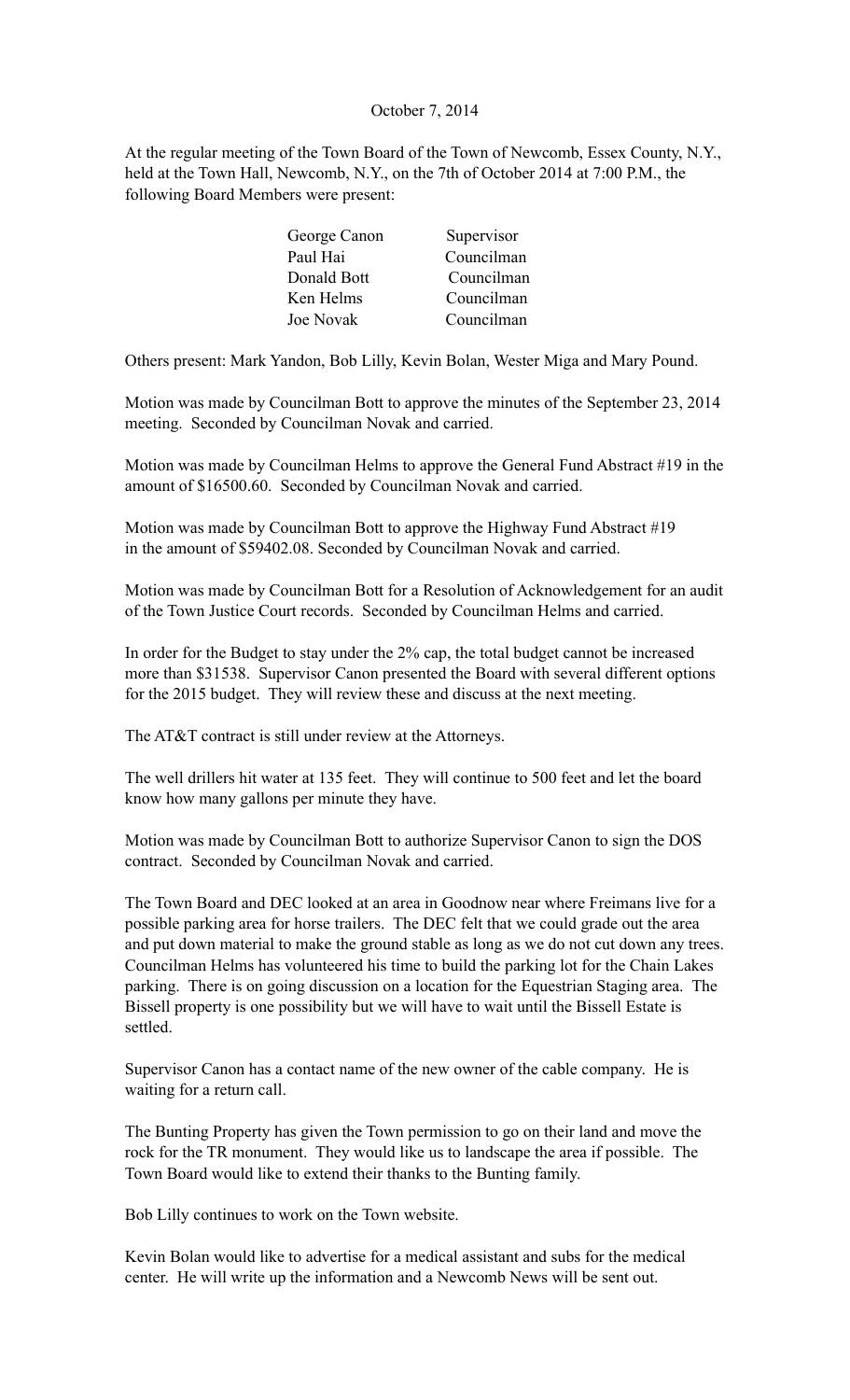Councilman Hai updated the Town on the marketing from Trampolene. They have advertised in several publications and the overall response has been good.

Councilman Helms would like to thank the Highway and General Fund workers that helped with the installation of the School playground. He also talked about the concrete for the landfill. It is late to be poured this year and and felt we should wait until spring. We need to check with the attorney to see if we can bid the project now and then do it in the spring.

Motion was made by Councilman Novak to adjourn. Seconded by Councilman Helms and carried at 8:05 pm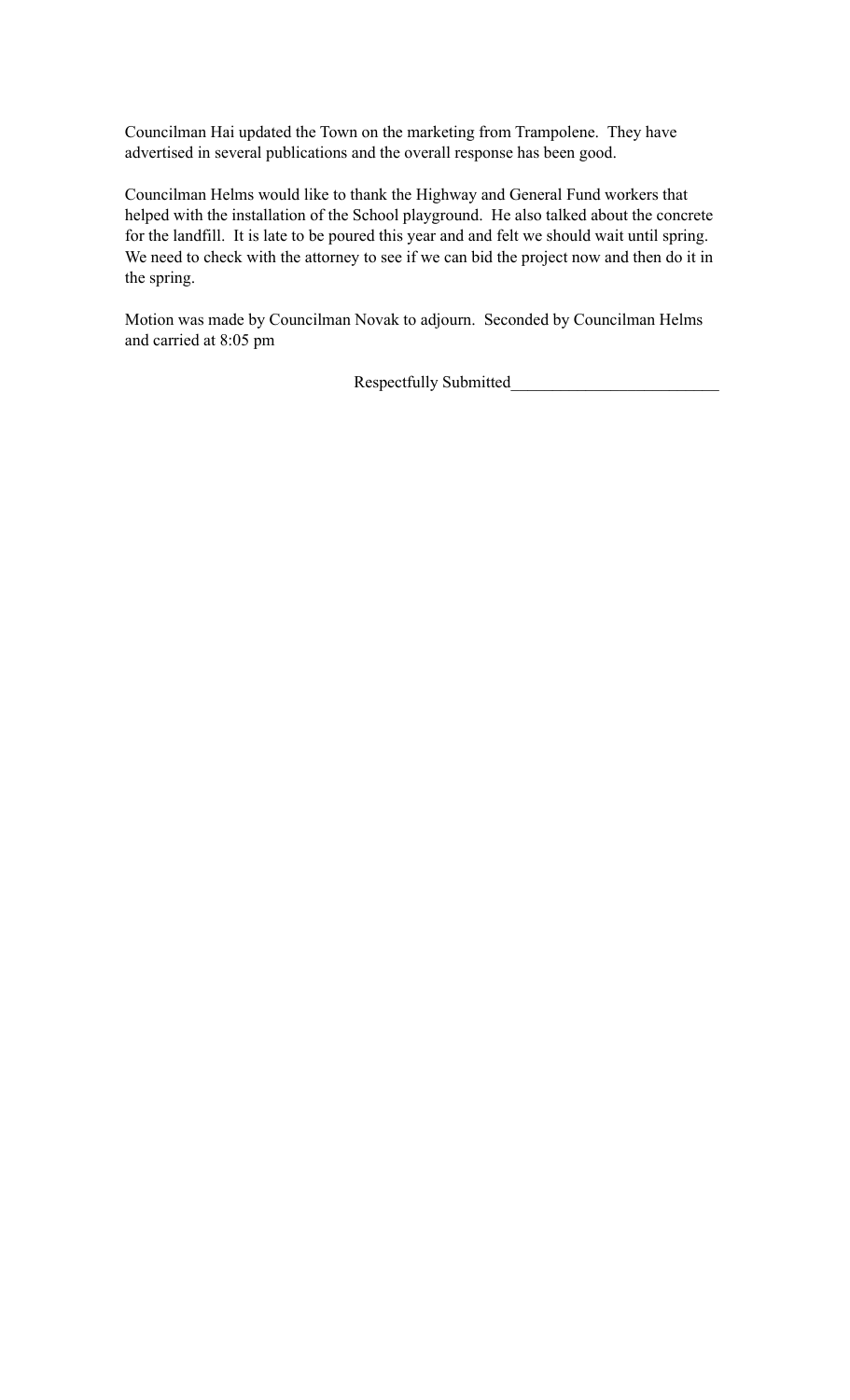## September 23, 2014

At the regular meeting of the Town Board of the Town of Newcomb, Essex County, N.Y., held at the Town Hall, Newcomb, N.Y., on the 23rd of September 2014 at 7:00 P. M., the following Board Members were present:

| Supervisor |
|------------|
| Councilman |
| Councilman |
| Councilman |
|            |

Others present: Bob Lilly, Monica Young, Connie Fontaine, Mark Yandon, Jen Fifield, Pat Bean, Jeanne Garrand, Kevin Bolan and Mary Pound. Absent: Paul Hai

Motion was made by Councilman Helms to approve the General Fund Abstract #18 in the amount of \$47338.02. Seconded by Councilman Novak and carried.

Motion was made by Councilman Bott to approve the Highway Fund Abstract #18 in the amount of \$28704.10. Seconded by Councilman Novak and carried.

Motion was made by Councilman Bott to approve the Capitol Projects #5 Abstract #5 in the amount of \$5375.00. Seconded by Councilman Novak and carried.

Motion was made by Councilman Helms to approve the Capitol Projects #10 Water Abstract #6 in the amount of \$1190.07. Seconded by Councilman Novak and carried.

Motion was made by Councilman Novak to approve the Water Abstract #9 in the amount of \$888.70. Seconded by Councilman Helms and carried.

Motion was made by Councilman Helms to approve the Sewer Abstract #9 in the amount of \$7349.91. Seconded by Councilman Novak and carried.

The Cell Tower noise barrier is on hold until Verizon starts using the generator to determine how loud it will be.

There will be a meeting with DEC on September 30, at 9 am to drive back into the Chain Lakes and discuss the Equestrian Staging area.

There was some discussion on the 2015 budget. Supervisor Canon will propose two budgets, one with no raises and one with raises.

Steve McNally from Minerva will try to help the Town contact the owner of the Chain Lakes Cable. Supervisor Canon will follow up with him.

The salary of the Deputy Supervisor will remain the same for the month of September.

The Water and Sewer Billing for the third quarter is as follows: Water - \$10462.50 Water Penalty - \$80.60 Sewer - \$9016.00 Sewer Penalty - \$91.00 Total - \$19650.10

There will be a Water Operators Course offered. Councilman Helms will check with Susan Kennedy to see if someone from Newcomb needs to attend.

The Town has received a violation notice from DEC for the Sewer Plant. Tracy Smith will talk with DEC and see if they can change the permit.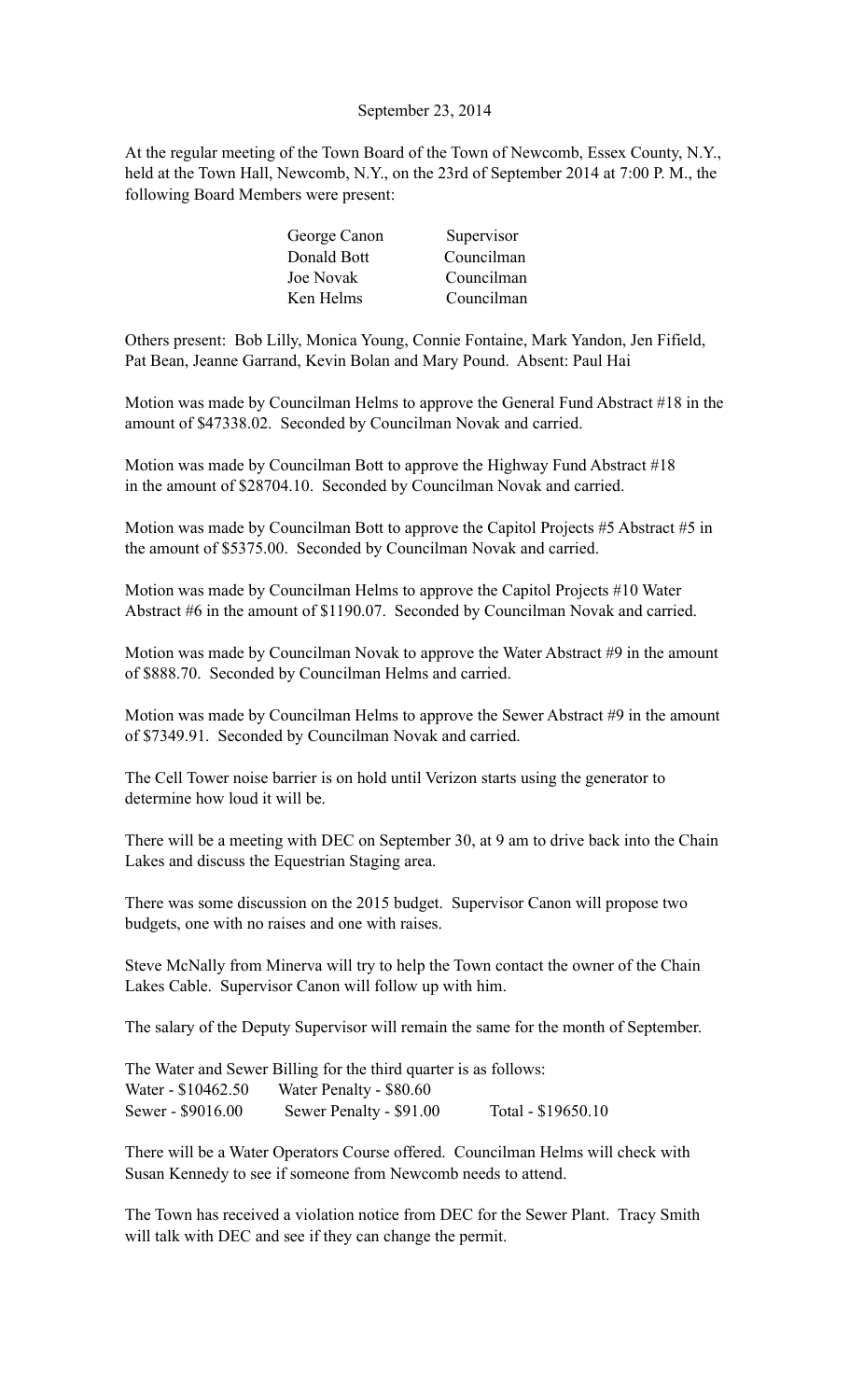Motion was made by Councilman Helms to authorize Supervisor Canon to sign the addendum with AES. Seconded by Councilman Novak and carried.

Motion was made by Councilman Novak to approve attendance of Charles Canon and Gene Poulin to the Trufgrass conference in Rochester.

Motion was made by Councilman Bott to approve the 2015 Local Law to allow the Town Board to go over the 2% cap for the budget. Seconded by Councilman Helms and carried

Councilman Helms is still working with JR Pratt regarding the TR Monument.

The well drillers are having difficulty getting the casing in at the well site.

The October meeting dates were tentatively set for October 7 and 21.

Steve Stubing has an application with the APA for a two lot subdivision with a road on Birch Point. They have approved the permit with the condition of a letter from the Town of Newcomb stating that he has met with the Town's conditions.

Motion was made by Councilman to adjourn. Seconded by Councilman Novak and carried at 7:40 pm.

Respectfully submitted\_\_\_\_\_\_\_\_\_\_\_\_\_\_\_\_\_\_\_\_\_\_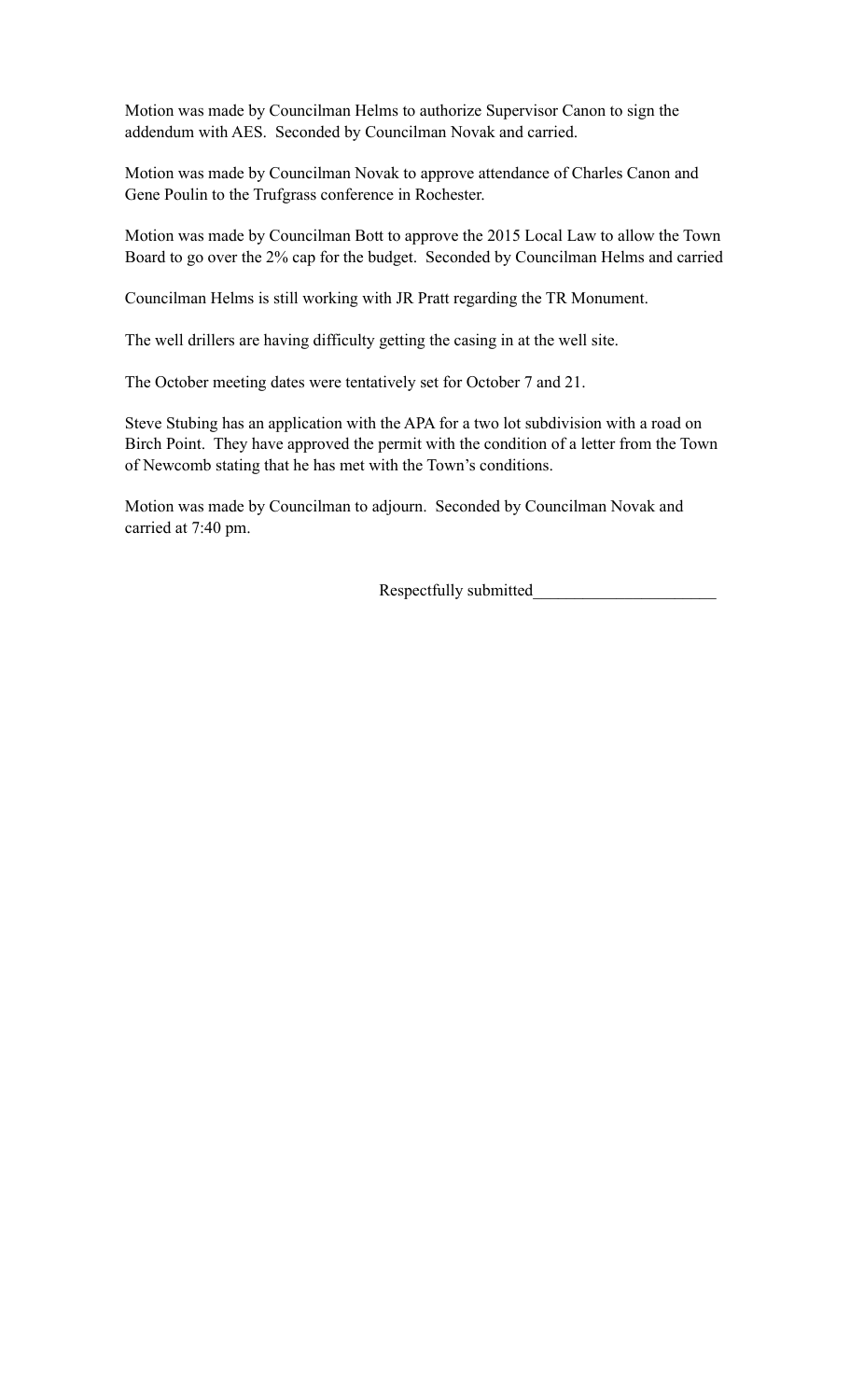### September 9, 2014

At the regular meeting of the Town Board of the Town of Newcomb, Essex County, N.Y., held at the Town Hall, Newcomb, N.Y., on the 9th of September 2014 at 7:00 P.M., the following Board Members were present:

| Wes Miga    | Dep. Supervisor |
|-------------|-----------------|
| Paul Hai    | Councilman      |
| Donald Bott | Councilman      |
| Ken Helms   | Councilman      |
| Joe Novak   | Councilman      |

Others present: Ruth Olbert, David Olbert, Mike Moses, Kevin Bolan, Laurinda Minke and Mary Pound. Absent: George Canon.

Motion was made by Councilman Bott to approve the minutes of the August 26, 2014 meeting. Seconded by Councilman Novak and carried.

Motion was made by Councilman Helms to approve the General Fund Abstract #17 in the amount of \$16680.16. Seconded by Councilman Novak and carried.

Motion was made by Councilman Helms to approve the Highway Fund Abstract #17 in the amount of \$15184.22. Seconded by Councilman Hai and carried.

Motion was made by Councilman Helms to approve the Capitol Projects #10 Water Abstract #5 in the amount of \$1200.00. Seconded by Councilman Bott and carried. Novak and carried at 8:00 pm.

The Board is working on correcting the problems with the web site and advertising that were brought up at the last meeting. There are still areas on the web site that need updating and additional information. There was discussion on the possibility of one job for web input and one for social media. It was decided to compromise and do (2) twenty hour jobs per month until the end of the year. They will reevaluate this at that time. It was also decided that any advertising for the Town will be run through Laurinda Minke and Paul Hai.

The Board agreed to approve the AT&T contract with two stipulations. The antenna must be run on the outside of the tower and the tower needs to be done within a year or the contract will have to be renegotiated.

The discussion on the equestrian staging area is ongoing. DEC will be here on September 15 to discuss where the best location for it would be.

The Board needs to start thinking about the 2015 Budget.

We are still waiting on JR Pratt for work on the TR Monument. He has been busy and will try to coordinate this job with another.

The well driller is on site and has started drilling for water. They are currently putting in casing.

The certificate of occupancy has been issued for the Masten House. The college will be having a series of open houses in the next few months so that the community and others can view it. They hope to fully open around Memorial Day of 2015.

There was discussion on the status of the cable company equipment. The Board will try to contact the owner and see if it can be removed.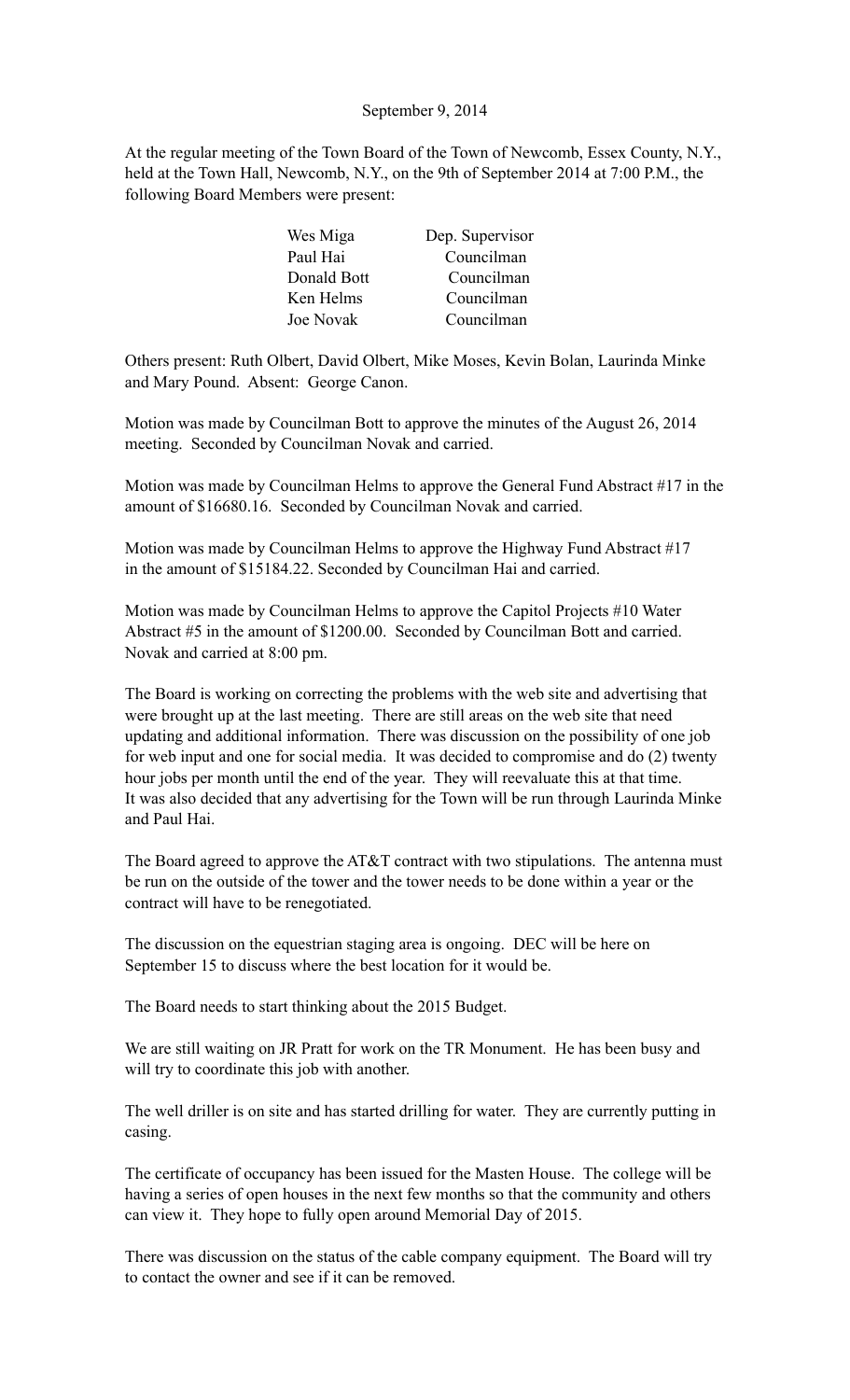Respectfully Submitted\_\_\_\_\_\_\_\_\_\_\_\_\_\_\_\_\_\_\_\_\_\_\_\_\_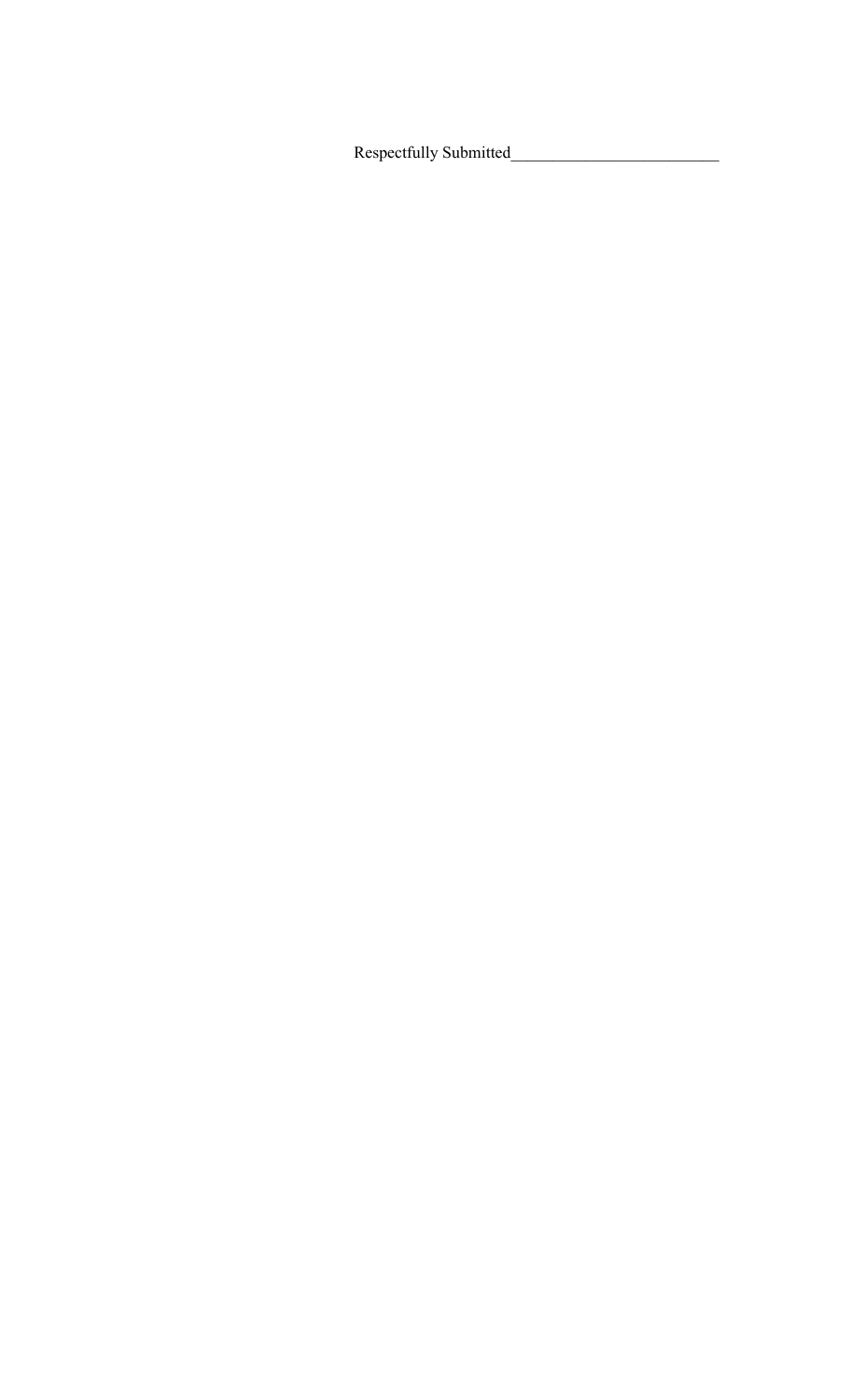# August 26, 2014

At the regular meeting of the Town Board of the Town of Newcomb, Essex County, N.Y., held at the Town Hall, Newcomb, N.Y., on the 26th of August 2014 at 7:00 P. M., the following Board Members were present:

| Wester Miga | Dep. Supervisor |
|-------------|-----------------|
| Paul Hai    | Councilman      |
| Donald Bott | Councilman      |
| Joe Novak   | Councilman      |
| Ken Helms   | Councilman      |

Others present: Mark Yandon, Dave Olbert, Ruth Olbert, Tina Helms and Mary Pound. Absent: George Canon

Motion was made by Councilman Bott to approve the minutes of the August 12, 2014 meeting. Seconded by Councilman Novak and carried.

Motion was made by Councilman Bott to approve the General Fund Abstract #16 in the amount of \$34614.77. Seconded by Councilman Helms and carried.

Motion was made by Councilman Novak to approve the Highway Fund Abstract #16 in the amount of \$25385.27. Seconded by Councilman Novak and carried.

Motion was made by Councilman Bott to approve the Water Fund Abstract #8 in the amount of \$841.64. Seconded by Councilman Novak and carried.

Motion was made by Councilman Helms to approve the Sewer Fund Abstract #8 in the amount of \$530.77. Seconded by Councilman Bott and carried.

Motion was made by Councilman Bott to approve the Capitol Projects #10 Water Abstract #5 in the amount of \$5967.95. Seconded by Councilman Hai and carried.

September meetings dates were tentatively set for September 9<sup>th</sup> and 23<sup>rd</sup>.

Verizon has addressed the cell tower noise issue and has stated that the noise is well within the amounts that are allowed. AT&T has given the Town a contract for their tower. This will be reviewed and compared to the Verizon contract before any decisions will be made.

The Social Media contract with Rebecca Bolan was discussed and it was decided that we need to talk with Laurinda Minke before anything is decided. There was discussion on the links from Trampoline and the ads in some of the magazines that need to have links with the Town website. The website was not updated to link with the ads. There needs to be better communication with those updating the website and Trampoline.

There was discussion on a town designated engineer.

DEC has designated \$50000. for an equestrian staging area for each of the five Towns affected by the Chain Lakes sale. The Town of Newcomb needs to determine the best location for this. The discussion was that the DEC property near the gate in Chain Lakes would be the best location. They will talk with DEC regarding this.

There was discussion on the 2015 budget. The Board would like numbers on a budget that exceeds the 2% cap and one that does not exceed the cap, to help them plan for the next budget.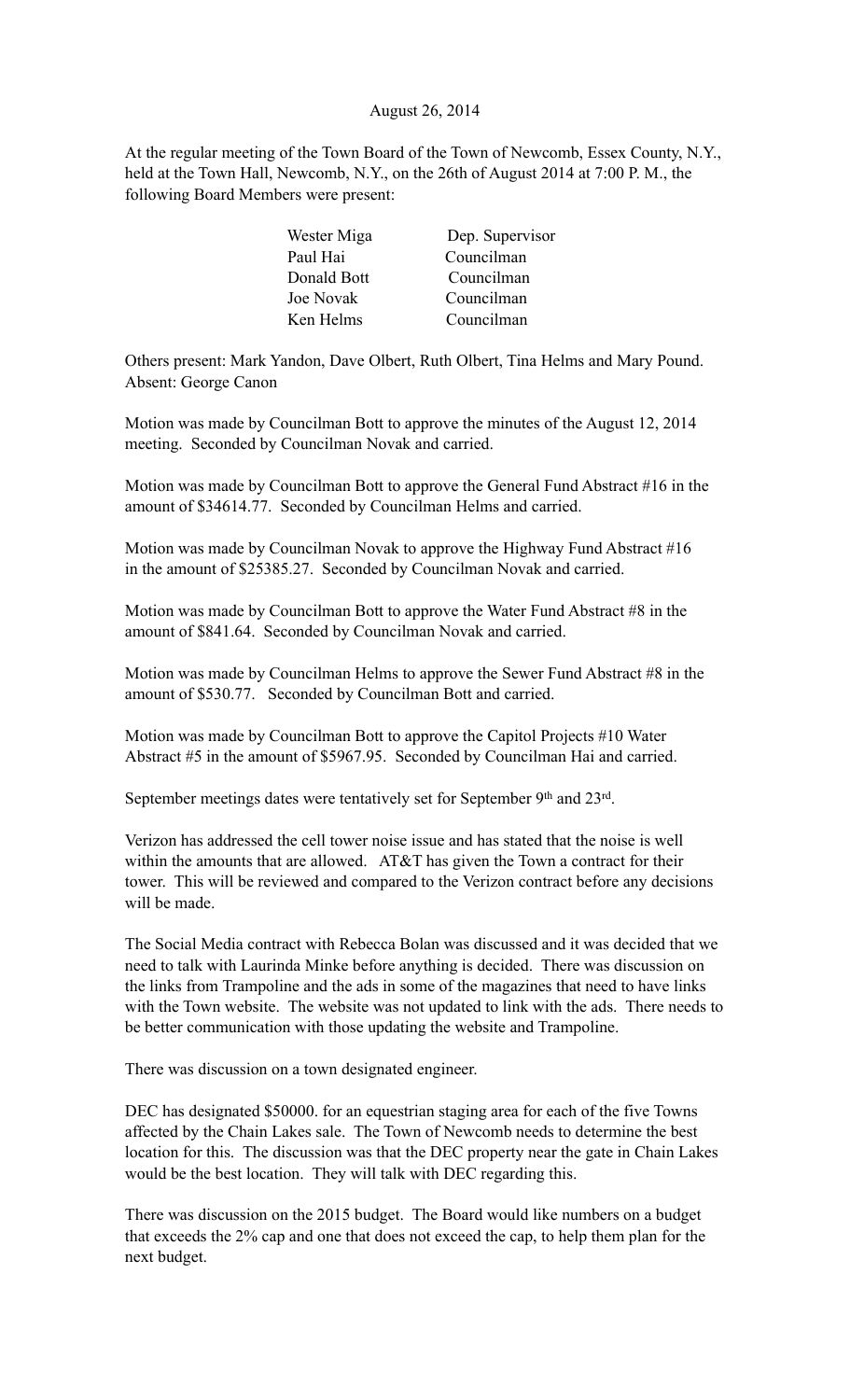The Board would like to move forward on ROOST Destination Planning Initiative. This is tourism destination planning for each community in the Adirondack Park. The community would need to get together and inventory all the resources in the town and prepare for a booklet.

The rock that was used for the TR monument is too large for highway equipment to move. We will check with JR Pratt to see if he is able to move it.

Sarah Delczeg has decided that she does not want to sell her property in Newcomb.

Jim Duggan from AES called to update on the water drilling project. The drillers are currently in Rochester working on a job but hope to complete it in the next couple of days. They hope to start here sometime next week.

There was some discussion on composting at the town landfill. We need to check with other towns that currently do this and get additional information.

Motion was made by Councilman Bott to adjourn. Seconded by Councilman Novak and carried at 8:50 pm.

Respectfully submitted\_\_\_\_\_\_\_\_\_\_\_\_\_\_\_\_\_\_\_\_\_\_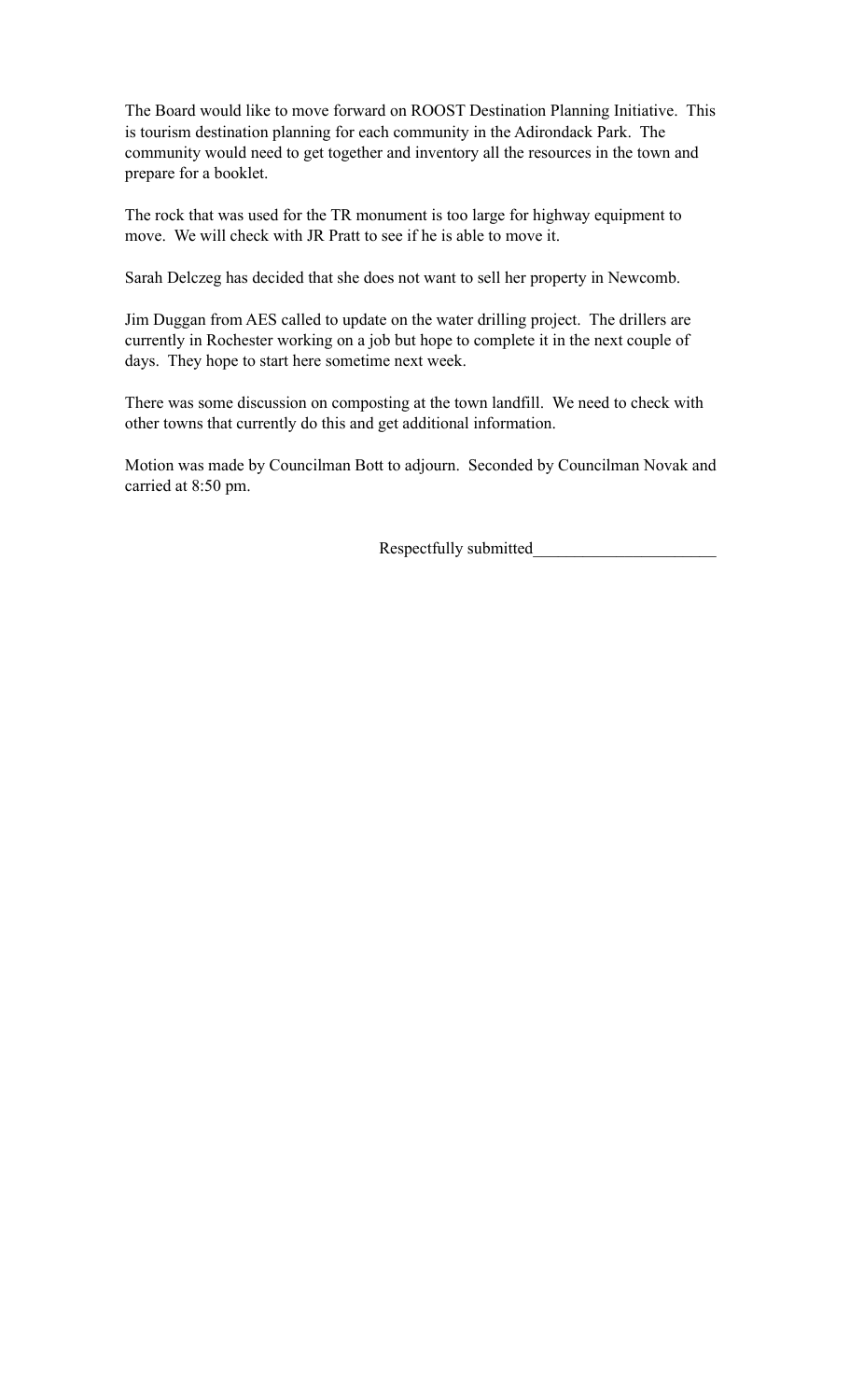# August 12, 2014

At the Public Hearing of the Town Board of the Town of Newcomb, Essex County, N.Y., held at the Town Hall, Newcomb, N.Y., on the  $12<sup>th</sup>$  of August 2014 at 7:00 P.M., the following Board Members were present:

| Wester Miga | Deputy Supervisor |
|-------------|-------------------|
| Donald Bott | Councilman        |
| Joe Novak   | Councilman        |
| Paul Hai    | Councilman        |
|             |                   |

Others present: Mark Yandon, Ruth Olbert, Dave Olbert, Rebecca Bolan, Kevin Bolan, Doug Garand, Vinny Alexander, Mrs. Alexander and Mary Pound. Absent: Ken Helms and George Canon.

Deputy Supervisor Miga opened the Public Hearing on the Water System at 7:00 pm. Mr. Garand had some questions on the project so Deputy Supervisor Miga gave a brief description of the project and funding requirements. The Dept. of Health is mandating that the Town treat the water more or find an alternative water source from the Hudson River. There were no further questions and the Public Hearing was closed at 7:10 pm.

Motion was made by Councilman Novak to approve the minutes of the July 29, 2014 meeting. Seconded by Councilman Bott and carried.

Motion was made by Councilman Bott to approve the General Fund Abstract #15 in the amount of \$18361.12. Seconded by Councilman Hai and carried.

Motion was made by Councilman Hai to approve the Highway Fund Abstract #15 in the amount of \$3717.71. Seconded by Councilman Novak and carried.

Motion was made by Councilman Novak to approve the Capital Projects  $#5$  Abstract  $#6$ in the amount of \$15000.00. Seconded by Councilman Hai and carried.

Motion was made by Councilman Bott to approve the Base Percentages, Current Percentages, and Current Base Percentages set forth for the assessment roll for 2014. Seconded by Councilman Hai and carried.

Motion was made by Councilman Bott for a Resolution determining proposed improvements to the Town of Newcomb Winebrook Hills water district supply system to be in the Public interest and authorizing the project. Seconded by Councilman Novak and approved by roll call vote. Councilman Bott – Aye, Councilman Hai – Aye, Councilman Novak – Aye and Deputy Supervisor Miga – Aye. Absent: Councilman Helms and Supervisor Canon.

Councilman Novak spoke with Verizon regarding the noise barrier request. They want to be a good neighbor but the noise level is well within the perimeter of noise levels. They would also like to wait until the generator is turned on and see how that is.

Rebecca Bolan presented the Board with a job description and portfolio of the work she has done on social media for the Town. One comment from the Board was to add hunting to the list of things to do in Newcomb. It was decided that Rebecca should write up a proposal for a contract with the Town for \$400. per month.

The Town has received a contract from AT&T. This will be sent to the Town Attorney for review.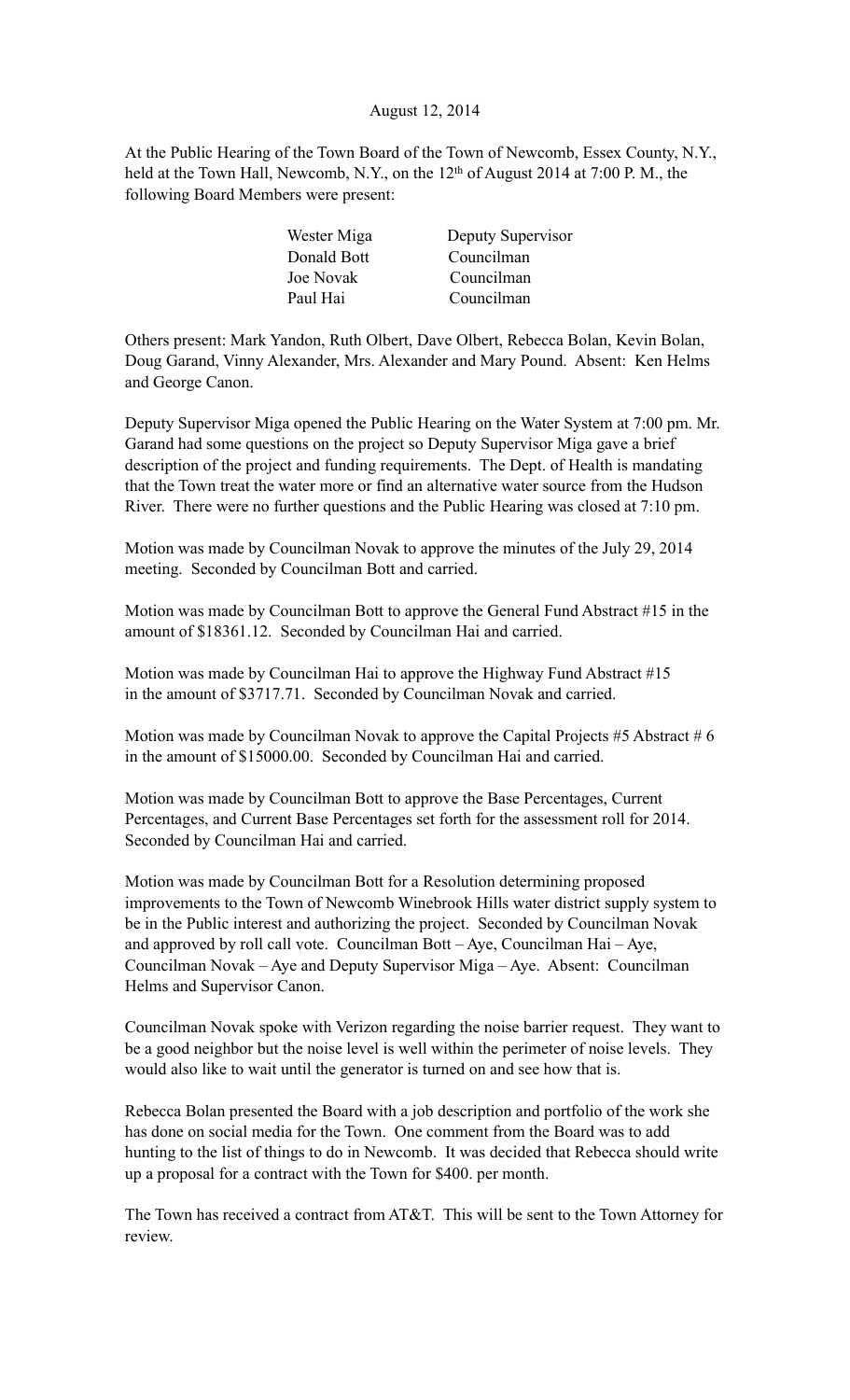It was recommended by Councilman Hai that the Town have a Town Designated Engineer. The Board talk with Supervisor Canon about the idea.

Motion was made by Councilman Hai for a Resolution in support of the High Peaks Kitchen & Campground application for the Adirondack Park Upper Hudson Recreation Hub Grant Program. Seconded by Councilman Novak and carried.

Newcomb Central School has requested assistance from the Town to build the new playground. They need assistance in operation of the equipment and manpower. Highway Supt. Mark Yandon will talk with Mr. Hults and is willing to do all that he can to help.

Deputy Supervisor Miga has sent another letter of interest to Mrs. Delczeg. He has not heard back from her.

There is still interest in using the old stone for repair of the TR Monument. Highway Supt. Yandon will see if it is possible to move the stone.

The fish have been ordered for the TR weekend fishing derby.

The "Apron" at the transfer station is in need of repair. Highway will dig it out and black top it this Friday.

Ron Howe from Minerva will take the town's propane tanks and old refrigerators for no charge. We need to check to see if he is licensed to remove them.

NYMIR will be offering a vehicle safety seminar for all Town drivers on October 28, 2014. Councilman Novak recommended that all those who drive town vehicles take the course. He will check into the availability of the course.

Motion was made by Councilman Novak to pay the Deputy Supervisor a salary of \$1000. per month while Supervisor Canon is out. Seconded by Councilman Hai and carried.

Motion was made by Councilman Novak to adjourn. Seconded by Councilman Hai and carried at 8:25 pm.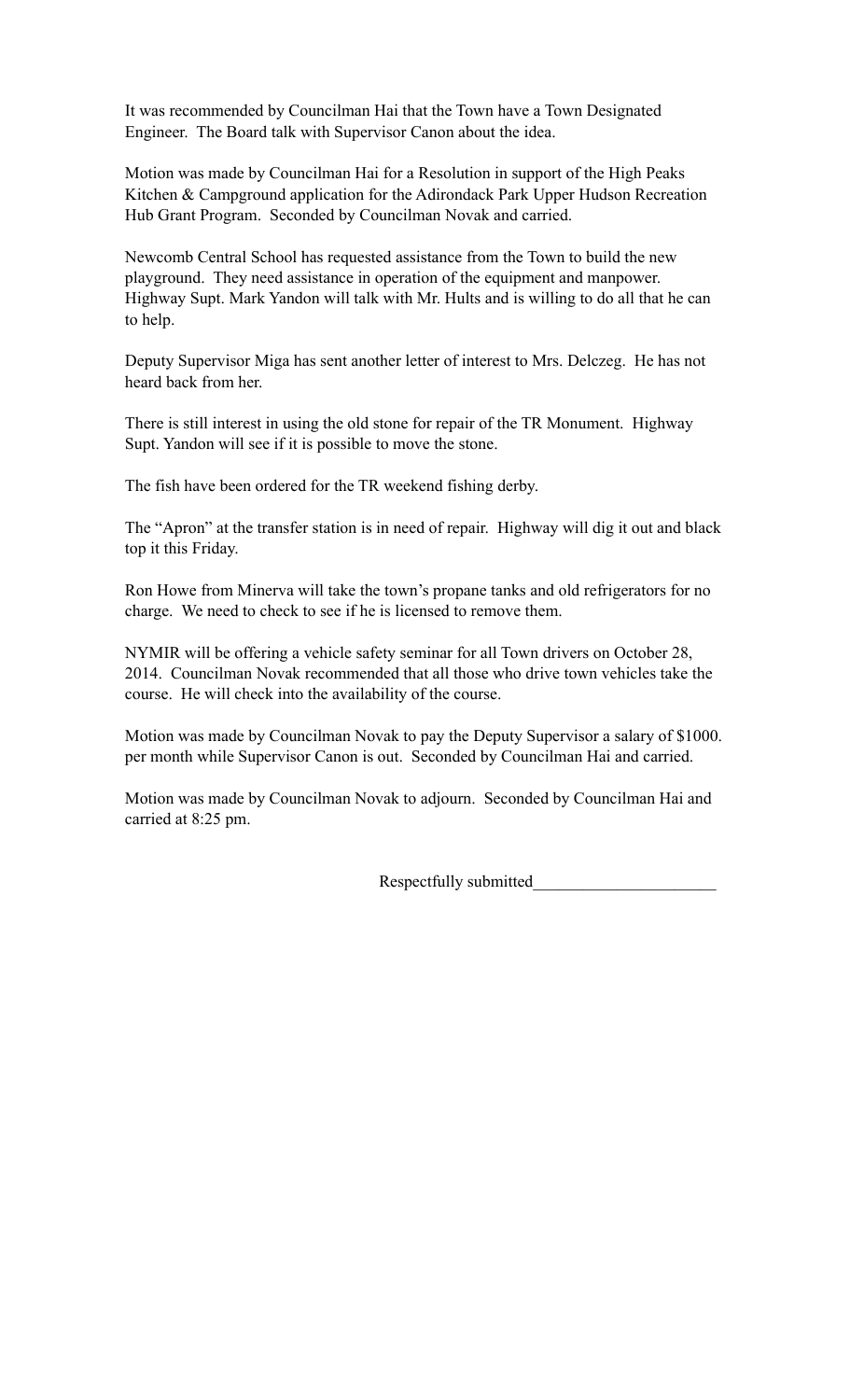# July 29, 2014

At the regular meeting of the Town Board of the Town of Newcomb, Essex County, N.Y., held at the Town Hall, Newcomb, N.Y., on the 29th of July 2014 at 7:00 P.M., the following Board Members were present:

| Wester Miga | Dep. Supervisor |
|-------------|-----------------|
| Paul Hai    | Councilman      |
| Donald Bott | Councilman      |
| Ken Helms   | Councilman      |
| Joe Novak   | Councilman      |

Others present: Mark Yandon, Bob Lilly, Eugene Bush, Pat Bean, Judy DePasquale, Steve Stubing, Dave Curtis, Marilyn Curtis, Clarence Mosher, Mary Monihan, Kevin Bolan, Rebecca Bolan, Martin Turcotte and Mary Pound. Absent: George Canon

Motion was made by Councilman Bott to approve the minutes of the July 8, 2014 meeting. Seconded by Councilman Helms and carried.

Motion was made by Councilman Helms to approve the General Fund Abstract #14 in the amount of \$55610.98. Seconded by Councilman Novak and carried.

Motion was made by Councilman Bott to approve the Highway Fund Abstract #14 in the amount of \$53281.24. Seconded by Councilman Novak and carried.

Motion was made by Councilman Novak to approve the Water Abstract #7 in the amount of \$2182.64. Seconded by Councilman Helms and carried.

Motion was made by Councilman Bott to approve the Sewer Abstract #7 in the amount of \$287.38. Seconded by Councilman Helms and carried.

Motion was made by Councilman Helms to approve the Capitol Projects #5 Smart Growth Abstract #5 in the amount of \$15000.00. Seconded by Councilman Novak and carried.

Motion was made by Councilman Novak to approve the Capital Projects #10 Abstract # 4 in the amount of \$3657.62. Seconded by Councilman Helms and carried.

August meeting dates were tentatively set for August  $12<sup>th</sup>$  and  $26<sup>th</sup>$ .

Several people were at meeting in support of Steve Stubing in getting the Town to take over the Birch Point Road. Dave Curtis wanted an explanation from the Town Board on changing the specs from what the Planning Board had approved previously. Steve Stubing would like to get the changes required in writing so that there will be no question on what he needs to do. These include: guardrails on the hill on both sides, Speed limit signs, corner going to Bolans needs to be widened, dig ditch around to the end of the runway. Highway Supt. Mark Yandon will work with Steve to help get the road up to specs.

The Board received a letter from Jeanne Garrand requesting a noise privacy barrier at the back corner of the Verizon building. Councilman Novak will talk with Verizon. No commitment yet on when the tower will be turned on.

 Motion was made by Councilman Helms to set the Public Hearing on the proposed improvements to the Winebrook Hills Water District Supply System for August 12, 2014 at 7:00 pm. Seconded by Councilman Bott and carried. Motion was made by Councilman Helms for a Resolution determining the proposed improvements to the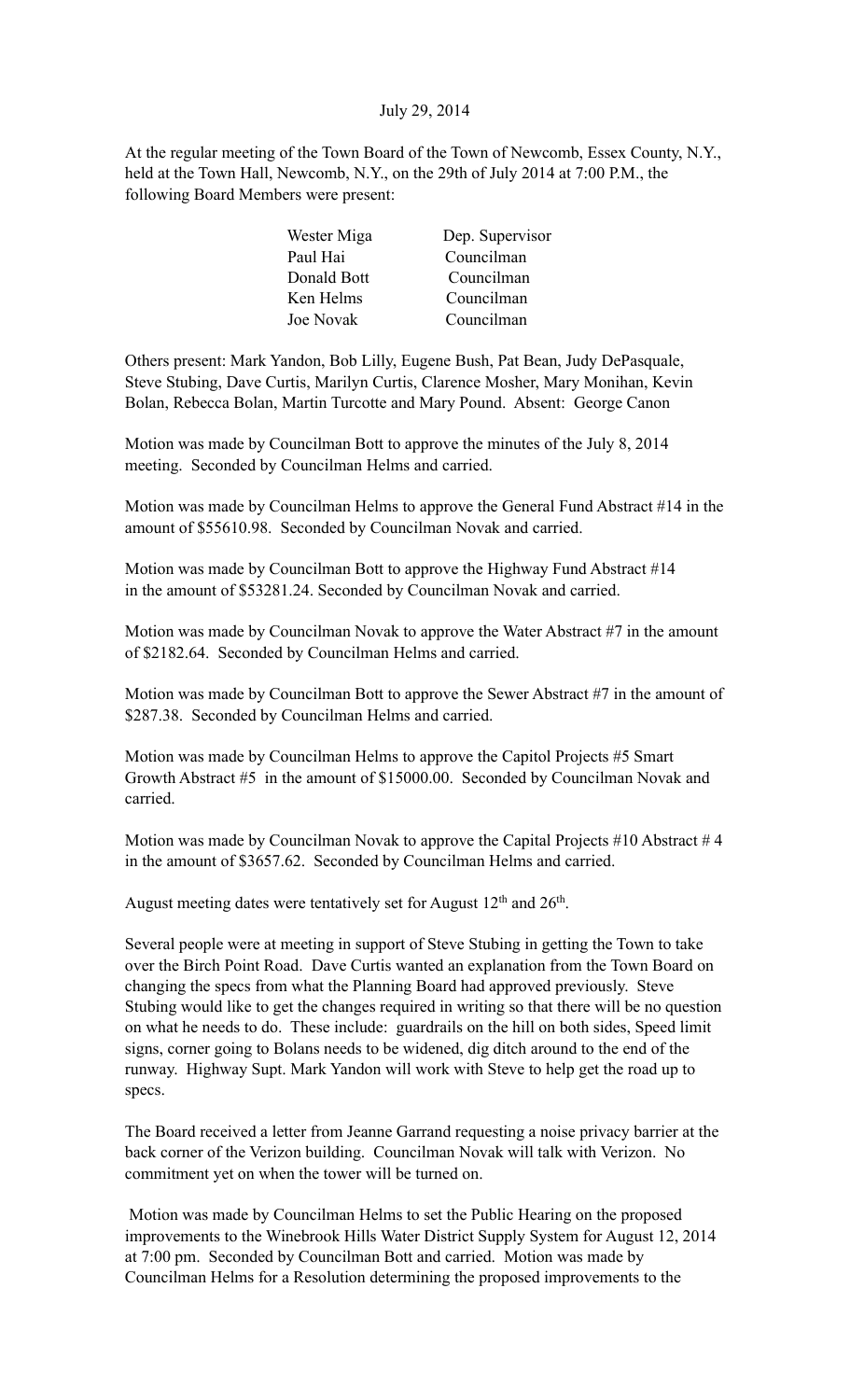Winebrook Hills water district water supply system to be in the public interest and to authorize the project. Seconded by Councilman Bott and carried.

Councilman Novak provided the Board with some samples of for the Junior Golf Policy for the High Peaks Golf Course. He will work on the verbage of it for the next meeting.

The Town is still waiting on a contract from DOS on the DOS Grant. We need to decide if we want a Town designated engineer.

Councilman Hai updated the Board on the DEC Essex Chain Lakes UMP. The Town needs to write a letter in support of the efforts to develop the Essex Chain Lakes and offer some suggestions on what we would like to see done there.

The Board is still waiting to hear from the Bunting property for permission to move the large rock that was previously used for the TR monument. We also need to get an estimate from Mark Stillwall for repair of the monument.

The Board has still not heard from Sarah Delczeg regarding the sale of her property. Dep. Supervisor Miga will write another letter of interest to be sent to her.

Motion was made by Councilman Helms to approve the cost of the bus for the Senior Dinner Cruise to Raquette Lake for \$1038.00. Seconded by Councilman Bott and carried.

The TR weekend committee has written a letter to Governor Cuomo inviting him to come to celebrate the event. They have proposed honoring him with a "Newcomb Heritage Award" and an "Upper Hudson Recreation Hub Award."

Highway Supt. Mark Yandon received a thank you plaque from DEC for the outstanding work he did in the Essex Chain Lakes in getting the area open to the public.

Bob Lilly updated the Board on the new Town website. Still work to be done and they need input on some of the information entered on the website.

Motion was made by Councilman Helms to adjourn. Seconded by Councilman Novak and carried at 9:00 pm.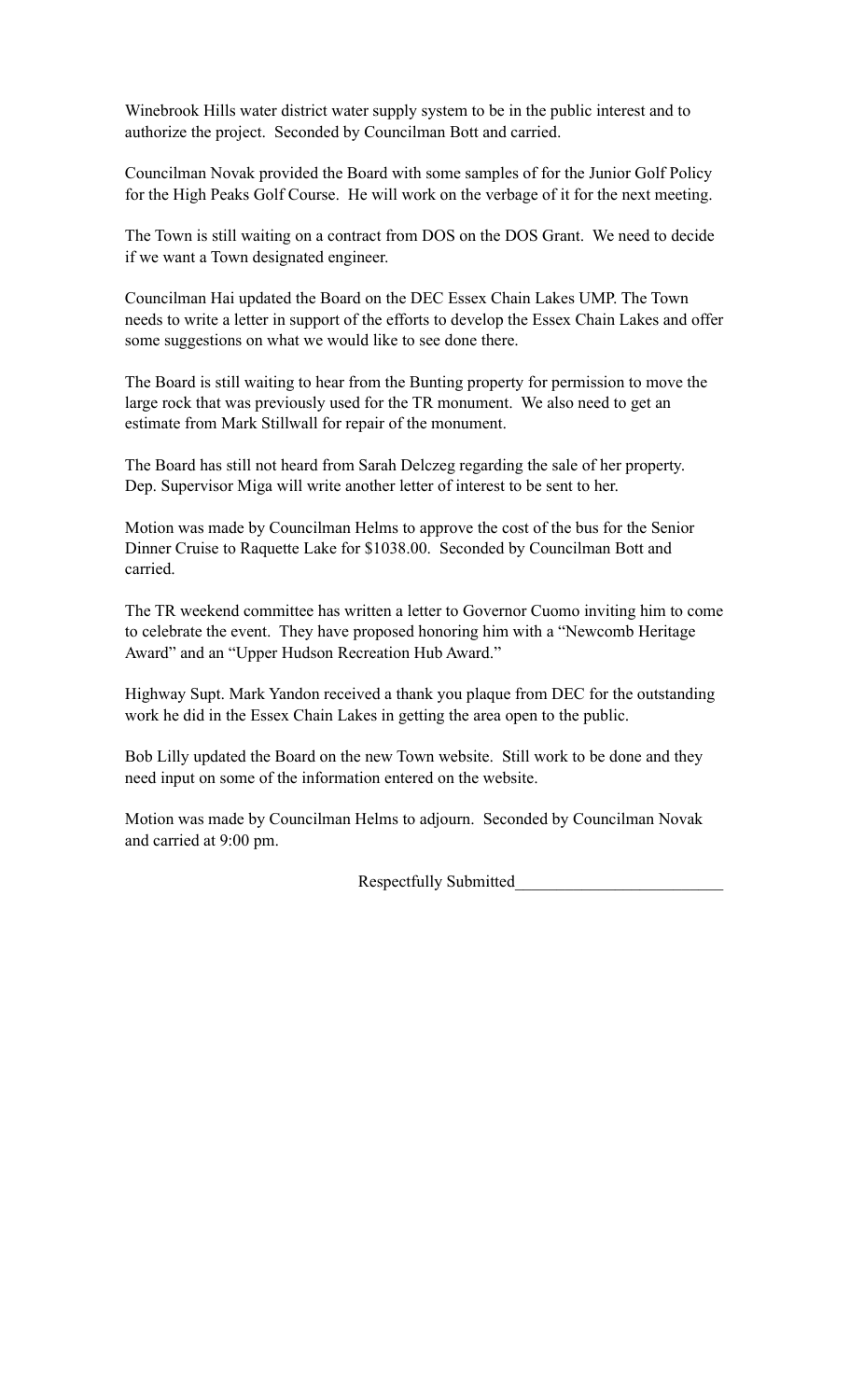#### July 8, 2014

At the regular meeting of the Town Board of the Town of Newcomb, Essex County, N.Y., held at the Town Hall, Newcomb, N.Y., on the 8th of July 2014 at 7:00 P.M., the following Board Members were present:

| Wes Miga      | Dep. Supervisor |
|---------------|-----------------|
| Ken Helms Jr. | Councilman      |
| Paul Hai      | Councilman      |
| Donald Bott   | Councilman      |
| Joe Novak     | Councilman      |
|               |                 |

Others present: David Olbert, Ruth Olbert, Kelly Audino, Tony Audino, Jason Richards, Kate Richards and Mary Pound. Absent: George Canon

Dep. Supervisor Miga called the meeting to order at 7:00 pm. Motion was made by Councilman Helms to approve the minutes of the June 24, 2014 meeting. Seconded by Councilman Novak and carried.

Motion was made by Councilman Bott to approve the General Fund Abstract #13 in the amount of \$20806.70. Seconded by Councilman Helms and carried.

Motion was made by Councilman Helms to approve the Highway Fund Abstract #13 in the amount of \$70611.74. Seconded by Councilman Novak and carried.

Motion was made by Councilman Helms to approve the Capital Projects # 3 Buildings Abstract # 4 in the amount of \$9186.69. Seconded by Councilman Bott and carried.

Motion was made by Councilman Novak to approve the Capital Projects #5 Smart Growth Abstract # 4 in the amount of \$15000.00. Seconded by Councilman Hai and carried.

Motion was made by Councilman Novak to approve the Capital Projects #11 Golf Course Abstract #1 in the amount of \$10043.50. Seconded by Councilman Bott and carried.

The Town needs to adopt a policy for student use of the Golf Course. Councilman Novak will work with Bob Yandon on this.

Motion was made by Councilman Helms to approve the Estoppell Notice and Summary of Bond Resolution authorizing the issuance of up to \$3,613,438 in serial bonds and or bond anticipation notes to pay the cost of water system improvements. Seconded by Councilman Bott and approved by roll call vote: Councilman Bott – Aye, Councilman Hai – Aye, Councilman Helms – Aye, Deputy Supervisor Miga – Aye, and Councilman Novak – Aye.

Motion was made by Councilman Hai to approve the Resolution of support for the Essex County application for the grant from the Adirondack Park Upper Hudson Recreation Hub Program. Seconded by Councilman Bott and carried.

Motion was made by Councilman Hai to approve the Resolution of support for the Newcomb Guide Service, LLC application to the Adirondack Park Upper Hudson Recreation Hub Program. Seconded by Councilman Bott and carried.

Councilman Hai will draft a letter of support for the Essex Chain UMP with emphasis on the expansion of mountain bike and snowmobile use in all areas.

There was discussion on the status of the Verizon tower. Councilman Novak will contact Grant Preston from Frontier and see if he has any new info or updates.

Councilman Novak and Councilman Helms checked out the old rock that was used for the TR monument. The Town would need to get permission from the Bunting Property to retrieve the rock which is currently on their property.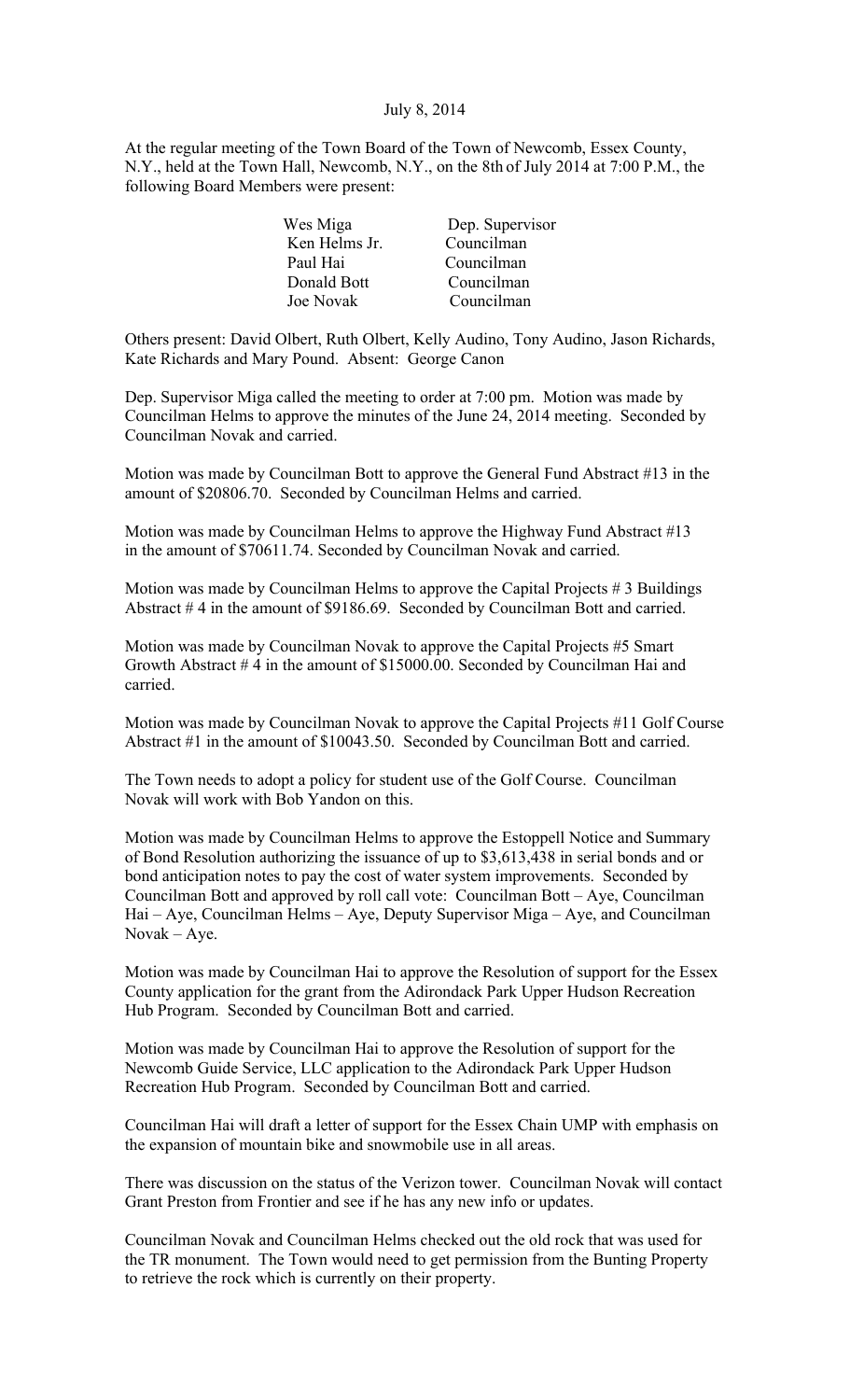The Town has not heard from Sarah Delczeg regarding the sale of her property.

There was discussion on the status of the Birch Point Rd. There are still some things that Steve Stubing needs to do to bring the road up to specs for the Town to take over the road. Supt. Yandon will contact Steve and let him know what he needs to do.

Motion was made by Councilman Bott to adjourn. Seconded by Dep. Supervisor Miga and carried at 8:20 pm.

Respectfully submitted\_\_\_\_\_\_\_\_\_\_\_\_\_\_\_\_\_\_\_\_\_\_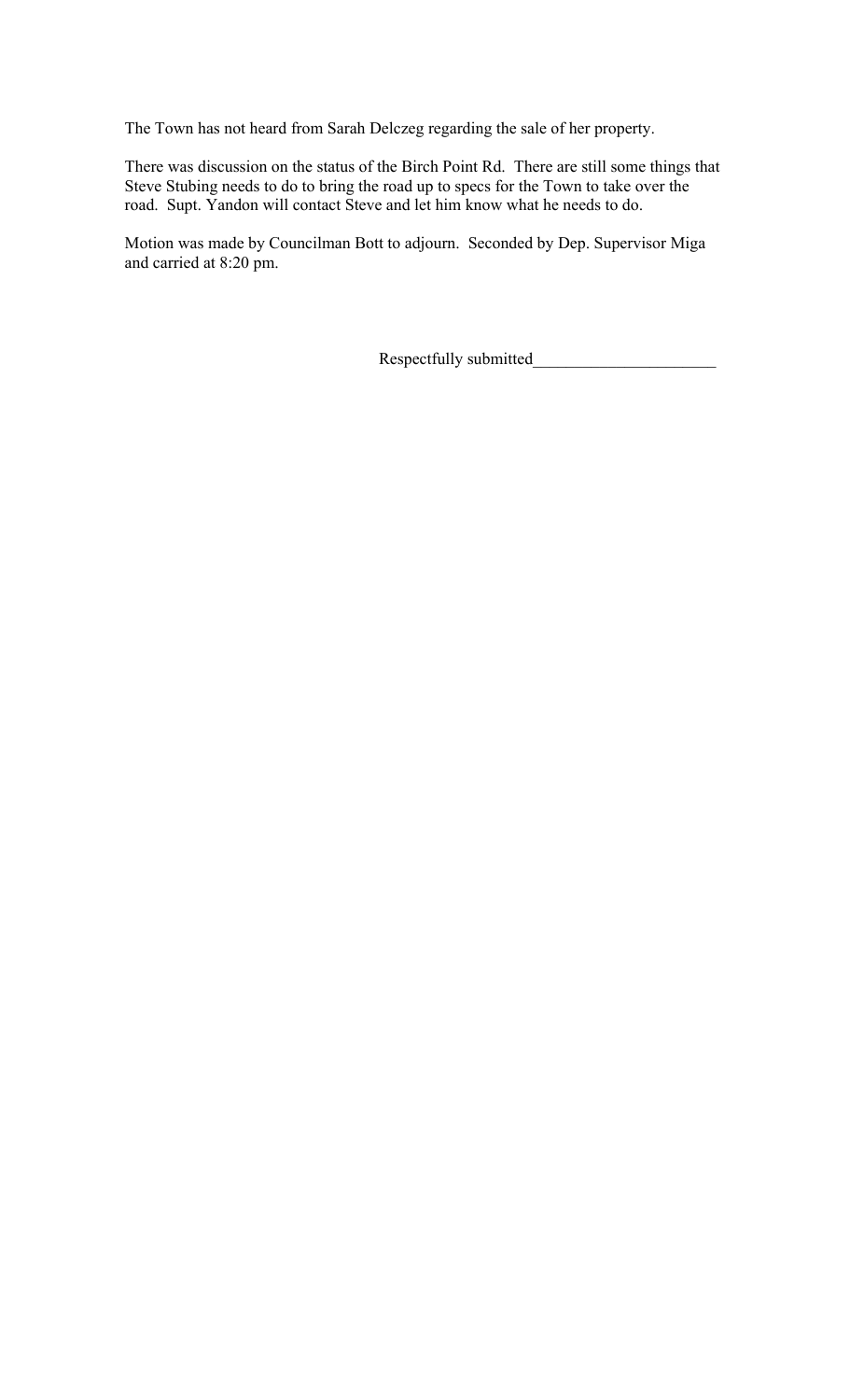#### June 24, 2014

At the regular meeting of the Town Board of the Town of Newcomb, Essex County, N.Y., held at the Town Hall, Newcomb, N.Y., on the 24th of June 2014 at 7:00 P. M., the following Board Members were present:

| George Canon | Supervisor      |
|--------------|-----------------|
| Wes Miga     | Dep. Supervisor |
| Paul Hai     | Councilman      |
| Donald Bott  | Councilman      |
| Joe Novak    | Councilman      |
| Ken Helms    | Councilman      |
|              |                 |

Others present: Robert Lilly, Dave Olbert, Connie Fontaine, Monica Young, Ron Boula, Etown Hospital, Kevin Bolan and Mary Pound.

Meeting was called to order by Dep. Supervisor Miga at 7:00 pm. Motion was made by Councilman Bott to approve the minutes of the June 10, 2014 meeting. Seconded by Councilman Helms and carried.

Motion was made by Councilman Bott to approve the General Fund Abstract #12 in the amount of \$40018.64. Seconded by Councilman Helms and carried.

Motion was made by Councilman Bott to approve the Highway Fund Abstract #12 in the amount of \$30002.63. Seconded by Councilman Novak and carried.

Motion was made by Councilman Helms to approve the Water Fund Abstract #6 in the amount of \$2818.58. Seconded by Councilman Novak and carried.

Motion was made by Councilman Novak to approve the Sewer Fund Abstract #6 in the amount of \$268.33. Seconded by Councilman Helms and carried.

Motion was made by Councilman Novak to approve the Capitol Projects #8 Santanoni Abstract #1 in the amount of \$200.00. Seconded by Councilman Bott and carried.

Motion was made by Councilman Helms to approve the Capitol Projects #10 Water Abstract #3 in the amount of \$782.06. Seconded by Councilman Bott and carried.

June meetings were tentatively set for June 8, and 29<sup>th</sup>.

Ron Boula from the Elizabethtown Hospital was here for his annual update on the Hospital. Last year they became formally affiliated with Fletcher Allen hospital and the University of Vermont Health Network.

Northstar Fireworks needs a point of contact for the fireworks on the Fourth of July. George Canon agreed to do it.

The Senior Dinner Cruise has been set for Wednesday August 13. We still need to arrange the bus transportation.

Work continues on the Upper Hudson Recreation Hub Grants. Motion was made by Supervisor Canon for a Resolution in support of the Grant Application for Microenterprises of Essex County. Seconded by Councilman Hai and carried. The Town Board unanimously supports the Five Town – Two County application.

The NYS Dept. of Transportation has agreed to reduce the speed limit near the school to 35 mph. They will maintain the signs and will charge the town \$1200 annually.

Supervisor Canon received a response from Sarah Delczeg regarding the sale of her property. They will have a family gathering in July and will talk about it then.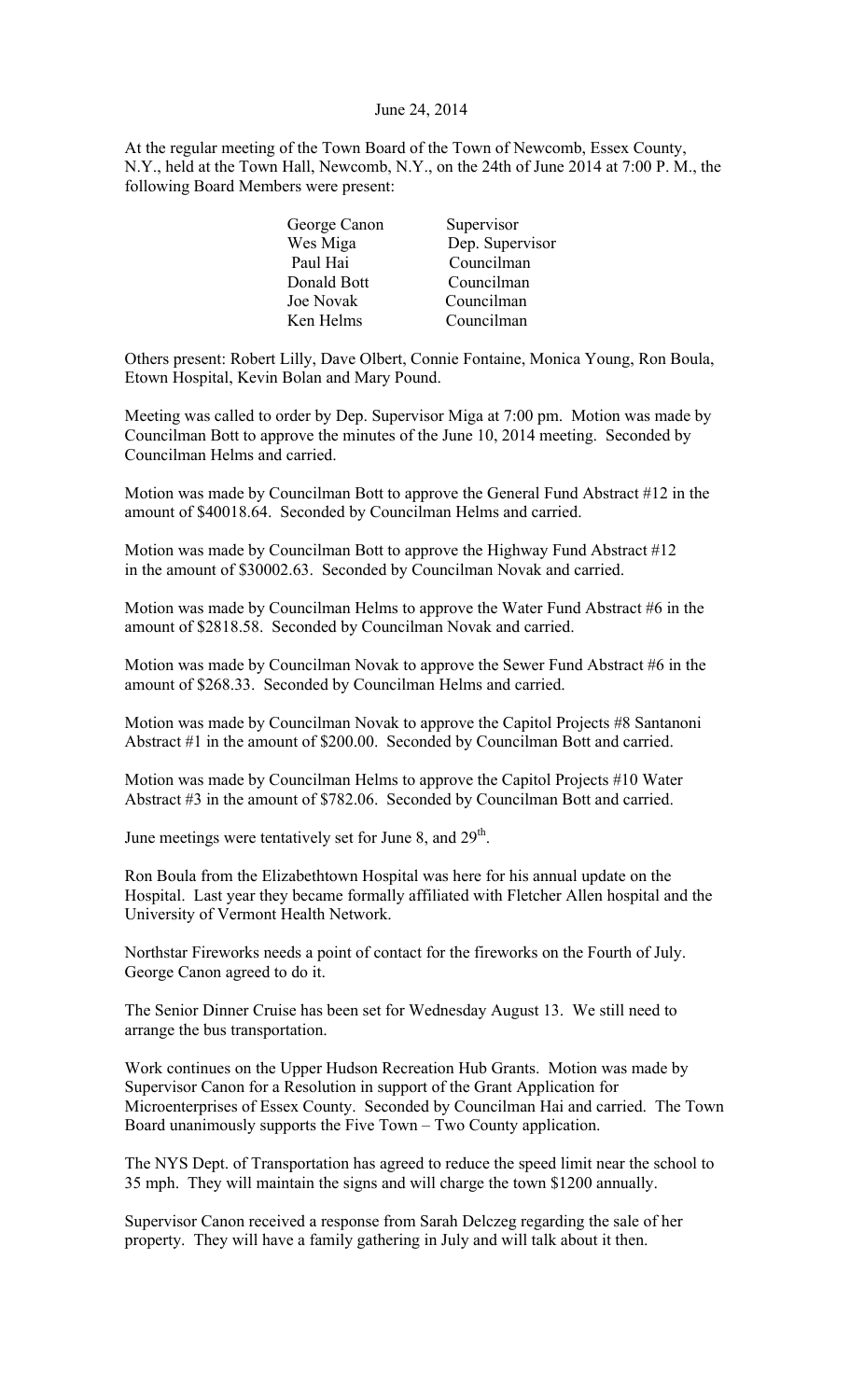The DEC will have a press release regarding the Draft Management Plan for the Essex Chain. Public input needs to be in by July 1. Bob Stegman extended his appreciation to the Town Highway Department for their cooperation and help with the road. They were impressed with the quality of work. Permits for the campsites will be issued by the VIC. Work should be completed by Friday with the help of AmeriCorps. Calls with questions about the Chain Lakes should be forwarded to the Interpretive Center.

Jen Fifield and Mike Tracy have been helping with Code Enforcement. Jen should keep a time card of her hours.

The Town received 3 bids for the surplus items. One bid for the two lawn mowers for \$5.00 each by Dick Honick. One bid for the pine logs for \$52., and one bid for the JennAire Stove for \$15. by Robin Deloria. There were no minimum bids requirements so the bids were awarded.

Joe Novak asked Mark Stillwall to look at the TR monument. He feels that it needs to be completely redone at a cost of approximately \$5500. Ken Helms asked Blair Gregson to look at it also, but he has not called back yet.

There was discussion on the salary of Deputy Wes Miga.

There was discussion on the new Welcome Center. The committee needs to get together and decide on the design, size, etc. We need to get a work plan from DOS. The Planning Board has a meeting on July 3, at 6pm.

There was discussion on the Birch Point Road. Steve Stubing needs to bring the road up to specs before the Town can take it over.

The TR committee would like to ask DEC if it would be possible to have a bus go into Santanoni during the TR weekend, for those unable to walk or ride in a wagon. Councilman Hai will talk with them.

Bob Lilly updated the Board on the website. The website is up but there still needs to be a lot of content entered.

Motion was made by Councilman Helms to adjourn. Seconded by Dep. Supervisor Miga and carried at 8:45 pm.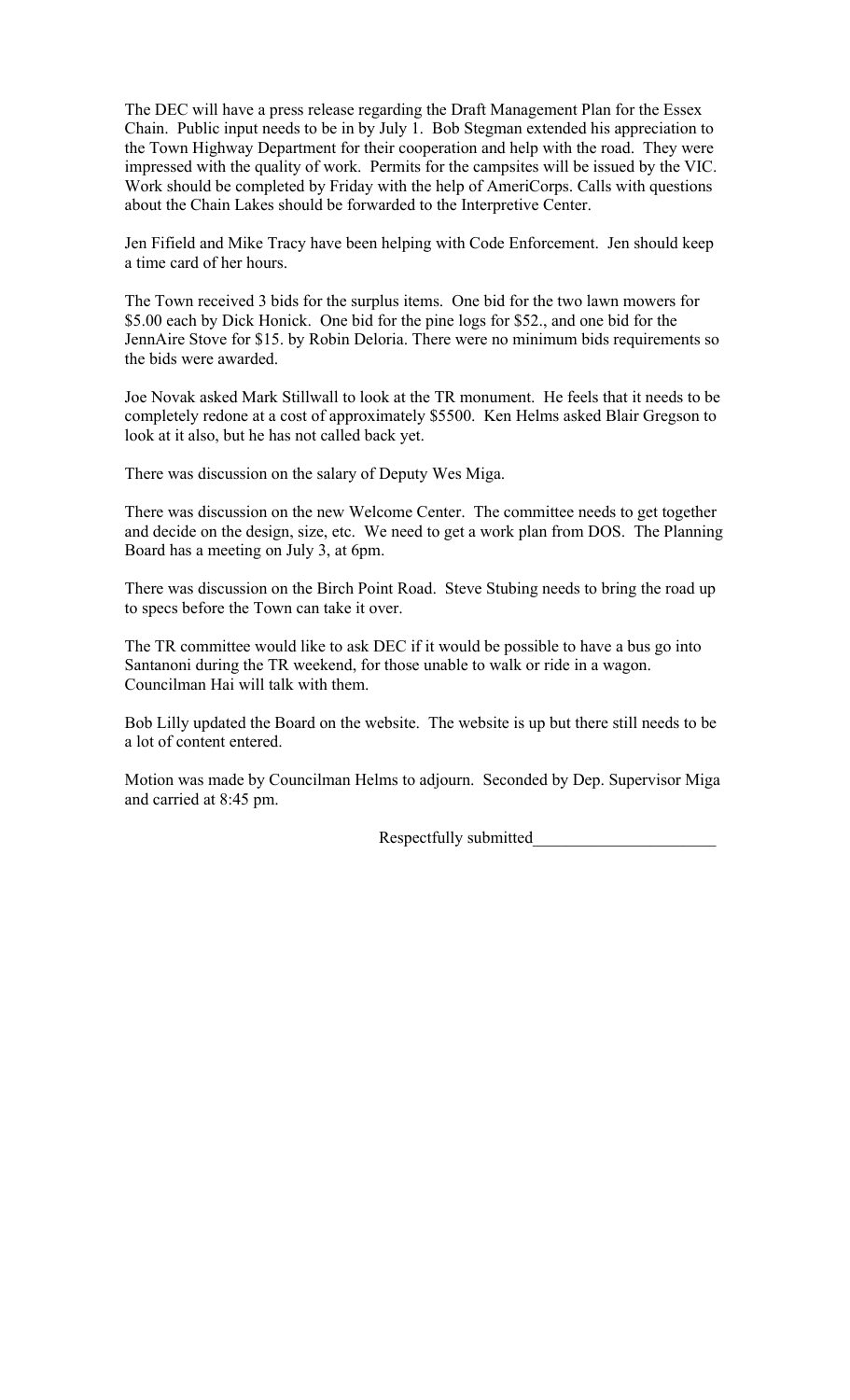### June 10, 2014

At the regular meeting of the Town Board of the Town of Newcomb, Essex County, N.Y., held at the Town Hall, Newcomb, N.Y., on the  $10^{th}$  of June 2014 at 7:00 P.M., the following Board Members were present:

| George Canon  | Supervisor      |
|---------------|-----------------|
| Wes Miga      | Dep. Supervisor |
| Ken Helms Jr. | Councilman      |
| Paul Hai      | Councilman      |
| Donald Bott   | Councilman      |
| Joe Novak     | Councilman      |

Others present: Mark Yandon, Hway Supt., David Olbert, Connie Fontaine, Robert Lilly, Ruth Allen, Monica Young, Linda Stringer, Jolene Hlavaty, Kevin Bolan, Pat Bean, Robert Yandon, Steve Stubing, Michelle Abery and Mary Pound.

Dep. Supervisor Miga called the meeting to order at 7:00 pm. Motion was made by Councilman Bott to approve the minutes of the May 27, 2014 meeting. Seconded by Councilman Helms and carried.

Motion was made by Councilman Novak to approve the General Fund Abstract #11 in the amount of \$17088.03. Seconded by Councilman Bott and carried.

Motion was made by Councilman Helms to approve the Highway Fund Abstract #11 in the amount of \$19367.50. Seconded by Councilman Novak and carried.

Motion was made by Councilman Bott to approve the Capital Projects #5 Abstract #3 in the amount of \$15000.00. Seconded by Councilman Helms and carried.

Motion was made by Councilman Novak to approve the Capital Projects #11 Golf Course Abstract # 1 in the amount of \$7985.00. Seconded by Councilman Bott and carried.

The Board had a discussion on the Transfer Station hours. Some residents are having difficulty getting there by 4 pm. Motion was made by Councilman Helms to change the hours, effective July 1 to 10 am – 5:30 pm every day and close on Fridays. Seconded by Councilman Bott and carried.

There were no bids received on the surplus items. We will advertise one more time for them.

The Consolidated Funding application is moving forward. The money is planned to use toward the Welcome Center. The next step will be to get a work plan from Andy Labruzzo from DOT.

There was a meeting on June 10, for the Route 28N Corridor. Anna Reynolds from the County talked with Sam Zhou about our projects. He recommended that we break apart the three projects, (bridge, sidewalks and Hudson River) and apply for each separately.

AT & T is still interested in putting a tower here in Newcomb.

Highway Supt. Mark Yandon says that the road is ready for the well drillers to use.

Newcomb Central School will be having "Movie Nights" this summer. They have asked the Town for \$700 to purchase a projector. Motion was made by Councilman Novak to approve the request. Seconded by Councilman Helms and carried.

The Town of Newcomb would like to acknowledge the success of the Route 28N clean up by NCS students, teachers and parents.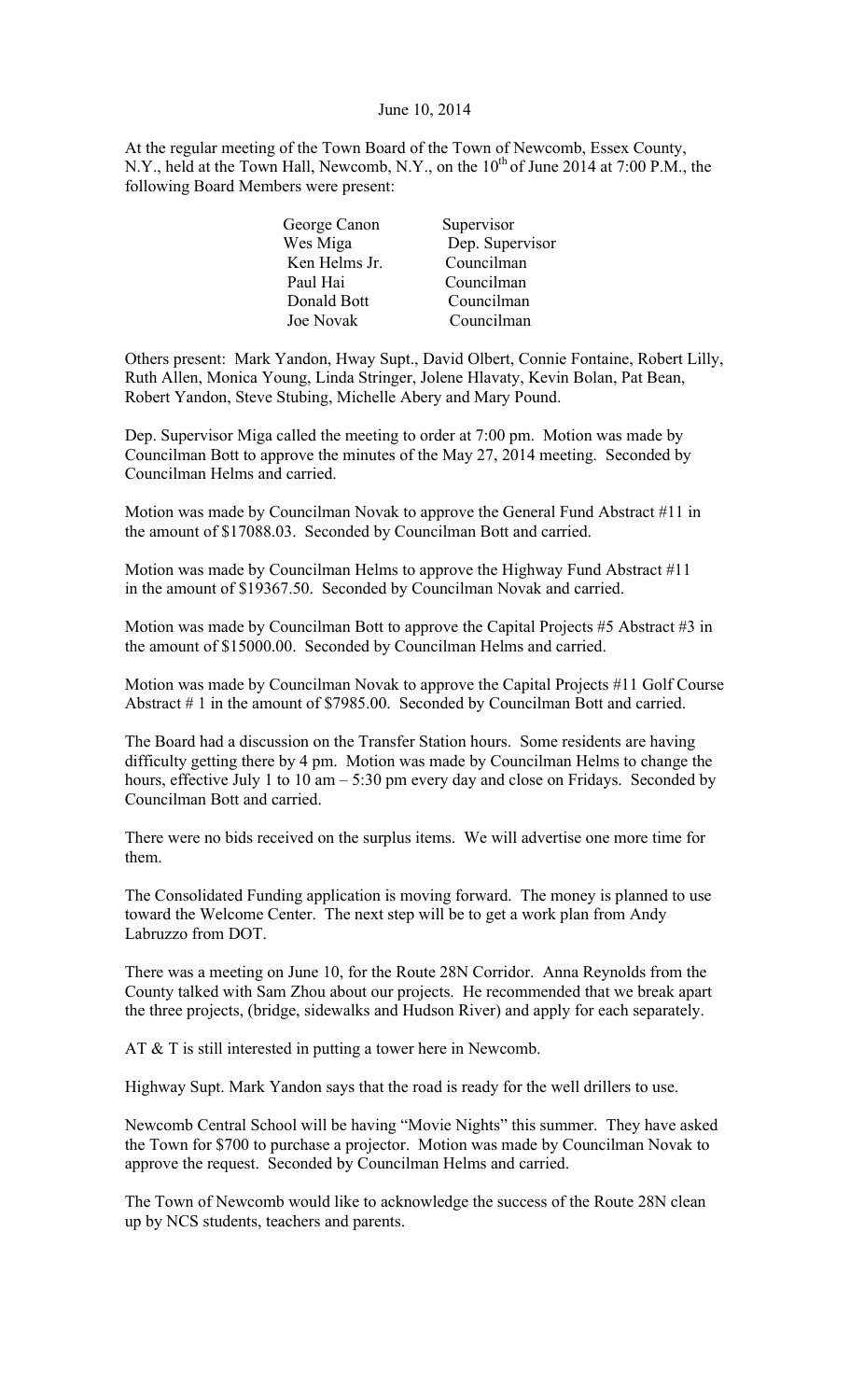The Newcomb Mountain Quilters have requested that the Town sponsor Peggy Lynn to play on opening night of the Quilt show. Motion was made by Councilman Bott to approve the request. Seconded by Councilman Helms and carried.

Americore will be here thru June 26. They will be helping Del Jeffery in the Chain Lakes area making camping sites.

The Town needs to start planning for the Senior dinner cruise. Supervisor Canon will call and arrange a date.

The TR Monument is in need of repair and the area around it needs to be cleared out. The Highway crew will do the clearing and Councilman Helms will check with Blair Gregson about pricing on repairs.

The Town policy for Newcomb students at the Golf Course needs some clarification. School children can play free at the Golf Course but should have an adult with them. Supervisor Canon will work on a written policy.

Steve Stubing was present to discuss the Town take over of the Birch Point Lane road. NYSEG has said that the road has to remain unpaved if there are wires under the road. Mr. Stubing needs to get clarification on this before the Town take over.

The Planning Board and the Route 28N Corridor committee will be meeting on Thursday June 12 at 6 pm. Website training is Wednesday June 18.

Motion was made by Councilman Helms to adjourn. Seconded by Councilman Novak and carried at 8:45 pm.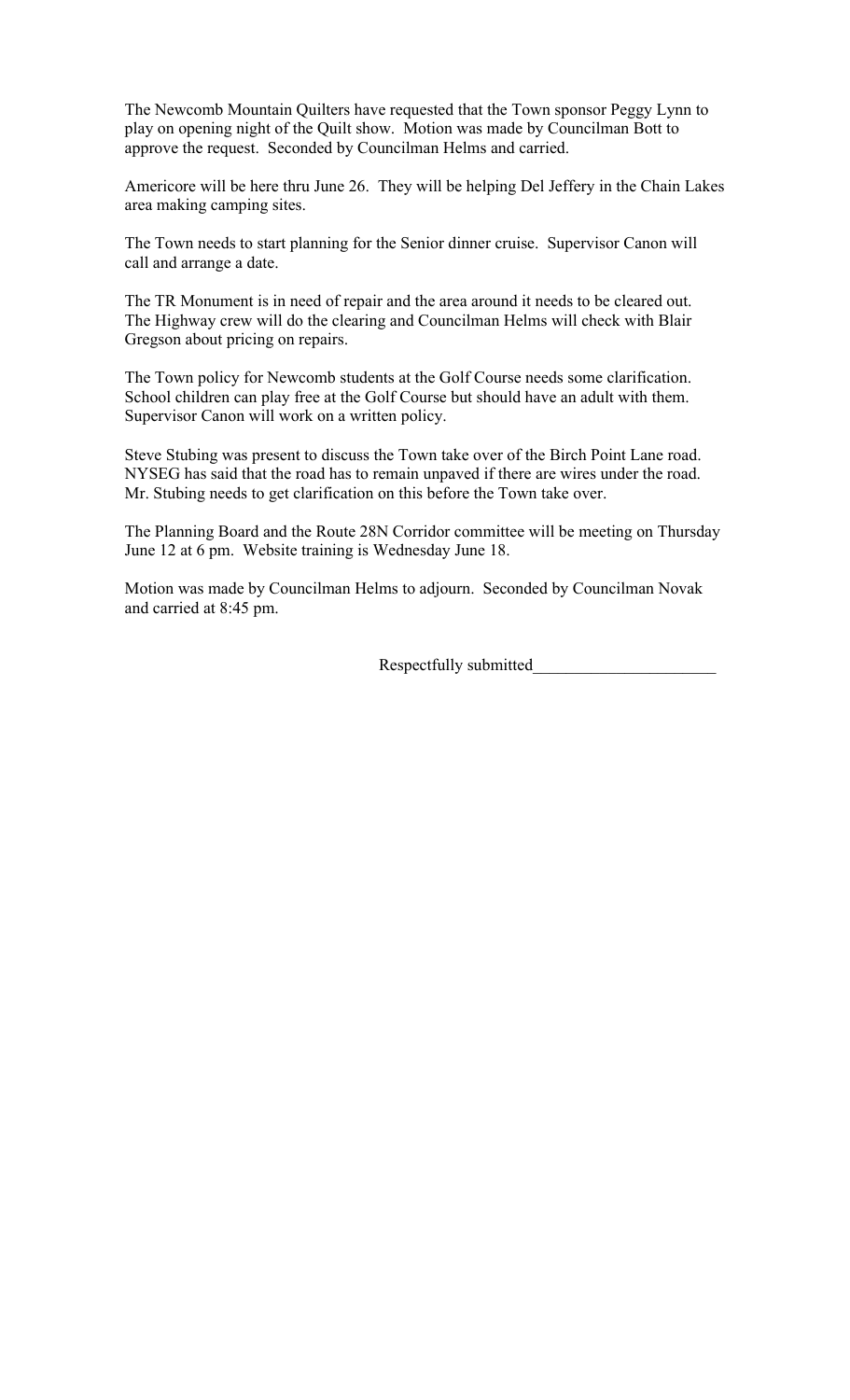# May 27, 2014

At the regular meeting of the Town Board of the Town of Newcomb, Essex County, N.Y., held at the Town Hall, Newcomb, N.Y., on the  $27<sup>th</sup>$  of May, 2014 at 7:00 P.M., the following Board Members were present:

| George Canon  | Supervisor      |
|---------------|-----------------|
| Wester Miga   | Dep. Supervisor |
| Ken Helms Jr. | Councilman      |
| Paul Hai      | Councilman      |
| Donald Bott   | Councilman      |
| Joe Novak     | Councilman      |

Others present: Mark Yandon, Pat Bean, Monica Young, Robert Lilly, Steve Stubing, Ruth Olbert and Mary Pound.

Deputy Supervisor Wes Miga called the meeting to order at 7:00 pm. Motion was made by Councilman Bott to approve the minutes of the May 13, 2014 meeting. Seconded by Councilman Novak and carried.

Motion was made by Councilman Helms to approve the General Fund Abstract #10 in the amount of \$34992.53. Seconded by Councilman Bott and carried.

Motion was made by Councilman Novak to approve the Highway Fund Abstract #10 in the amount of \$30977.80. Seconded by Councilman Helms and carried.

Motion was made by Councilman Bott to approve the Capitol Projects #5 Smart Growth Abstract # 2 in the amount of \$15000.00. Seconded by Councilman Novak and carried.

Motion was made by Councilman Bott to approve the Water Abstract #5 in the amount of \$639.70. Seconded by Councilman Novak and carried.

Motion was made by Councilman Helms to approve the Sewer Abstract #5 in the amount of \$2886.73. Seconded by Councilman Novak and carried.

June meeting dates were tentatively set for June 10 and 24.

Deputy Supervisor Miga updated the Board on the CFA meeting with the Dept. of State. This is the \$75000 grant with a \$37500 Town match. The first priority for funding is for a design of the visitor's center at the overlook. The second is a lodging survey and the third is marketing initiative. Some of the things that the Town has already done for the marketing plan may qualify for our matching part.

Deputy Supervisor Miga also updated the Board on the TAP grant. We have a proposal for sidewalks and Hudson River Bridge enhancements. Anna Reynolds from the County is networking with Mr. Zhou as there needs to be some clarification on some points.

Sam Zhou from DOT has requested a follow up meeting on June 10, at 11 am. This will be at the DOT in Warrensburg.

The Board has expressed interest in purchasing the Delzeg property. Supervisor Canon will contact Sarah Delzeg to see if they have any interest in selling. This property is adjacent to the area where the Town will be putting in a kiosk.

The Adirondack Museum has some furniture that was originally at Santanoni. The furniture currently belongs to DEC. They need the space and would like the Town to store it.

There was additional discussion on the summer hours for the Transfer Station. The Board would like to table this until the next meeting.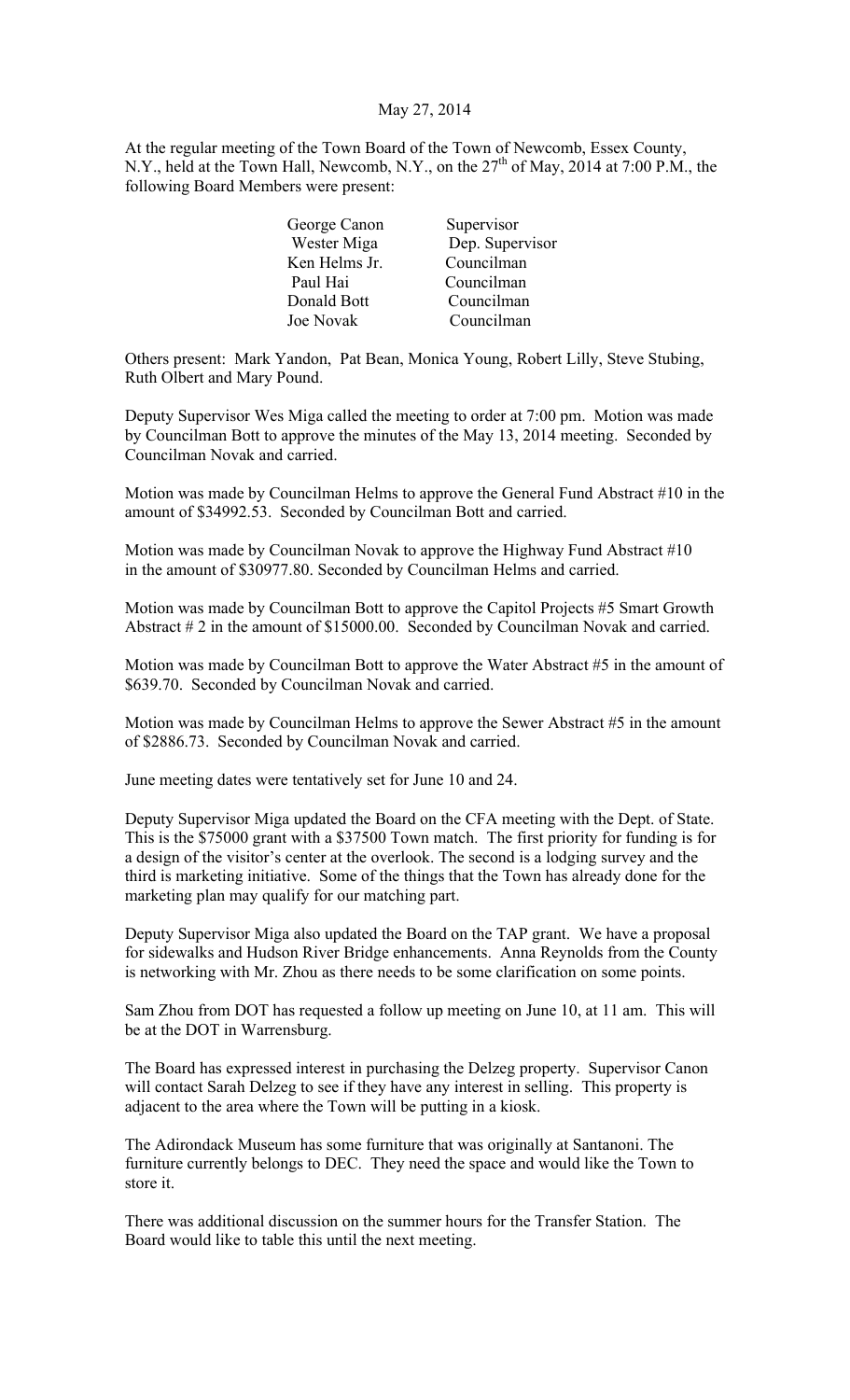Dave Olbert is the new president of the Newcomb Chamber of Commerce. He requested that the Town re route the chamber phone from the Historical building to his home. Supervisor Canon will contact Frontier and have this done.

Motion was made by Councilman Novak to approve the use of the Town bus for the Vermont Quilt show. Seconded by Councilman Bott and carried.

Supervisor Canon will contact the Long Lake and Minerva Code Officers to see if they can assist us if the need arises.

Bob Lilly updated the Board on the training for the new website. It has been set for June 18 at 9:30-11:00 and again at  $1:30-3:00$ . Mr. Lilly feels that security on the website should be a priority and each person will have sign ons.

There has been a request for a dock on the public side of the town beach for use when the Youth Program is in session.

David Olbert will work with Trampoline on the Chamber information.

Motion was made by Councilman Novak to adjourn. Seconded by Councilman Helms and carried at 8:10 pm.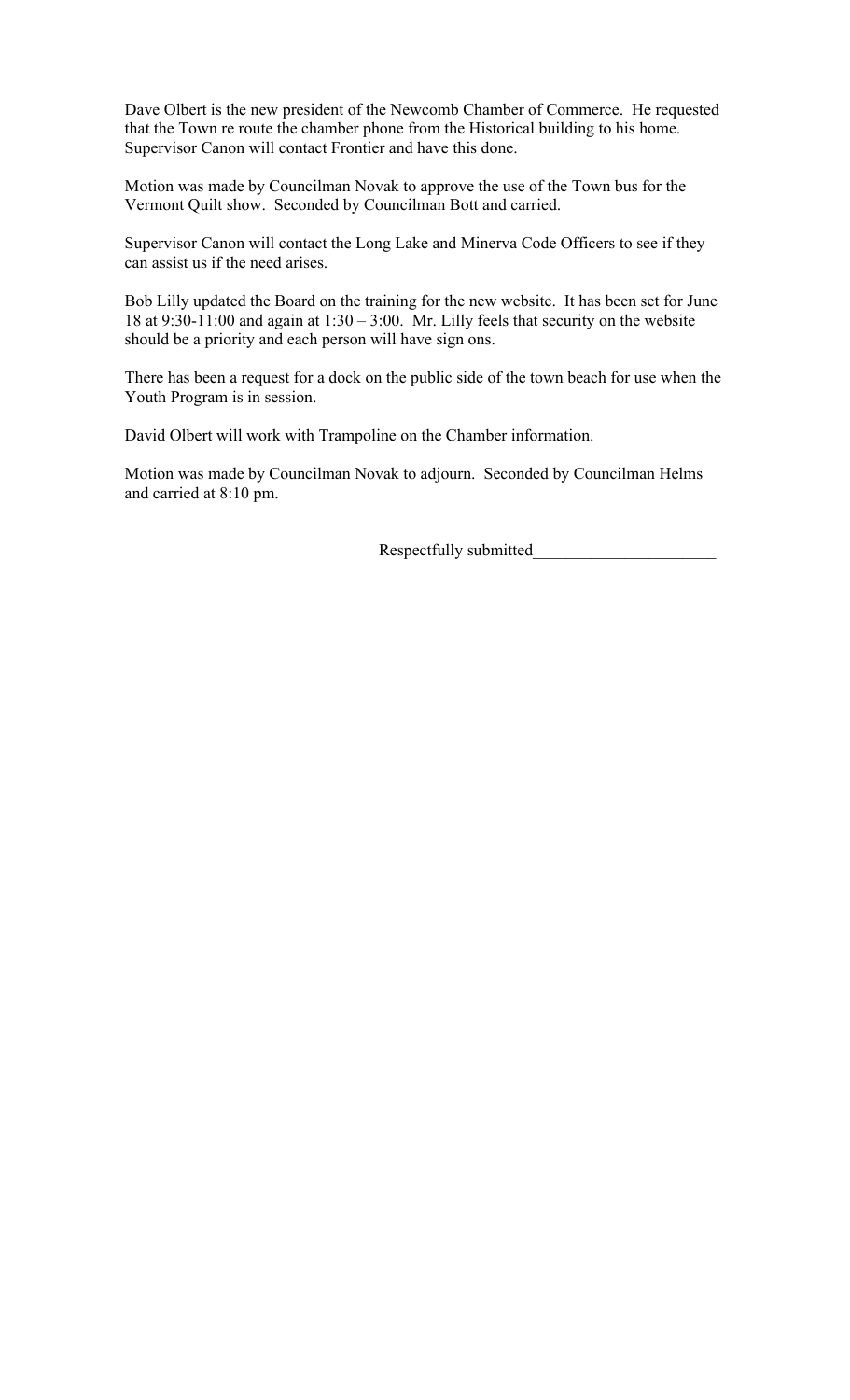### May 13, 2014

At the regular meeting of the Town Board of the Town of Newcomb, Essex County, N.Y., held at the Town Hall, Newcomb, N.Y., on the 13th of May 2014 at 7:00 P.M., the following Board Members were present:

| Supervisor<br>George Canon |  |
|----------------------------|--|
| Councilman<br>Paul Hai     |  |
| Donald Bott<br>Councilman  |  |
| Councilman<br>Ken Helms    |  |
| Councilman<br>Joe Novak    |  |
|                            |  |

Others present: Mark Yandon, Bob Lilly, Ruth Olbert, David Olbert, Pat Bean, Connie Fontaine and Mary Pound.

Motion was made by Councilman Helms to approve the minutes of the April 22, 2014 meeting. Seconded by Councilman Bott and carried.

Motion was made by Councilman Helms to approve the General Fund Abstract #9 in the amount of \$38666.99. Seconded by Councilman Novak and carried.

Motion was made by Councilman Novak to approve the Highway Fund Abstract #9 in the amount of \$11923.39. Seconded by Councilman Helms and carried.

Motion was made by Councilman Bott to approve the Capitol Projects #3 Buildings Abstract #3 in the amount of \$1879.89. Seconded by Councilman Novak and carried.

Motion was made by Councilman Helms to approve the Capitol Projects #10 Water Abstract #2 in the amount of 2341.64. Seconded by Councilman Novak and carried.

Motion was made by Councilman Helms to approve the proposal from Mountain Petroleum to install a hot air furnace and central air conditioning at the clubhouse at a cost of \$9950.00. Seconded by Councilman Novak and carried.

Bob Lilly discussed the status of the new town website. The website was designed by Trampoline but the coding is being done by a company called Web Instinct. They are not done yet but should have some of the pages for us to view by the end of this week. Training for the website will be June 17 in two, hour and half segments.

Councilman Hai updated the Board on some information on the Dept. of State grant. He made some suggestions on what he feels would be the town's best chance on securing the grant. There will be an informational meeting in Lake Placid on May 27, for all interested.

The TAP funding will not cover the Santanoni entrance, park reconfiguration, and Town Hall/Firehouse/ballfield parking that was part of the Smart Growth Plan. We will have to find alternative sources for these.

The marketing contract with Trampoline has been signed and mailed out.

Motion was made by Councilman Bott for a Resolution to gift the old senior center stove to the ESF. Seconded by Councilman Novak and carried.

The town received an employment application from Aaron Deloria to work with the maintenance crew.

Supervisor Canon had a meeting on the Bissell property. The DEC had cleared the property in 1990, therefore the Town will accept all the lands from Mr. Bissell. The estate should be settled in late summer.

Highway Superintendant Mark Yandon provided the Board with two quotes for rental on an escavator.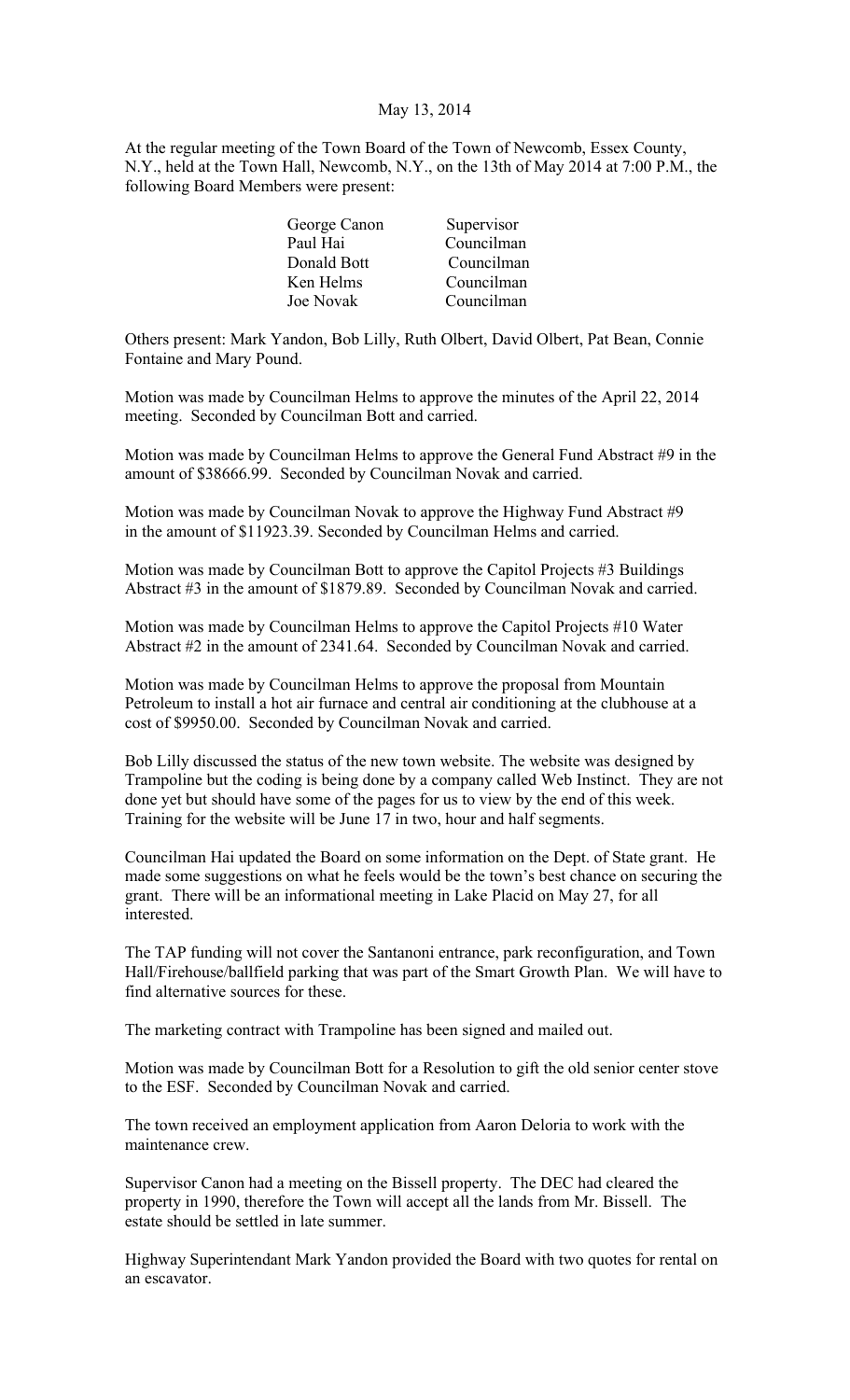Motion was made by Supervisor Canon to adjourn to Executive session. Seconded by Councilman Novak and carried at 8:00 pm.

Respectfully Submitted\_\_\_\_\_\_\_\_\_\_\_\_\_\_\_\_\_\_\_\_\_\_\_\_\_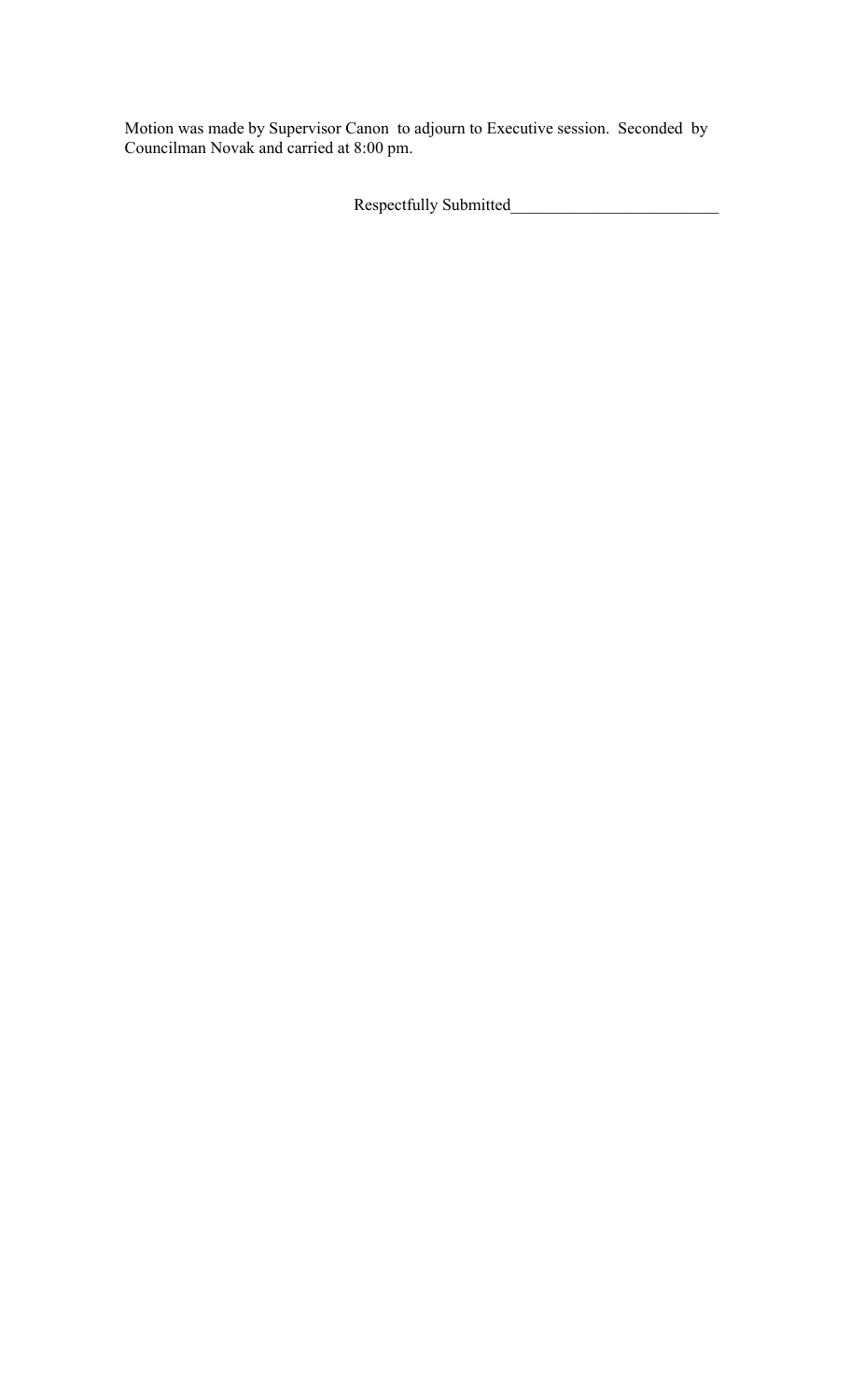# April 22, 2014

At the regular meeting of the Town Board of the Town of Newcomb, Essex County, N.Y., held at the Town Hall, Newcomb, N.Y., on the 22nd of April 201 at 7:00 P. M., the following Board Members were present:

| George Canon | Supervisor      |
|--------------|-----------------|
| Wes Miga     | Dep. Supervisor |
| Paul Hai     | Councilman      |
| Donald Bott  | Councilman      |
| Joe Novak    | Councilman      |
| Ken Helms    | Councilman      |

Others present: Mark Yandon, Eugene Bush, Bob Lilly, Dave Olbert, Mike Moses, Pat Bean, Connie Fontaine, Monica Young, Meg Parker, Amanda Magee, Derek Slayton and Mary Pound.

Meeting was called to order by Dep. Supervisor Miga at 7:00 pm. Motion was made by Councilman Novak to approve the minutes of the April 8, 2014 meeting. Seconded by Councilman Helms and carried.

Motion was made by Councilman Bott to approve the General Fund Abstract #8 in the amount of \$36410.19. Seconded by Councilman Helms and carried.

Motion was made by Councilman Novak to approve the Highway Fund Abstract #8 in the amount of \$39387.53. Seconded by Councilman Bott and carried.

Motion was made by Councilman Bott to approve the Water Fund Abstract #4 in the amount of \$2415.64 and the Sewer Fund Abstract #4 in the amount of \$693.94. Seconded by Councilman Hai and carried.

Motion was made by Councilman Novak to approve the Capitol Projects #3 Buildings Abstract #2 in the amount of \$2247.35. Seconded by Councilman Helms and carried.

Motion was made by Councilman Helms to approve the Capitol Projects #10 Water Abstract #1 in the amount of \$17126.62. Seconded by Councilman Novak and carried.

Amanda Magee and Derek Slayton were here representing Trampoline and gave a presentation on Phase II of the marketing plan for the Town of Newcomb. They want to differentiate Newcomb from other towns and emphasize the beauty of Newcomb. There was discussion on how much the Town would like to spend and which or all of the four projects the town would like to do. Motion was made by Councilman Bott to approve \$75000 for the project. This will include maps, brochures, banners, and advertising. Seconded by Councilman Helms and carried. Bob Lilly, Dave Olbert and Paul Hai will be the point men for the project.

May meetings were tentatively set for May  $13<sup>th</sup>$  and May  $27<sup>th</sup>$ .

There was discussion on the phone quote from Frontier. Motion was made by Councilman Novak to approve the quote of \$8322.44. This does not include the warranty. Seconded by Councilman Helms and carried.

The Town received a proposal from Buckman's Fuel Co. for the new furnace at the club house. Councilman Bott and Councilman Novak will try to get one more estimate for the next meeting.

Wes Miga updated the Board on the Transportation Alternatives Program Grant that the Town will be applying for. The approximate costs for widening the bridge over the Hudson River - \$450000, new and existing sidewalks - \$215000, and parking lot - \$140000. The Town needs to apply for \$1 million dollars and therefore the town would be responsible for \$200000. Motion was made by Councilman Novak to approve the application. Seconded by Councilman Bott and carried.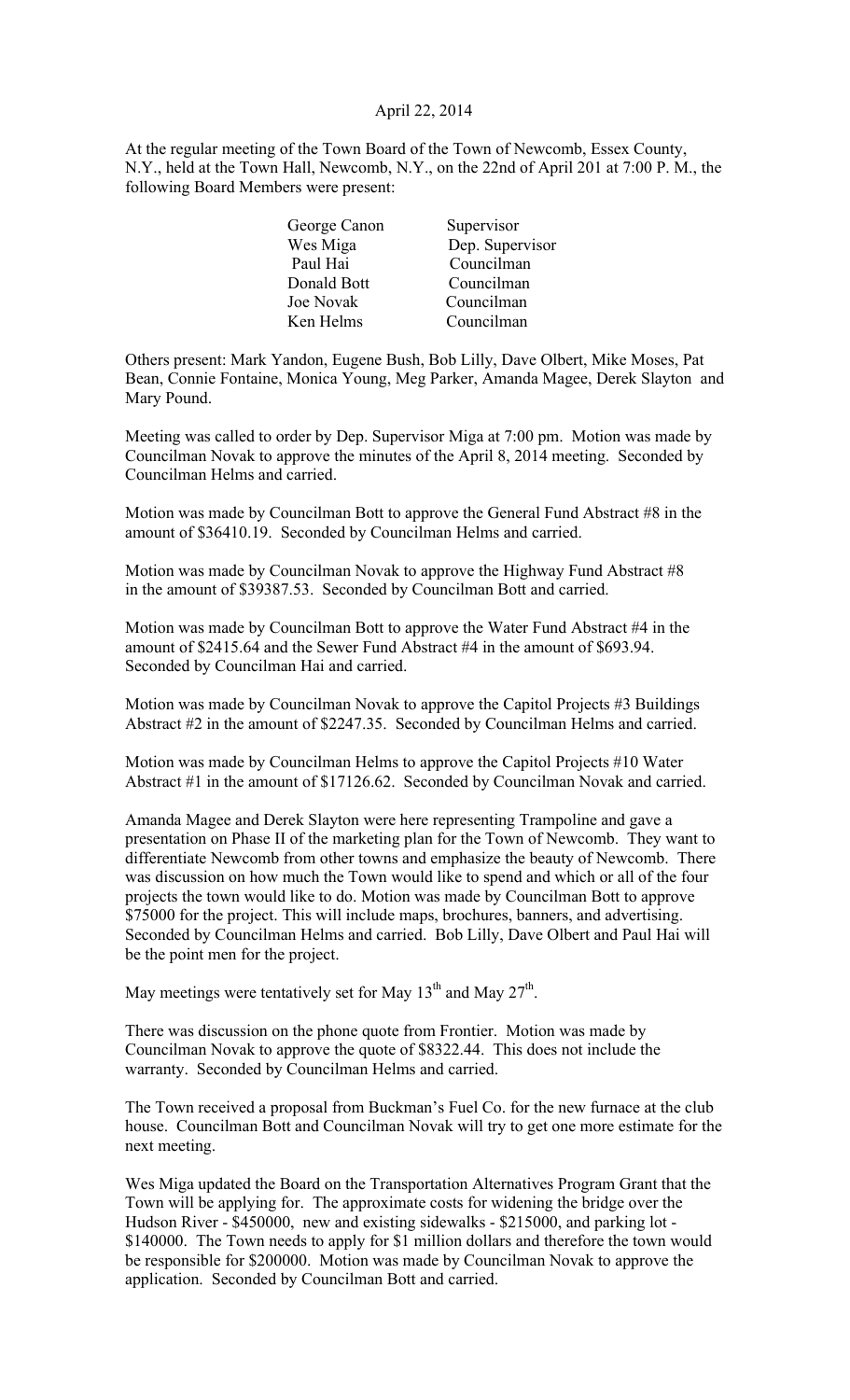There was discussion on surplus items and there will be no minimum bid required.

Motion was made by Councilman Hai to adjourn. Seconded by Dep. Supervisor Miga and carried at 8:50 pm.

Respectfully submitted\_\_\_\_\_\_\_\_\_\_\_\_\_\_\_\_\_\_\_\_\_\_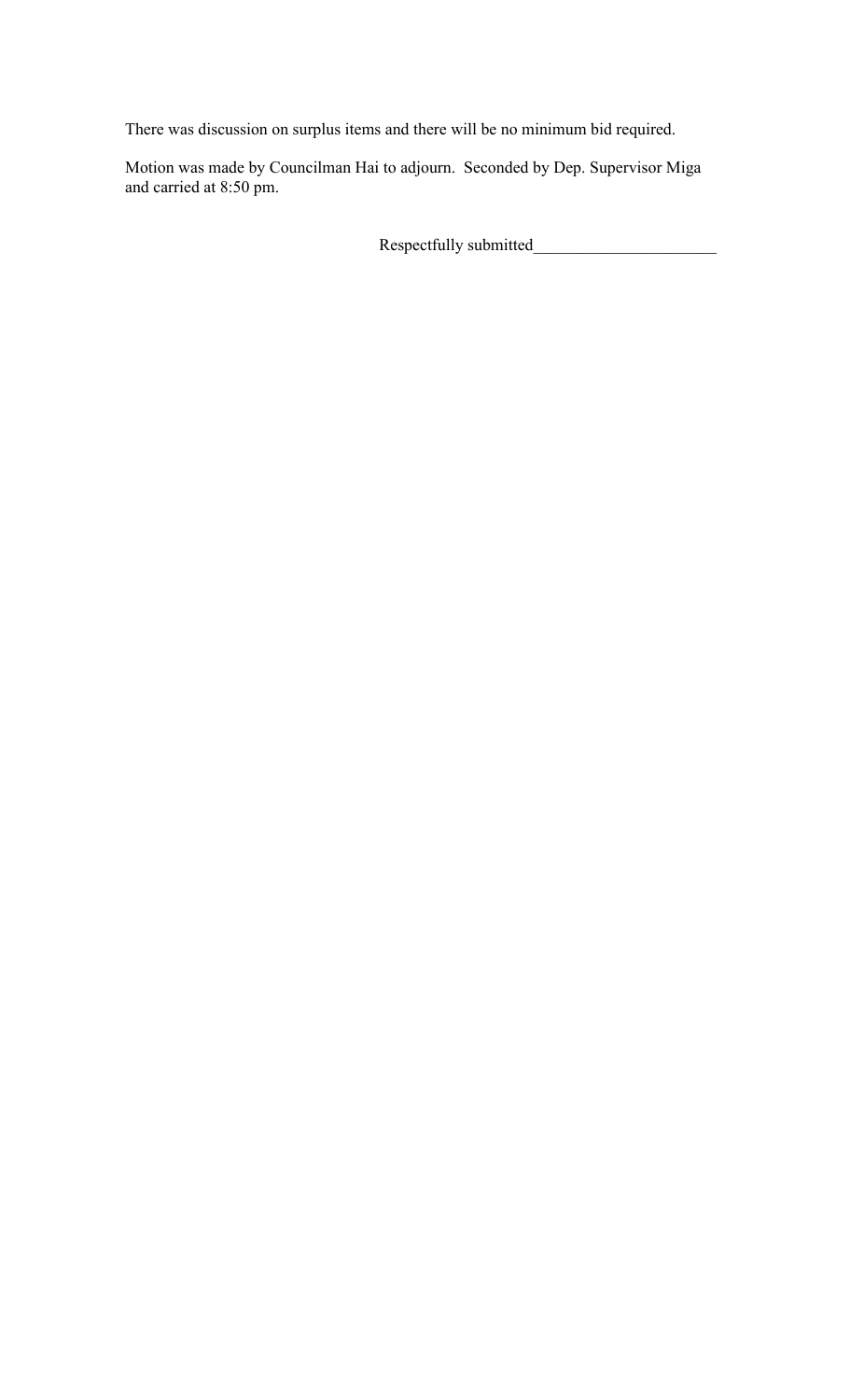## April 8, 2014

At the regular meeting of the Town Board of the Town of Newcomb, Essex County, N.Y., held at the Town Hall, Newcomb, N.Y., on the  $8<sup>th</sup>$  of April, 2014 at 7:00 P.M., the following Board Members were present:

| George Canon  | Supervisor      |
|---------------|-----------------|
| Wester Miga   | Dep. Supervisor |
| Ken Helms Jr. | Councilman      |
| Paul Hai      | Councilman      |
| Donald Bott   | Councilman      |
| Joe Novak     | Councilman      |

Others present: Mark Yandon, Mike Moses, Barb Kane, Grant Preston (Frontier), Pat Bean, Ruth Allen, Connie Fontaine, David Olbert and Mary Pound.

Deputy Supervisor Wes Miga called the meeting to order at 7:00 pm. Motion was made by Councilman Bott to approve the minutes of the March 25, 2014 meeting. Seconded by Councilman Hai and carried.

Motion was made by Councilman Helms to approve the General Fund Abstract #7 in the amount of \$43908.93. Seconded by Councilman Novak and carried.

Motion was made by Councilman Bott to approve the Highway Fund Abstract #7 in the amount of \$12503.96. Seconded by Councilman Hai and carried.

Motion was made by Councilman Helms to approve the Capitol Projects #3 Buildings Abstract # 1 in the amount of \$2304.99. Seconded by Councilman Novak and carried.

Grant Preston from Frontier went over the proposal for the new phone system and installation. He went over the cost, options and service contract. He was present to field any questions that the Board had on the proposal. He was asked to fine tune the costs and he will get back to the Town with the final figures.

There will be a meeting on May 8 with Callie Brooks, Sterling Goodspeed and George Canon to discuss the Bissell property gift to the Town of Newcomb. The Town has some concerns about the fuel tanks and cost of clean up, if necessary. They will transfer ownership of the other four pieces of land first.

Dep. Supervisor Miga updated the Board on the Water District. Jim Dugan from AES will be working on getting quotes from well drillers and get the best price for the Town. If needed, the General Fund will loan money to the Water Fund.

The Town has applied for CFA money. There is a \$75000 grant available with a \$37500 Town match. This could be used for the Welcome Center design and a lodging feasibility study. Councilman Hai will contact Andrew Labruzzo with this information.

Motion was made by Councilman Hai for a Resolution in support of the Town's participation in the New York State Department of Transportation's TAP program. This was seconded by Councilman Helms. This is a 80% grant with a 20% town match. We need to get letters of support from some of the town businesses. This could be used for the bridge walkway and parking lot.

Motion was made by Councilman Hai for a Resolution of support for the Addison-Rutland natural gas project. Seconded by Councilman Novak and carried.

Motion was made by Councilman Bott to authorize Supervisor Canon to sign the contract with Adirondack Landfill Services for the post landfill closure. Seconded by Councilman Novak and carried.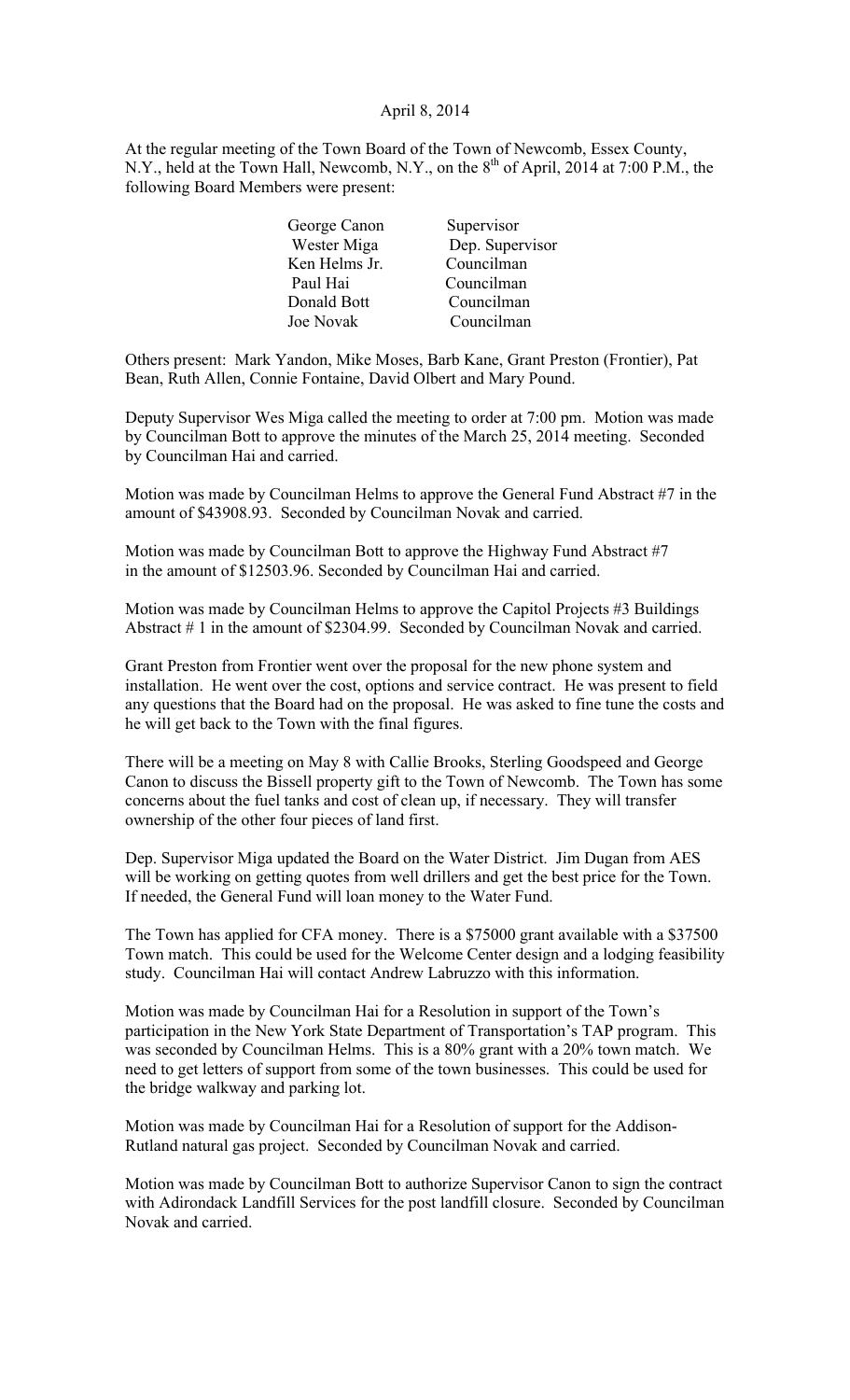The Town received a proposal from Mountain Petroleum for new heating and air conditioning in the Golf Course Clubhouse. The proposal is for \$11500. Councilman Novak and Councilman Bott will work on getting a couple more proposals.

Martin Turcotte sent an estimate of \$434.28 for new carpet for the Town Hall entryway. Motion was made by Councilman Bott to approve. Seconded by Councilman Helms and carried.

There was discussion on student eligibility to work for the general fund in the summer. It was decided that they should be a graduate of Newcomb Central School and be enrolled in college for the fall. Exceptions can be made if maintenance is in need of more workers.

There will be an informational meeting on May 19, 2014 at the Interpretive Center at 2:30 pm for the Adirondack Park Upper Hudson Recreation Hub Grant.

There will be a Smart Growth meeting here on May 1, at 6 pm.

There was discussion on increasing the pay of Deputy Supervisor Miga to \$1000. per month. There has been a significant increase in responsibility due to some health issues of Supervisor Canon. Councilman Helms felt that this should be re-evaluated again in 3 months. Motion was made by Supervisor Canon to approve this increase. Seconded by Councilman Hai and carried. Councilman Bott voted no.

Motion was made by Councilman Hai to adjourn. Seconded by Councilman Novak and carried at 8:50 pm.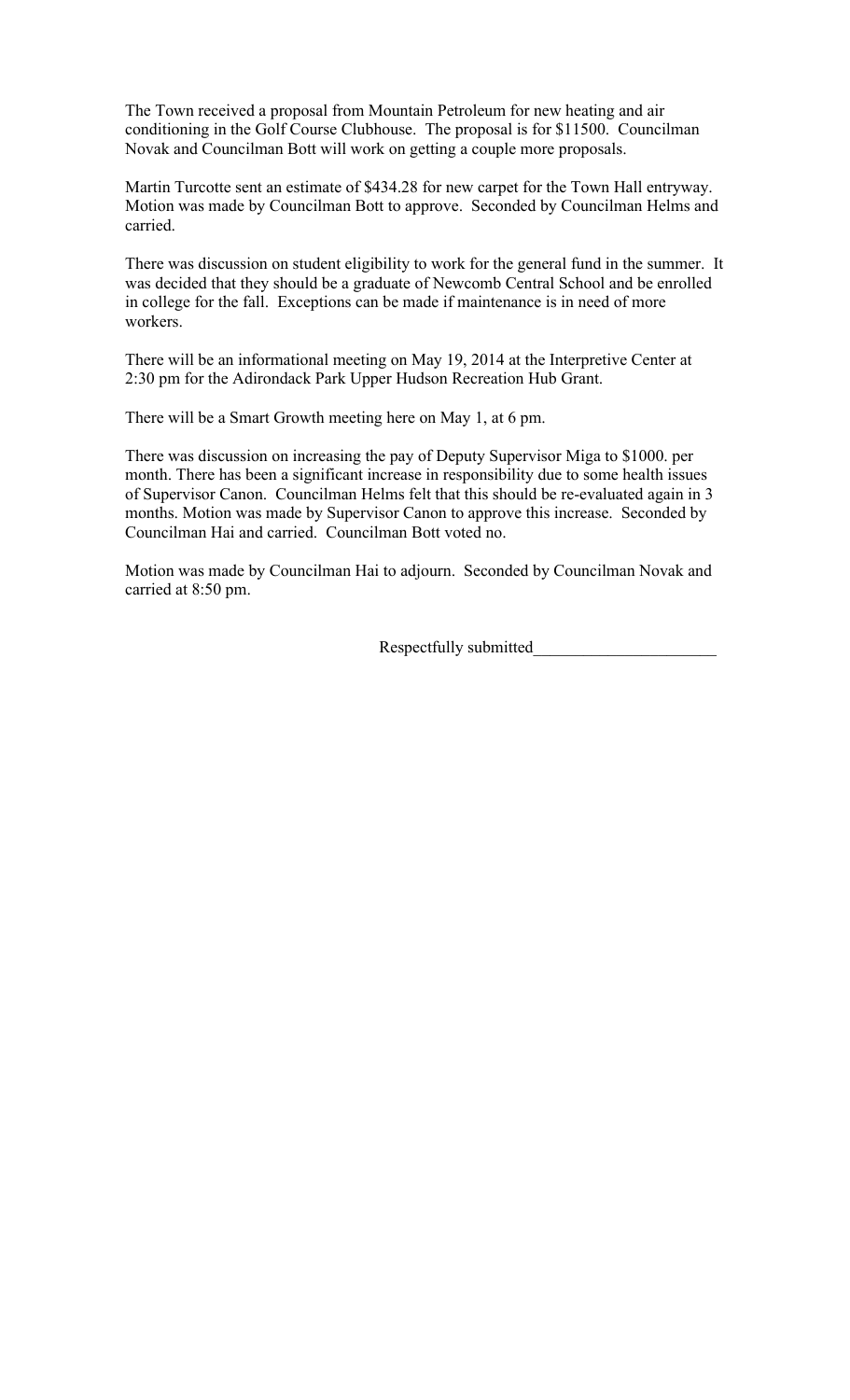# March 25, 2014

At the regular meeting of the Town Board of the Town of Newcomb, Essex County, N.Y., held at the Town Hall, Newcomb, N.Y., on the 25th of March 2014 at 7:00 P. M., the following Board Members were present:

| George Canon  | Supervisor      |
|---------------|-----------------|
| Wes Miga      | Dep. Supervisor |
| Ken Helms Jr. | Councilman      |
| Donald Bott   | Councilman      |
| Paul Hai      | Councilman      |
|               |                 |

Others present: Mark Yandon, Eugene Bush, Michael Moses, Bob Lilly, Pat Bean, and Mary Pound. Absent: Joe Novak

Motion was made by Councilman Bott to approve the minutes of the March 11, 2014 meeting. Seconded by Councilman Helms and carried.

Motion was made by Councilman Bott to approve the General Fund Abstract  $#6$  in the amount of \$36006.90. Seconded by Councilman Hai and carried.

Motion was made by Councilman Bott to approve the Highway Fund Abstract #6 in the amount of \$45475.61. Seconded by Councilman Helms and carried.

Motion was made by Councilman Helms to approve the Water Fund Abstract #3 in the amount of \$2088.29 and the Sewer Fund Abstract #3 in the amount of \$387.23. Seconded by Councilman Bott and carried.

The April meeting dates were tentatively set for April 8 and 22.

Claude Cormier of Hydrosource has recommended four potential sites for drilling wells. The Town needs to decide if we want to put this up for bid or put it through the AES contract.

Supervisor Canon and Wes Miga and Paul Hai attended the meeting of the 5 Towns in Albany with Joe Martens and Karen Richards. They reviewed access issues including the bridge construction over the Cedar River, mountain bike opportunities, snowmobile trails and equestrian use. There will be some changes to the unit management plan. The deadline for grant application is July 18.

Trampolene is slated to do a presentation on the website on April 22. The Town needs to decide who will be taking the training. There needs to be a person who will update the website daily and work on marketing for the Town. There was discussion on making sure there are links for local businesses on the site.

The Board would like Grant Preston from Frontier to come to the next Board meeting for questions and information.

The Town will be doing a dog enumeration. A letter will be going out to notify the public.

Paul Hai is working on a "Creating Healthy Places Grant." This is a \$5000 Recreation based marketing grant from the Essex County Health Dept.

Supervisor Canon will check with the Long Lake Diner for a tentative date of April 25 for the volunteer dinner.

There was discussion on ordering more of the Newcomb pins. We will check with Pinsource on pricing.

The Town will have some pine logs that will be up for bid once the snow melts.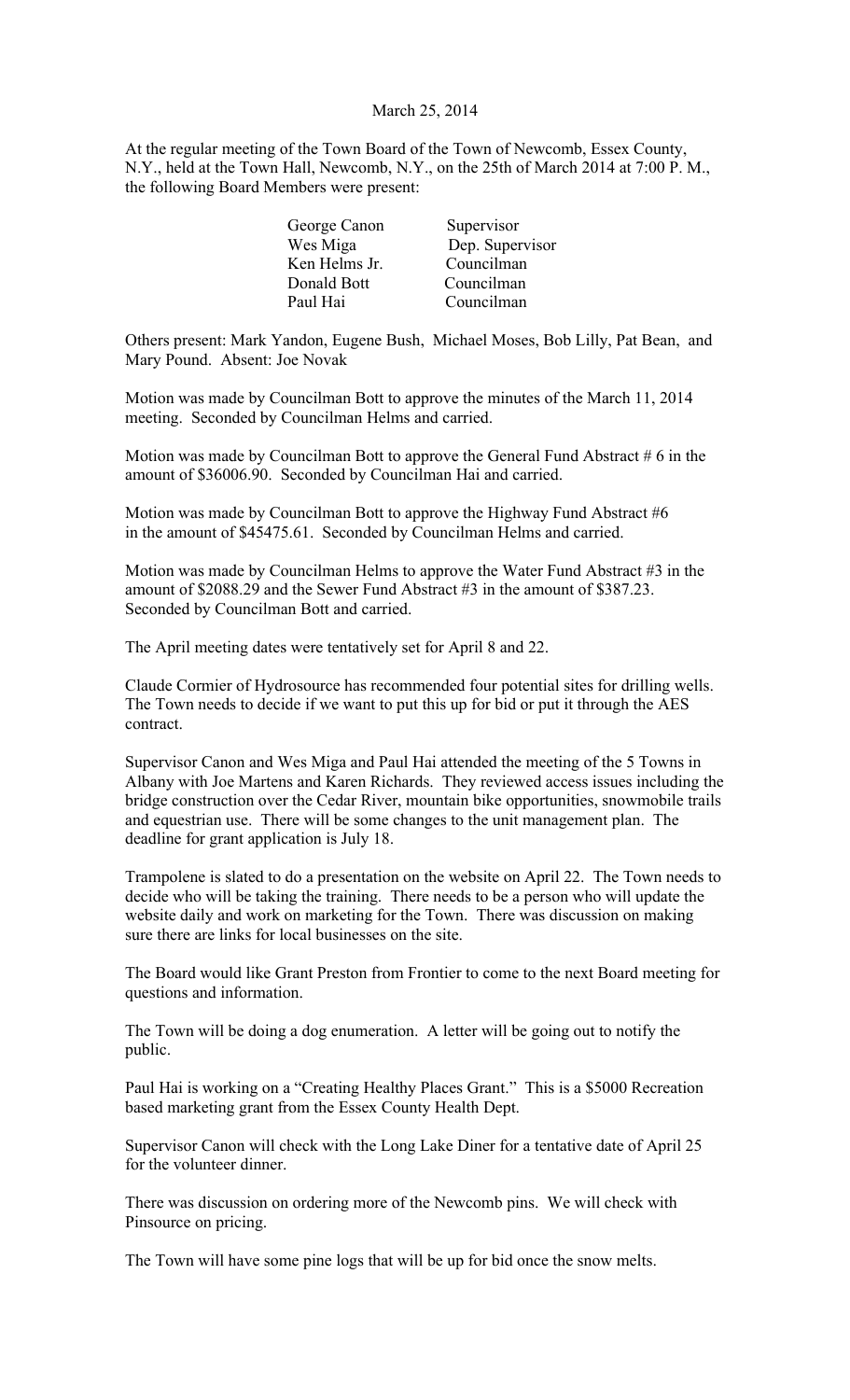There was discussion on the water problem at the Allen house on Marcy Lane.

Bob Lilly would like to thank all the members of the Planning Board and Route 28N Corridor group for all the hard work and great job they have done.

Motion was made by Councilman Helms to adjourn. Seconded by Wes Miga and carried at 8:35 pm.

Respectfully submitted\_\_\_\_\_\_\_\_\_\_\_\_\_\_\_\_\_\_\_\_\_\_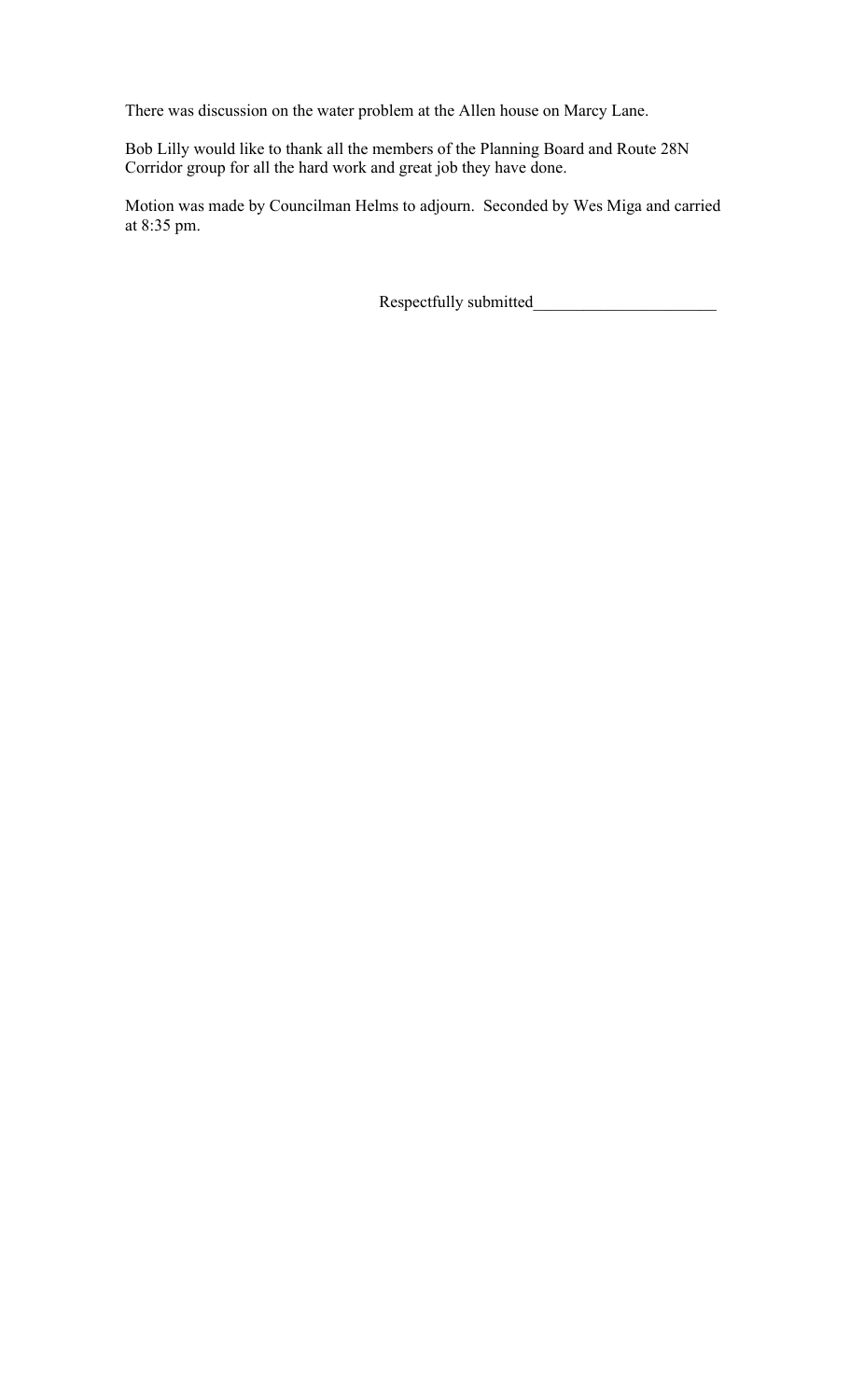## March 11, 2014

At the regular meeting of the Town Board of the Town of Newcomb, Essex County, N.Y., held at the Town Hall, Newcomb, N.Y., on the 11<sup>th</sup> of March 2014 at 7:00 P.M., the following Board Members were present:

| George Canon     | Supervisor |
|------------------|------------|
| Wes Miga         | Dep. Sup.  |
| Ken Helms Jr.    | Councilman |
| Paul Hai         | Councilman |
| Donald Bott      | Councilman |
| <b>Joe Novak</b> | Councilman |

Others present: Mark Yandon, Highway Supt., Eugene Bush, Connie Fontaine, Bonnie Potter, Monica Young, Ruth Allen, Robert Lilly, Nancy Tracy, Edna VanAuken, Dave Olbert, Pat Bean, Rowan Hai, Lauren Hai and Mary Pound.

Dep. Supervisor Miga called the meeting to order at 7:00 pm. Motion was made by Councilman Novak to approve the minutes of the February 25, 2014 meeting with one correction. Seconded by Councilman Helms and carried.

Motion was made by Councilman Novak to approve the General Fund Abstract #5 in the amount of \$93203.45. Seconded by Councilman Helms and carried.

Motion was made by Councilman Bott to approve the Highway Fund Abstract #5 in the amount of \$5730.26. Seconded by Councilman Hai and carried.

Sam Zhou, from DOT shared information on a \$50 million TAP (Transportation Alternatives Program) that provides 80% federal reimbursement for selected road projects. The deadline for this is June 11.

USDA Rural Development will be holding informational meetings in the area on low interest money available. Councilman Novak will try to attend one of the meetings.

Council members met with Frontier and discussed DSL updates and line capacity. They are willing to work with us.

Nancy Tracy attended the meeting representing the youth commission and had a letter from Skip Hults regarding some issues. Nancy has agreed to work with the commission to help reorganize and divide some of the responsibilities. They had questions regarding steps and raises. It was agreed that there will not be any raises this year but this should not affect pay relating to steps and certifications.

The Town has received a Notice of Violation from DEC regarding pesticide use for golf course maintenance and BTI application. Edna VanAuken explained some of the violations to the Board and most appear to be administrative details. Going forward these will be corrected. There was discussion on training new people for BTI application and costs associated.

The Town would like to do a Dog Enumeration. Town Clerk will talk with the dog warden on this.

There was a meeting March 6 on Smart Growth. There was discussion on the new town website. Someone will need to be trained to manage the website. The Town of Newcomb logo won an award. This will be good for marketing.

The Town policy manual #803 puts a maximum of 1000 hours accumulation for personal time. Motion was made by Councilman Helms to raise this to 2000 hours. Seconded by Councilman Novak and carried.

Motion was made by Councilman Novak to give permission for Supervisor Canon to sign the contract with Casella Waste Services. Seconded by Councilman Helms and carried.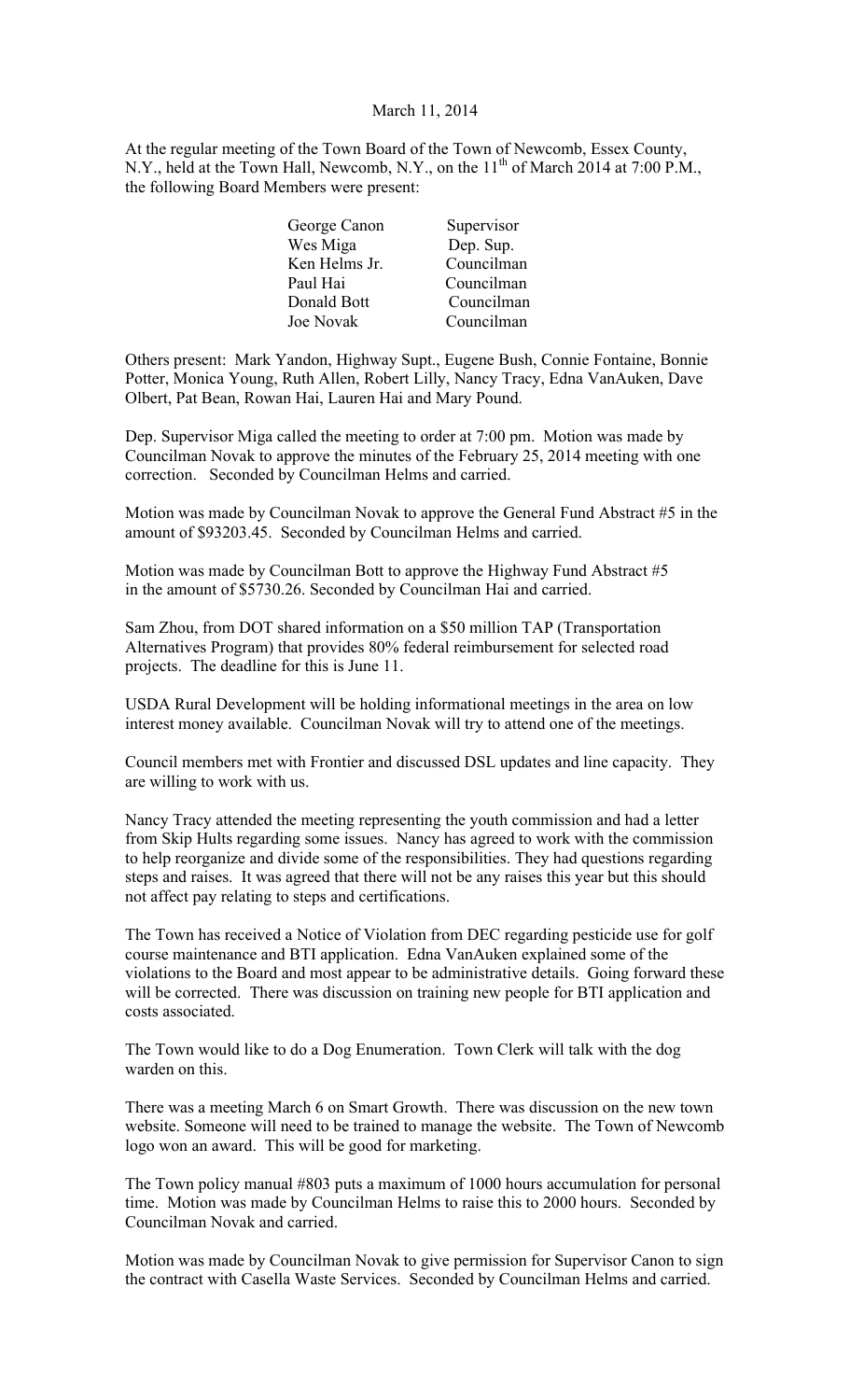Town Board received a letter from Rosemary Ede and Joe Salerno regarding the property they purchased in Goodnow Flow. The lot is landlocked and has no access to Otter Road. Supervisor Canon will respond to this letter.

The Board received employment requests from Ashley Miller, Rebecca Marra and Lucas Marra.

Jim Dougan forward information from Hydrosource regarding ground surveys for possible water sources. The deep frost and snow made the job a little harder. They will process the data and give recommendations soon.

Drew Cullen sent maps to the Board regarding a piece of land that he would like to purchase.

Melissa Yandon provided the Board with a summary of this years ski program at Gore. There were students that missed several students that did not participate in all of the lessons. It was decided that the town will bill back the students that missed the lessons. This was clearly stated on the program sign up forms.

Motion was made by Councilman Helms to adjourn and move to executive session at 9:00 pm. Seconded by Councilman Novak.

Motion was made by Councilman Novak to adjourn. Seconded by Councilman Helms and carried at 9:15 pm.

Respectfully submitted\_\_\_\_\_\_\_\_\_\_\_\_\_\_\_\_\_\_\_\_\_\_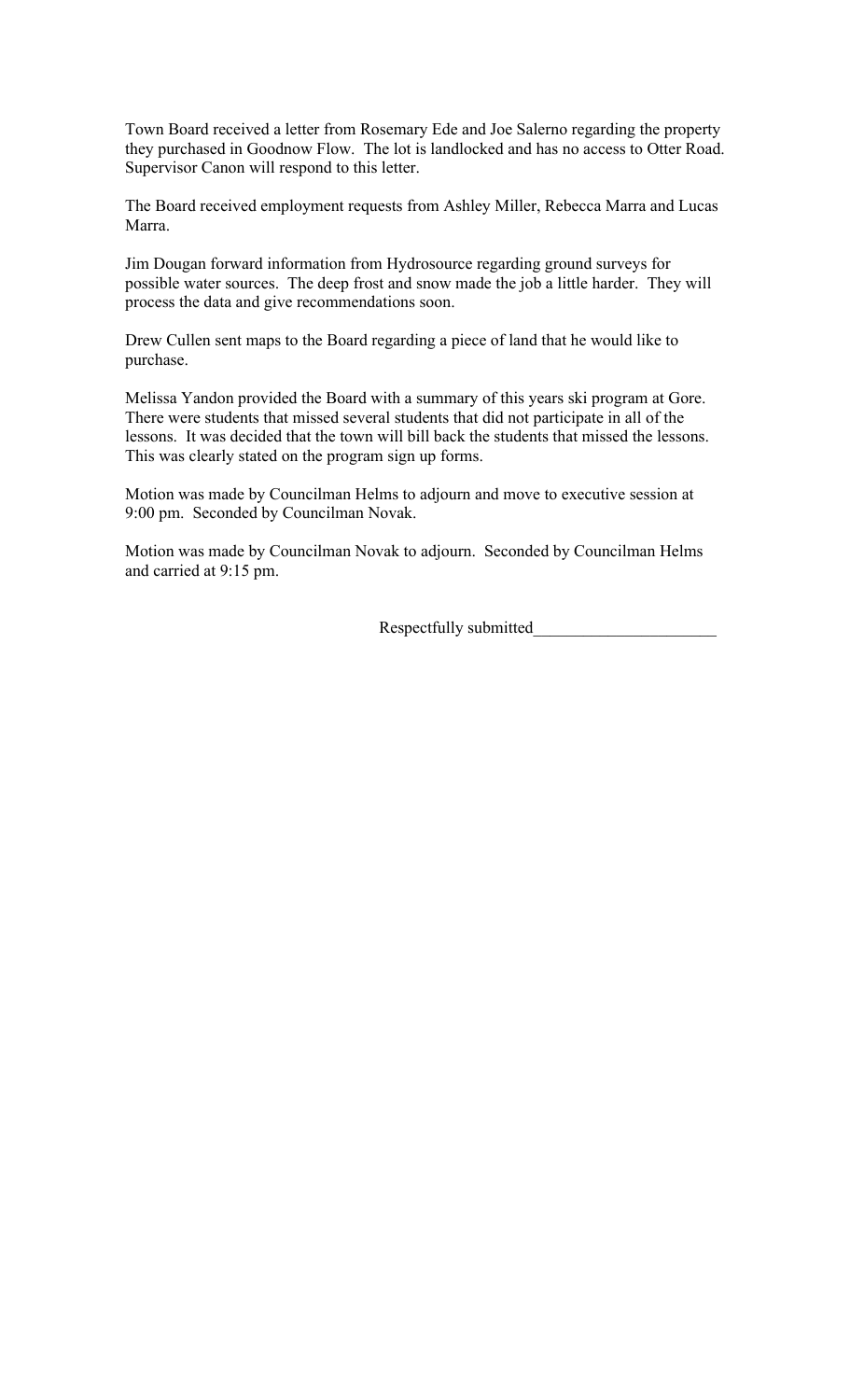# February 11, 2014

At the regular meeting of the Town Board of the Town of Newcomb, Essex County, N.Y., held at the Town Hall, Newcomb, N.Y., on the 11th of February 2014 at 7:00 P.M., the following Board Members were present:

| Wester Miga | Dep. Supervisor             |  |
|-------------|-----------------------------|--|
| Paul Hai    | Councilman                  |  |
| Donald Bott | Councilman                  |  |
| Joe Novak   | Councilman                  |  |
|             | Councilman<br>Ken Helms Jr. |  |

Others present: Mike Moses, Mark Yandon, Dave Olbert, Robin Deloria, Jim Bunnell, Christie Bush and Mary Pound. Absent: George Canon

Motion was made by Councilman Novak to approve the minutes of the January 28, 2014 meeting. Seconded by Councilman Helms and carried.

Motion was made by Councilman Helms to approve the General Fund Abstract #3 in the amount of \$29781.04. Seconded by Councilman Novak and carried.

Motion was made by Councilwoman Novak to approve the Highway Fund Abstract #3 in the amount of \$67100.51. Seconded by Councilman Bott and carried.

Robin Deloria and Jim Bunnell presented their new business plan to the Board. They bought a sawmill and will be making wood products and also mugs, T-shirts and other items. The business will be located at 5789 State Rt. 28N and the business is called "Plan B Wood Products."

Wes Miga spoke with Sam Zhou from DOT regarding our Route 28N plan. He asked that we give his team about two months to research the items on the list and he will schedule another meeting in April. Motion was made by Councilman Helms for a Resolution requesting a crosswalk study for Route 28N. Recommeded locations for cross walks are as follows: Town Hall, Newcomb Central School, High Peaks Kitchen, Methodist Church, Town Beach, Cloudsplitter Outfitters and Hudson River Bridge, Newcomb Ballfield, and Town overlook. Seconded by Councilman Hai and carried. Motion was made by Councilman Helms for a Resolution requesting a speed limit study for Route 28N. Seconded by Councilman Hai and carried.

There was discussion on traffic control and excessive speed in some areas of Town. Mark Yandon, Hwy Supt. will put some signs up to see if this will help.

The Board received resumes from Peter Armstrong and Andre Turcotte.

The Board approved a \$1500. donation to the Adirondack Lakes Center for Arts.

There is still a vacancy on the Youth Commission Board. The Board would like to post a notice for anyone interested in this position. The current Youth Commission should make a recommendation of who they would like for Town Board approval.

There will be a meeting on the Route 28N Corridor on March 6, at 6 pm.

Frontier was here to look at our phone system. They would like to give us some recommendations and an estimate on a new system. Councilman Novak will contact another company for a comparison estimate.

Motion was made by Councilman Novak to approve the Standard Work Day and Reporting Retirement Resolution for posting. Seconded by Councilman Bott and carried.

Councilman Novak complimented Highway Supt. Mark Yandon on the good condition of the town roads.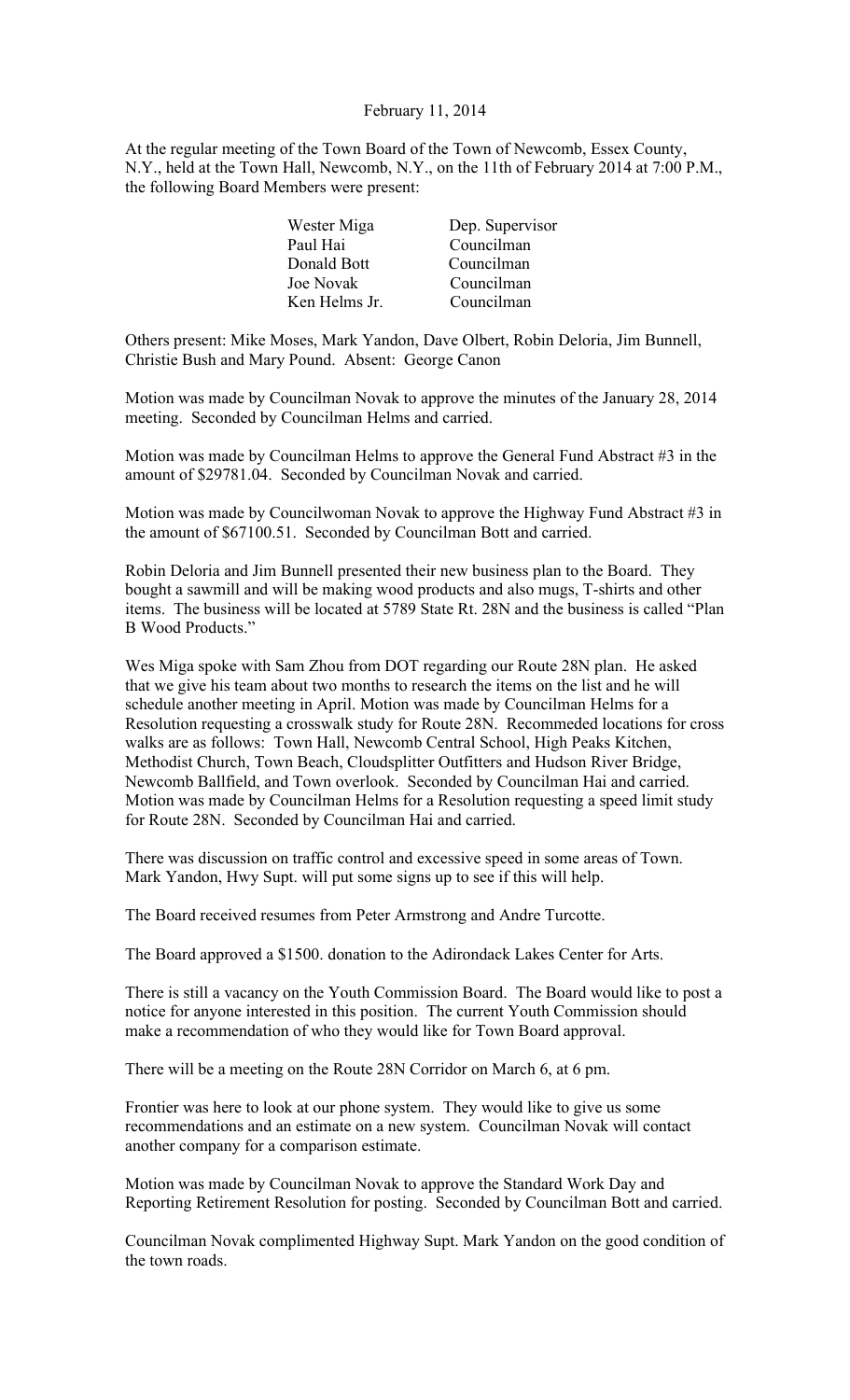Councilman Hai suggested that the board check out the recreation portal for regional tourism. He feels there is not much there that directs people to the Town of Newcomb. The website is "visitadirondack.com"

Motion was made by Councilman Novak to adjourn. Seconded by Councilman Helms and carried at 8:35 pm.

Respectfully Submitted\_\_\_\_\_\_\_\_\_\_\_\_\_\_\_\_\_\_\_\_\_\_\_\_\_\_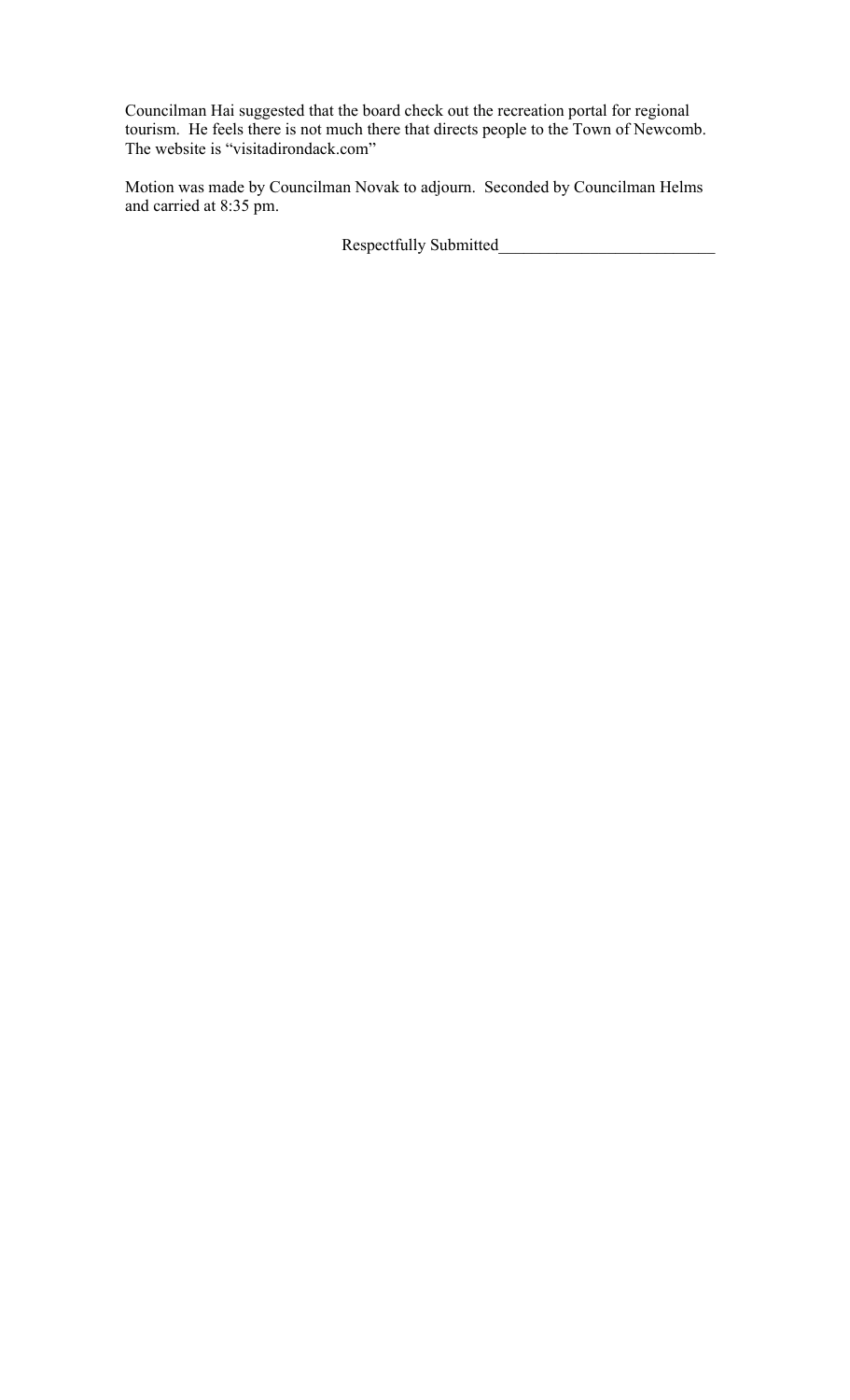#### January 28, 2014

At the regular meeting of the Town Board of the Town of Newcomb, Essex County, N.Y., held at the Town Hall, Newcomb, N.Y., on the  $28<sup>th</sup>$  of January 2014 at 7:00 P. M., the following Board Members were present:

| Wes Miga    | Dep. Supervisor |
|-------------|-----------------|
| Paul Hai    | Councilman      |
| Donald Bott | Councilman      |
| Joe Novak   | Councilman      |
| Ken Helms   | Councilman      |
|             |                 |

Others present: Mark Yandon, Eugene Bush, Ruth Olbert, Dave Olbert, Michael Moses Bob Lilly and Mary Pound. Absent: George Canon

Motion was made by Councilman Novak to approve the minutes of the January 14, 2014 meeting. Seconded by Councilman Hai and carried.

Motion was made by Councilman Bott to approve the General Fund Abstract #2 in the amount of \$60185.60. Seconded by Councilman Novak and carried.

Motion was made by Councilman Novak to approve the Highway Fund Abstract #2 in the amount of \$19111.10. Seconded by Councilman Helms and carried.

Motion was made by Councilman Helms to approve the Water Fund Abstract #1 in the amount of \$2968.65 and the Sewer Fund Abstract #1 in the amount of \$1608.28. Seconded by Councilman Novak and carried.

February meetings were tentatively set for February 11 and 25.

The Newcomb Mountain Quilters have requested to use the lawn outside the Town Hall for their annual craft show on August 9, 2014. The Board approved this request.

Motion was made by Councilman Bott to appoint Wes Miga as the delegate for the Association of Towns meeting in NY City in February and Paul Hai will be the alternate delegate. Seconded by Councilman Helms and carried.

Motion was made by Councilman Helms to approve the per diem rate of \$319.50 for the meal allowance and \$1216.00 cost for the bus from Upstate Transit to New York City. Seconded by Councilman Novak and carried.

Motion was made by Councilman Hai to approve the prepay of the town fireworks from Northstar Fireworks. Seconded by Councilman Bott and carried.

The Board approved the installation of the Hydrologic monitoring station on the Hudson River at the water plant site. Wes Miga will contact the professor from Clarkson and let him know.

Motion was made by Councilman Helms for a resolution to authorize the interfund borrowing of funds from the General Fund to the Water District as needed. Seconded by Councilman Novak and carried.

The man from Rural Waters was here to check the water issue at the Allen residence. He was unable to determine what the problem could be. He will do some research. The Town will reimburse the Allens for the cost of the filters that were ruined.

There will be a meeting of the Five Towns on January 30, 2014 in North Hudson at 2 pm. Wes Miga and Paul Hai will be attending.

Joe Novak has agreed to be the Town Board representative for the Youth Commission. There is still a vacancy on the Youth Commission Board due to the resignation of Nancy Tracy. The Board would like to advertise for this position.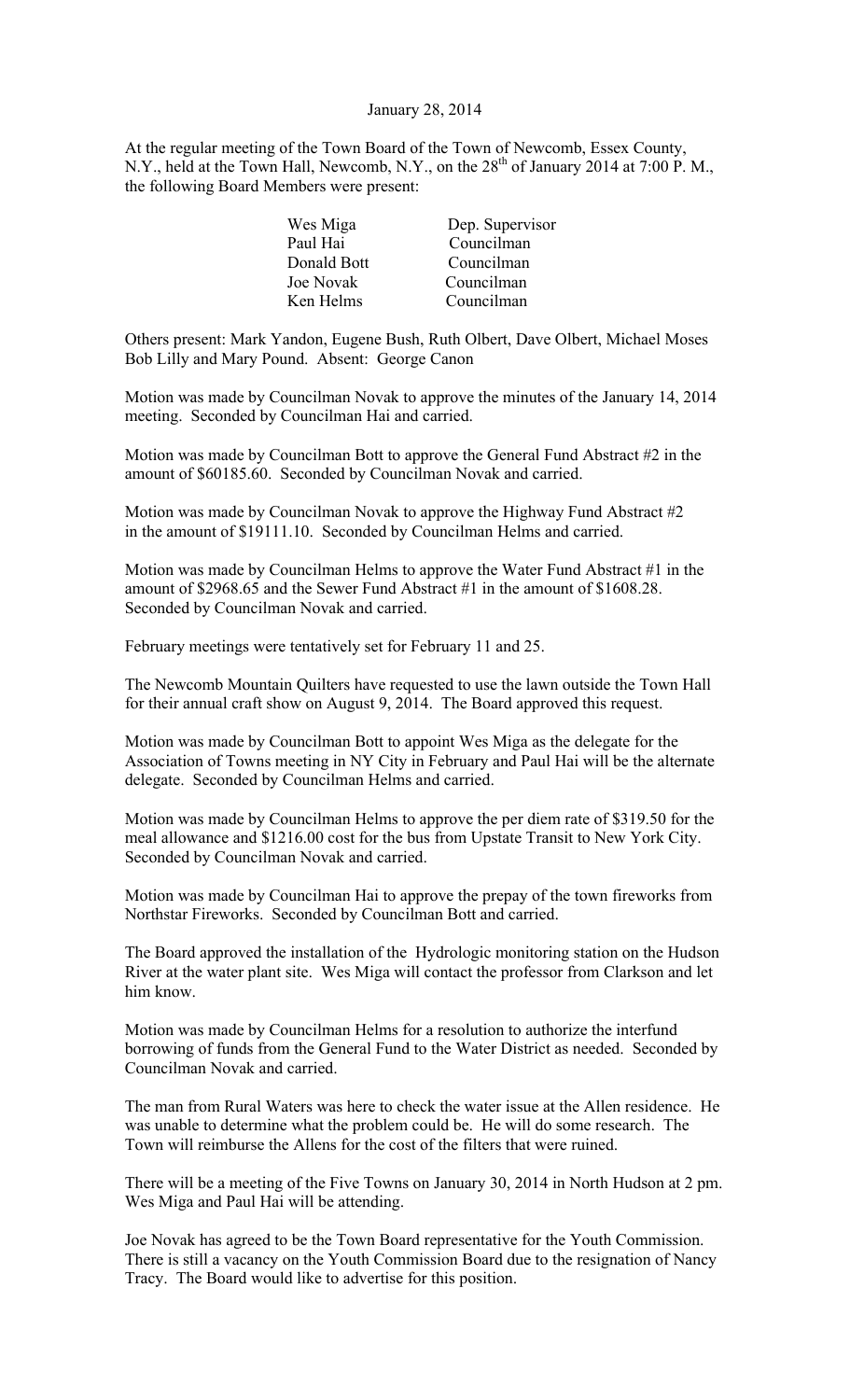Bob Lilly informed the Board that the new lapel pins are in. These are a part of the Town's branding and marketing plan. He would like to also order bumper stickers or clings for car windows. Meg Parker from the County Health Dept. may be able to get some additional money for the Town to print maps.

Blair Gregson spoke to the Board and he would like to be considered to do any stone work in the town or Santanoni.

Motion was made by Deputy Supervisor Wes Miga to adjourn and proceed to Executive Session. Seconded by Councilman Novak and carried at 8:30 pm.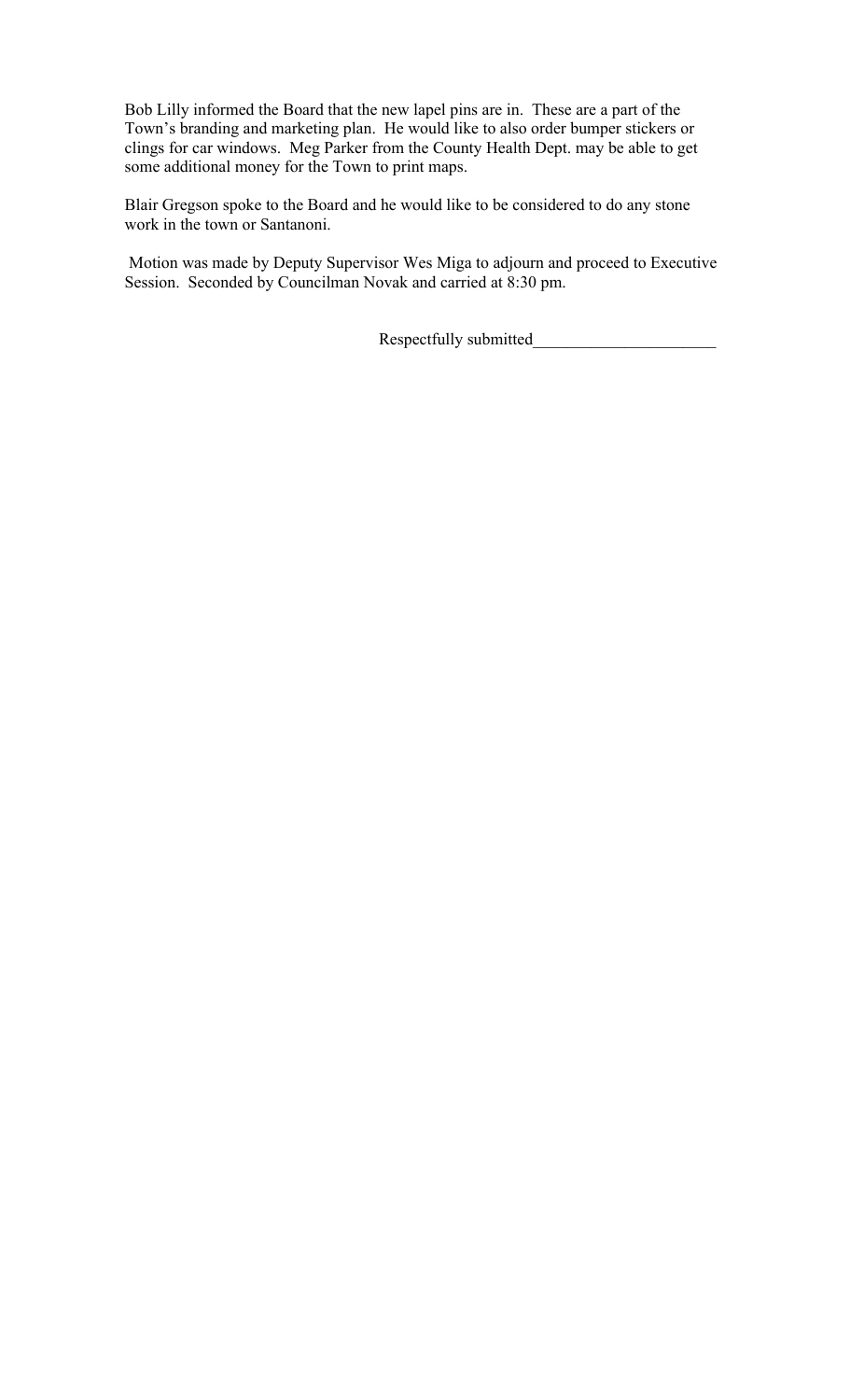### January 14, 2014

At the regular meeting of the Town Board of the Town of Newcomb, Essex County, N.Y., held at the Town Hall, Newcomb, N.Y., on the 14th of January 2014 at 7:00 P.M., the following Board Members were present:

| Dep. Supervisor |
|-----------------|
| Councilman      |
| Councilman      |
| Councilman      |
| Councilman      |
|                 |

Others present: Mark Yandon, Mike Moses, Bob Lilly, Eugene Bush, Mike Tracy, Ruth Olbert, David Olbert and Mary Pound. Absent: George Canon

Motion was made by Councilman Helms to approve the minutes of the December 23, and January 1, 2014 meeting. Seconded by Councilman Novak and carried.

Motion was made by Councilman Helms to approve the General Fund Abstract #1 in the amount of \$50253.28. Seconded by Councilman Hai and carried.

Motion was made by Councilman Novak to approve the Highway Fund Abstract  $\#1$ in the amount of \$23369.45. Seconded by Councilman Hai and carried.

Motion was made by Councilman Novak to approve the Capitol Projects #5 Smart Growth Abstract #1 in the amount of \$6360.00. Seconded by Councilman Hai and carried.

The Dept. of Health did an inspection on the Water Plant. One violation was the failure to have a second operator for work at the plant. Chris Schmid has the certification and needs to set up a schedule to train with Ray Bush. Wes will call Susan Kennedy to discuss well locations.

The Ski tow motor has been repaired and should be back by January 15.

The Town Board received employment applications from Racheal Purdy and Kelly Bruce.

The ZBA needs a new chairman due to the resignation of Charlotte Demers. There is also one member needed. The Board appointed Michael Tracy as chairman and he accepted. Pat Bean has expressed an interest in the ZBA. The Board appointed Pat Bean. The Youth Commission has one vacancy. The Board will think on that appointment.

There will be a meeting with Sam Zhou of DOT on January 16. Bob Lilly has put together a PowerPoint presentation for the meeting. He asked the Board to review it and make suggestions.

The Town has received confirmation from the Dept. of State on the \$37500. grant. They will be contacting us to develop a contract.

The lapel pins have been ordered from PinSource.

Motion was made by Councilman Novak to approve the Highway transfers as follows: \$6606.78 from 5110.1 to 5130.1 \$766.00 from 5110.1 to 5140.1 \$ 2977.84 from 5110.1 to 5142.1 \$ 800.00 from 5120.1 to 5142.1 \$ 322.81 from 5110.4 to 5142.1 \$4508.23 from 5110.4 to 5148.1 Seconded by Councilman Helms and carried.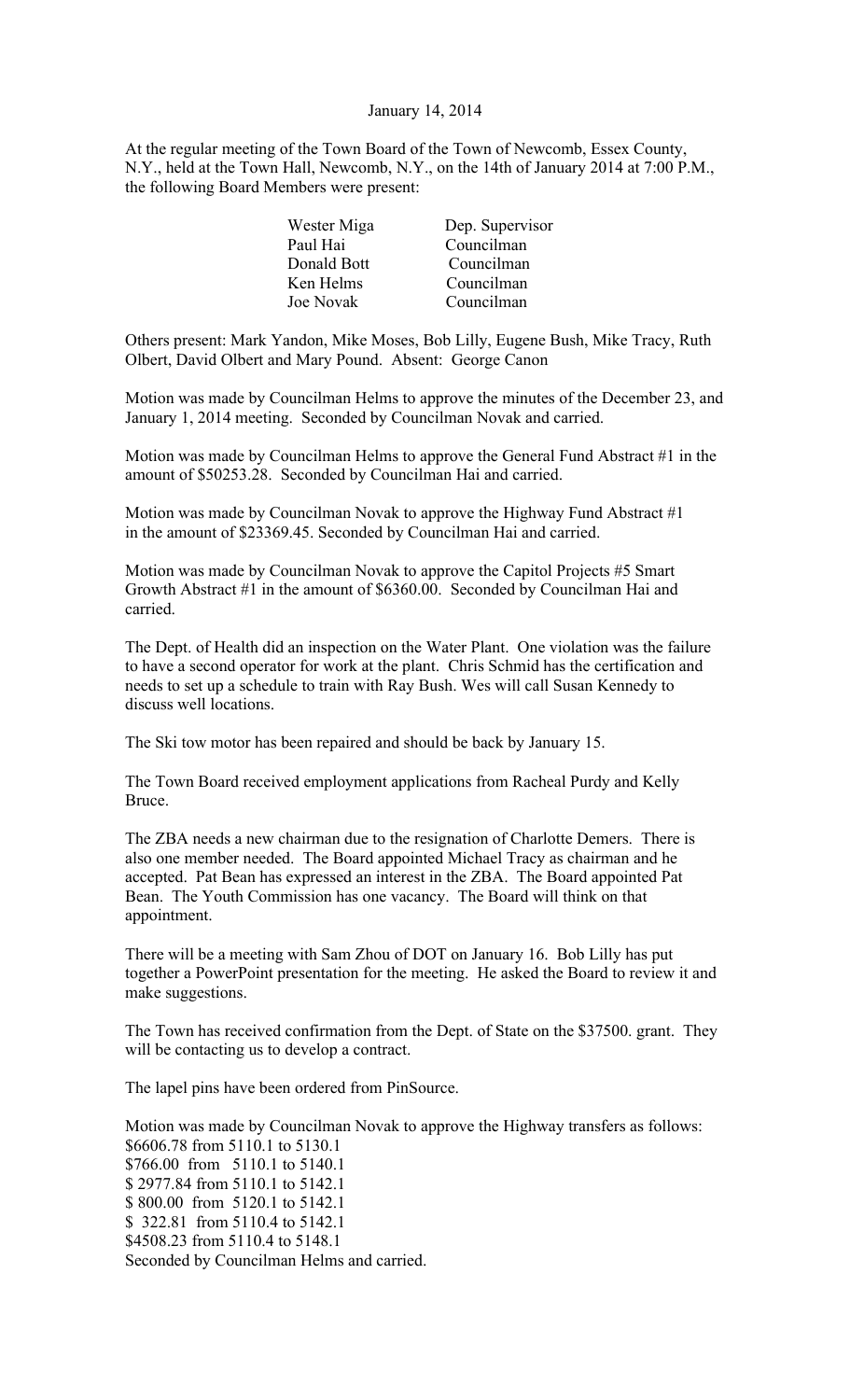Bob Lilly updated the Board on our work with Trampolene. They will be working on marketing and branding for the website. The committee should look over the study and prioritize the list from Trampolene and have it ready for the next meeting. The meeting was changed to February 5 at 6 pm.

Mark Yandon, Highway Supt. updated the Board on the shortage of salt deliveries.

Motion was made by Councilman Hai to adjourn. Seconded by Councilman Novak and carried at 8:30 pm.

Respectfully Submitted\_\_\_\_\_\_\_\_\_\_\_\_\_\_\_\_\_\_\_\_\_\_\_\_\_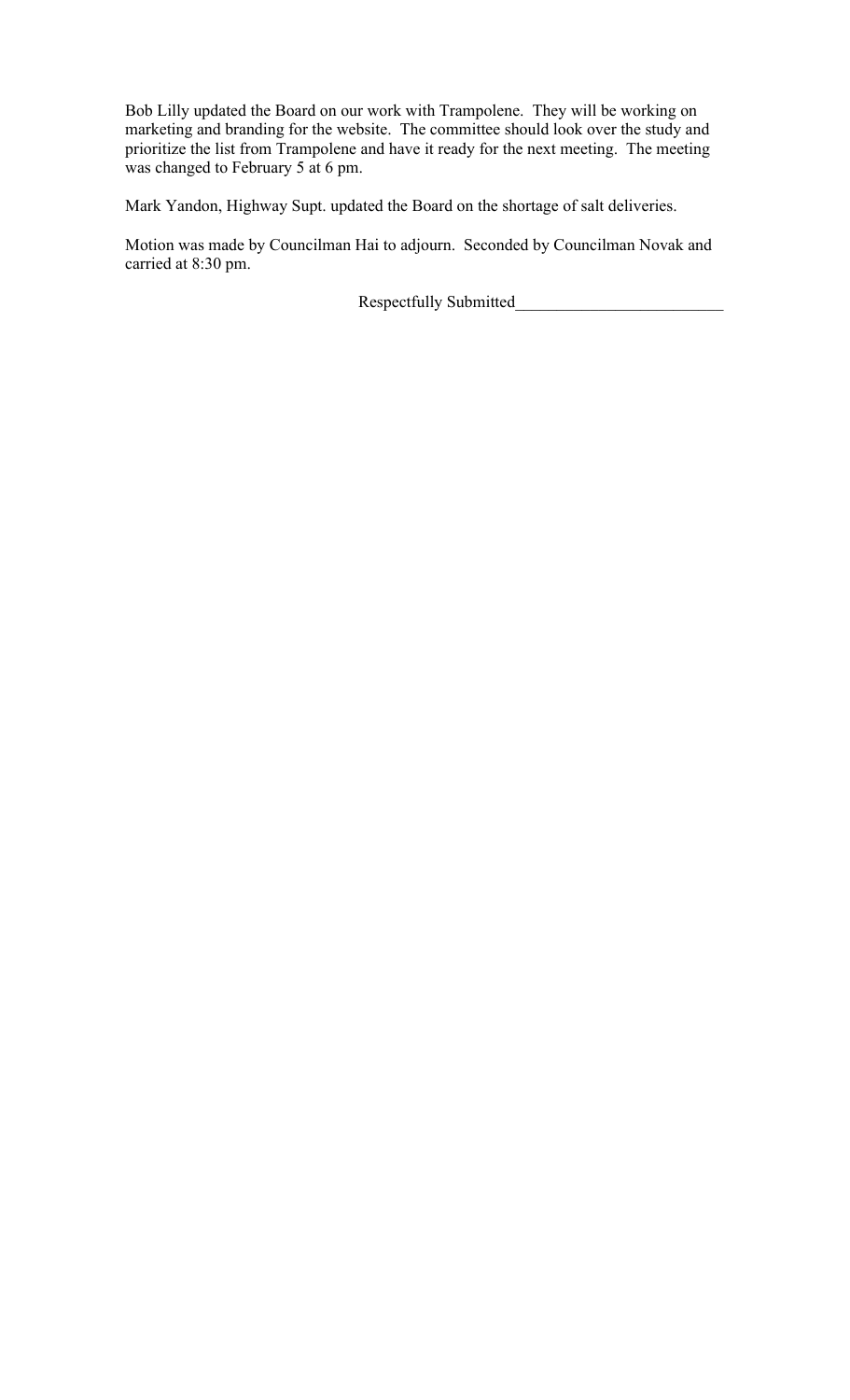#### January 1, 2014

At the Organizational meeting of the Town Board of the Town of Newcomb, Essex County, N.Y., held at the Town Hall, Newcomb, N.Y., on the first day of January 2014 at 10:00 A.M., the following Board Members were present:

| George Canon      | Supervisor   |
|-------------------|--------------|
| Kenneth Helms Jr. | Councilman   |
| Donald Bott       | Councilman   |
| Joseph Novak      | Councilman   |
| Paul Hai          | Councilwoman |
|                   |              |

Others present: Mark Yandon, Hway Supt., Monica Young, Wester Miga and Mary Pound, Town Clerk.

Meeting was called to order by Supervisor Canon at 10:10 A.M.

Motion was made by Councilman Novak for a Resolution adopting Elected Officials salaries for 2014.

| <b>OFFICE</b>          | <b>OFFICIAL</b>            | <b>SALARY</b> |
|------------------------|----------------------------|---------------|
| <b>Town Supervisor</b> | George Canon               | \$41600.00    |
| Town Clerk             | Mary Pound                 | \$15648.00    |
| Councilman             | Ken Helms, Don Bott,       |               |
|                        | Joe Novak, Paul Hai        | \$8580.00     |
| <b>Town Assessors</b>  | Lowell Stringer (Chairman) |               |
|                        | J. Thornton, E. VanAuken   | \$12000.00    |
| Tax Collector          | Karen Darrah               | \$9958.00     |
| Supt. of Highways      | Mark Yandon                | \$70876.00    |
| Town Justice           | <b>Andrew Stengrevics</b>  | \$8580.00     |
|                        |                            |               |

This Resolution was duly seconded by Councilman Helms and adopted by role call vote as follows: Supervisor Canon – Aye, Councilman Hai – Aye, Councilman Helms – Aye, Councilman Bott – Aye, and Councilman Novak– Aye.

Motion was made by Councilman Helms for a Resolution appointing officials and setting 2014 salaries:

| <b>POSITION</b>                | <b>OFFICIAL</b>      | <b>SALARY</b> |
|--------------------------------|----------------------|---------------|
| Clerk to Supervisor            | Mary Pound           | \$47008.00    |
| Chairman Bd. Of Assessors      | Lowell Stringer      | \$6000.00     |
| <b>Budget Officer</b>          | George Canon         | \$18600.00    |
| Deputy Town Clerk              | Elizabeth Stickney   | \$3120.00     |
| Town Historian                 | Virginia Hall        | \$1576.00     |
| Reg. Of Vital Statistics       | Mary Pound           | \$100.00      |
| <b>Registered Nurse</b>        | <b>Faith Helms</b>   | \$30.65       |
| Health Officer                 | Kevin Bolan          | $-0-$         |
| Physician Assistant            | Kevin Bolan          | \$52780.00    |
|                                | Denise Bolan         | $-0-$         |
| Clerk, Health Center           | Jolene Hlavaty       | \$19.90       |
|                                | Jennifer Fifield     | \$15.50       |
| Clerk, Highway                 | Melissa Yandon       | \$13546.00    |
| Clerk, Youth Commission        |                      |               |
| Planning Bd. & Zoning, Justice | Jennifer Fifield     | \$5352.00     |
| Janitor, Town Hall, Sr. Center | Karen Darrah         | \$16.65       |
| Janitor, Medical Center        | Jody Allen           | \$16.20       |
| Building & Safety Insp.        | <b>Michael Moses</b> | \$22.85       |
| Zoning Tech                    |                      | \$14.00/hr    |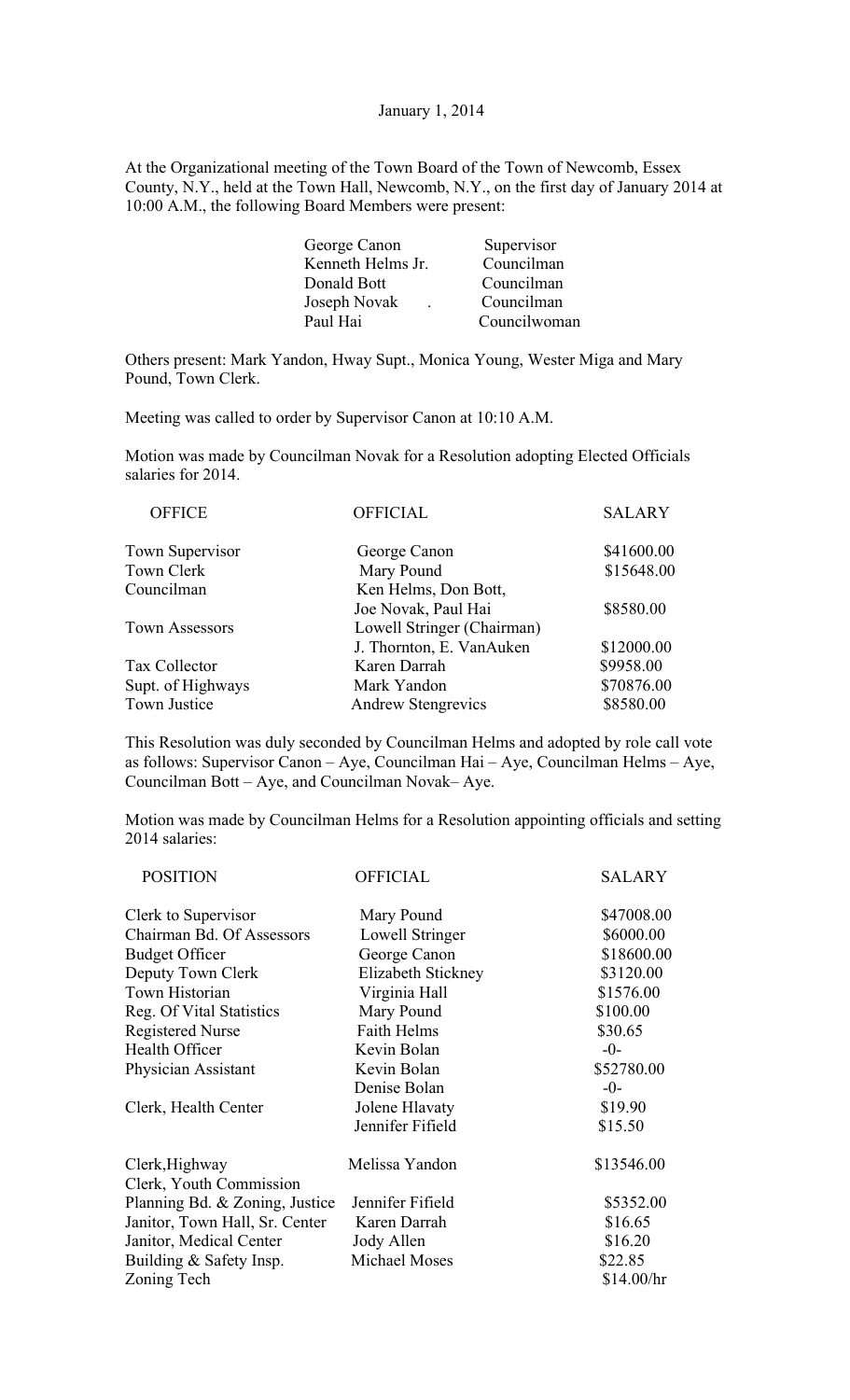| General Mechanic<br><b>Maintenance Person</b> | Eugene Bush<br><b>Nelson Turcotte</b> | \$27.25             |
|-----------------------------------------------|---------------------------------------|---------------------|
|                                               | <b>Charles Canon</b>                  | \$26.25             |
| Water Supt.                                   | Ray Bush                              | \$9800.00           |
| Sewer Supt                                    | <b>Tracy Smith</b>                    | $$225.00$ per month |
| Assist. Sewer                                 | <b>Garrett Phelps</b>                 | \$22.00/hr          |
| Animal Control Officer                        | Lorinda Marconi                       | \$1200.00           |
| Landfill Attendants                           | Chris Schmid                          | \$14.35 / hr        |
| <b>Recreation Attendants</b>                  | Mechelle Roy, Larissa Roy,            |                     |
|                                               | Eric Peter, Robin Weiss               |                     |
|                                               | Mark Miller, Laurie Miller,           |                     |
|                                               | Melissa Yandon, Mandy Bush            |                     |
|                                               | R. Bailey, Shelby Poulton,            |                     |
|                                               | Janice Levesque                       | \$13.20             |
|                                               |                                       |                     |
| <b>Medical Bus Driver</b>                     | Linda Stringer, Gene Poulin,          |                     |
|                                               | Christine Bush, Bob Ward,             | \$15.45/hr          |
|                                               | Bill LaClair, Marlene Bott,           |                     |
|                                               | Mechelle Roy, Pam Siers               | \$12.00/hr          |
| Senior Center Driver                          | Bob Ward,                             | \$17.70/hr          |
|                                               | <b>Mitch Moses</b>                    | \$12.00/hr          |
| Laborer – Parttime                            |                                       | Min. Wage           |
| Assess. Bd. Of Review                         | Robert Hampson, Stan LaLonde          | \$350.00            |
|                                               | Robert Dwyer (Chairman)               | \$400.00            |
| <b>BTI</b> Program                            | Eric VanAuken                         | \$15.40/hr          |
|                                               | John Columbus                         | \$15.85/hr          |
|                                               | Douglas Alitz                         | \$15.40/hr          |
|                                               | Edna VanAuken                         | \$26.15/hr          |
| Golf Course Manager                           | <b>Charles Canon</b>                  | \$26.25/hr          |
| <b>Golf Course Grounds</b>                    | N. Fifield, Gene Poulin               | \$16.75             |
| Clubhouse Supv.                               | Linda Stringer                        | \$12.50/hr          |
| Clubhouse Att.                                | Bob Yandon,                           |                     |
|                                               | V. Hall, J. Bush, Vi Fifield          | \$11.25/hr          |
| Historical Bldg.                              | Lana Fennessy, Joyce Cunningham,      |                     |
|                                               | Sally Rockwood, Virginia Hall,        | \$11.10/hr          |
| Town Website                                  | Lorinda Minke                         | \$50./mo            |

This Resolution was duly seconded by Councilman Novak and carried.

Town Clerk, Mary Pound appointed Betty Stickney as Deputy Town Clerk. Her primary duties shall be preparing the warrants.

Highway Supt., Mark Yandon appointed Melissa Yandon as Deputy Highway Supt.

Motion was made by Councilman Helms to appoint the following Youth Commission Members: Dorothy Moses, Denise Bolan, Melissa Yandon, Clark Hults and alternate, Karin Cook. There needs to be another member appointed because of the resignation of Nancy Tracy. Seconded by Councilman Novak and carried.

Motion was made by Councilman Novak that George Canon be designated as a delegate for the Town of Newcomb at the Association of Towns meeting in New York City on February 15-19 and that Donald Bott be designated as an alternate delegate. Seconded by Councilman Hai and carried.

Motion was made by Councilman Hai to set mileage for Town Business at the Federal rate of .55 cents per mile, Official newspaper, Glens Falls Post Star, Offical Depository of Funds, Community Bank, Town Attorney, Per Diam, Asst. Historian, Lana Fennessy